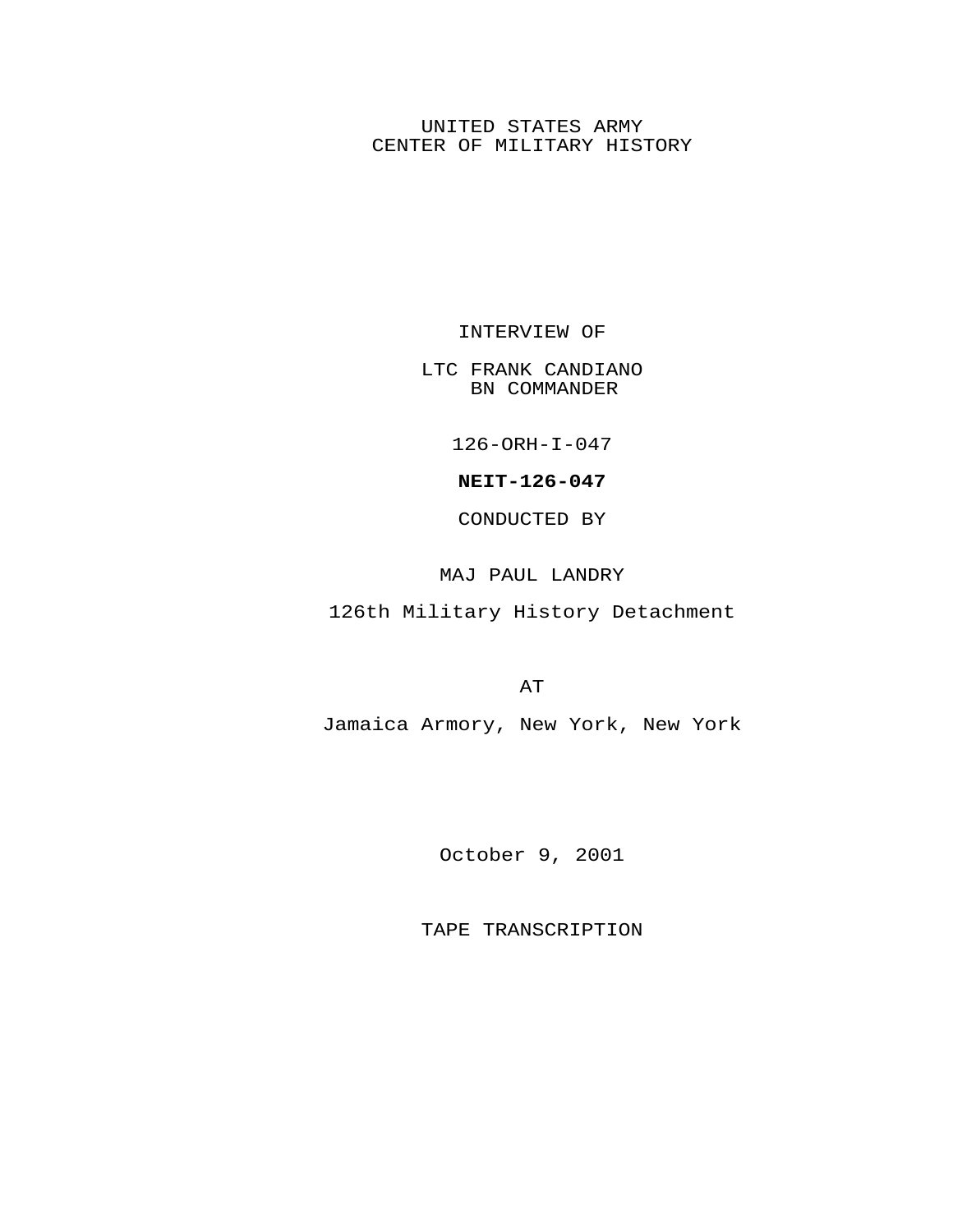| $\mathbf{1}$ | PROCEEDINGS                                             |
|--------------|---------------------------------------------------------|
| 2            | MAJ LANDRY: MAJ Paul Landry, 126th Military             |
| 3            | History Detachment. Today is the 9th of October, 2001.  |
| 4            | The time is 1506, conducting and oral history           |
| 5            | interview at the Jamaica Armory in Jamaica, New York.   |
| 6            | Sir, if you wouldn't mind, would you please state       |
| 7            | your full name for the record and spell your last name  |
| 8            | please?                                                 |
| 9            | LTC CANDIANO: LTC Frank A. Candiano,                    |
| 10           | C-a-n-d-i-a-n-o, Commander of 1st Battalion 258th Field |
| 11           | Artillery.                                              |
| 12           | MAJ LANDRY: Sir, is this your full-time                 |
| 13           | employment?                                             |
| 14           | LTC CANDIANO: Yes, I'm an AGR officer.                  |
| 15           | MAJ LANDRY: And how long have you been the              |
| 16           | commander in this organization?                         |
| 17           | I've been the commander of the 258<br>LTC CANDIANO:     |
| 18           | approximately two years.                                |
| 19           | What organizations make up the 258<br>MAJ LANDRY:       |
| 20           | Field Artillery?                                        |
| 21           | The following batteries are part of<br>LTC CANDIANO:    |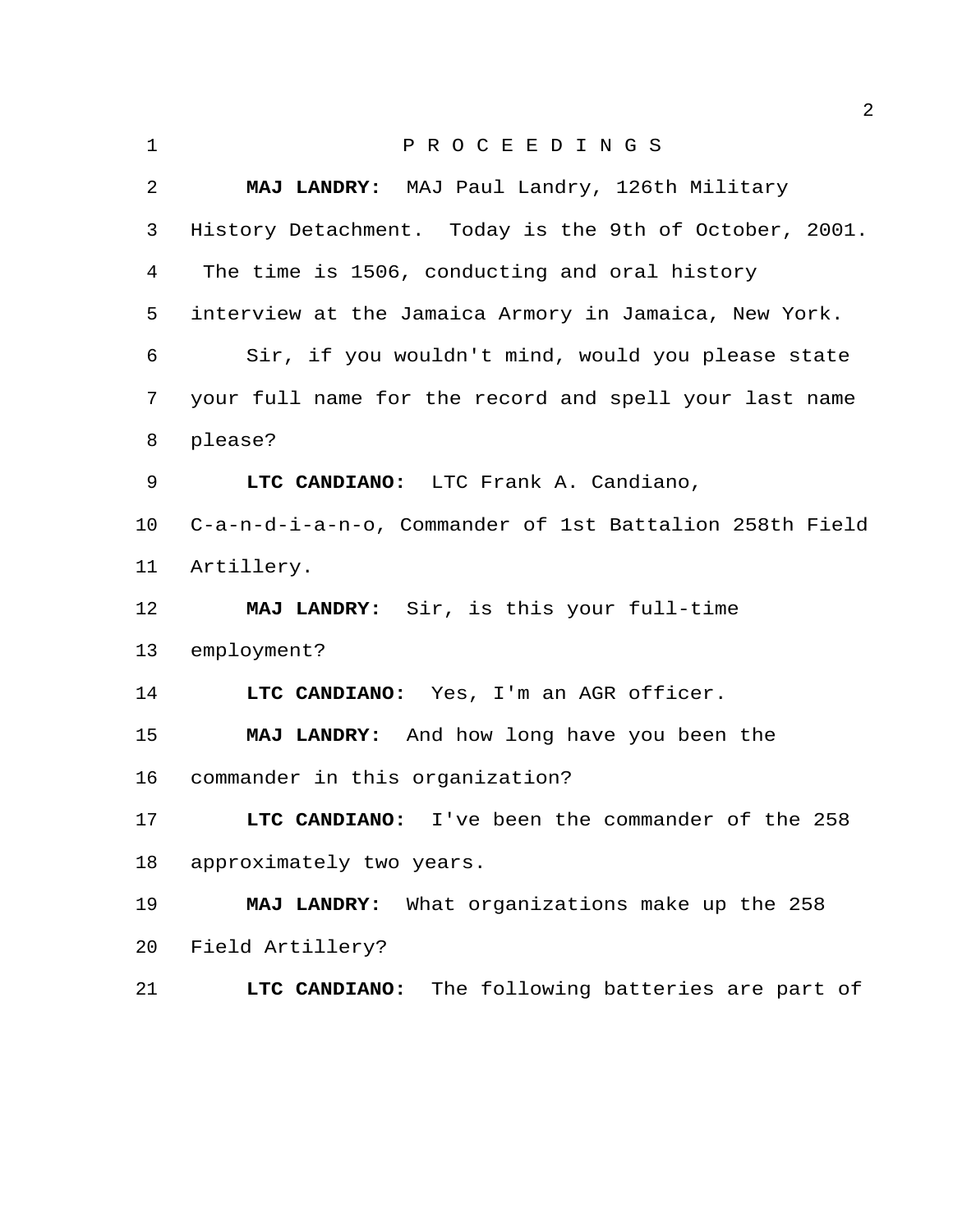the 258 headquarters, Headquarters Battery; Battery A and Service Battery located in the Jamaica Armory; B Battery located in the Bronx Armory, Kingsbridge; and my C Battery is located in Brooklyn in Bedford Avenue. **MAJ LANDRY:** Taking us back to the incidents of September 11, what were you doing prior to your

notification of the incident?

 **LTC CANDIANO:** Well, at about 8:30 September 11 I was looking over some notes to sit down and have a briefing with commanders at a staff meeting, a commanders staff meeting.

 At approximately 9:00 I threw on the television and there was information flashing all over the place about a plane hitting a tower. And no one knew if it was just an accident, a plane out of control.

 But by about 9:10 -- I'm looking at my notes here -- about 9:10 we went to the roof of the Armory and you can see clearly looking towards the west you can see the two towers of the World Trade Center from the top of the building here.

At that point in time we saw one tower on fire and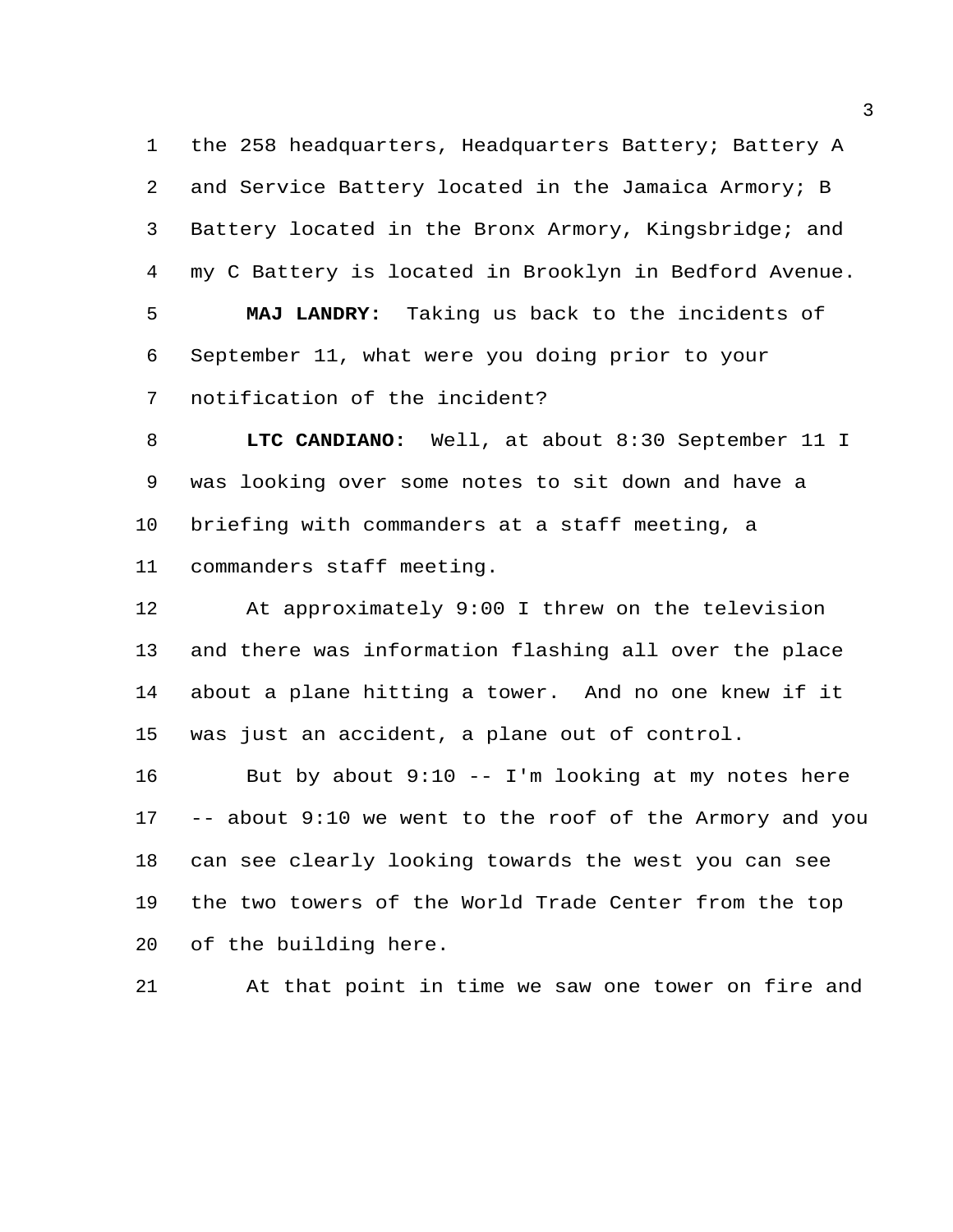you could see the smoke coming out of the building, the plumes of smoke. And shortly thereafter you see a flash in the distance, the second building was hit. And we came back downstairs and at that point in time the television said that a second plane hit the tower and it wasn't a random act.

 So right there we knew that it had to be a terrorist activity. At that point in time, you know, I got all the full-timers together in this building and contacted the full-timers in the other two buildings and advised them to say that basically based on this state of affairs there is going to be some sort of a mobilization or something's going to happen. "What I want you to do is get your vehicles topped off, lined up, pull out a full compliment of MREs, whatever we have supply-wise that might be needed for an emergency operation and stand by for further orders."

 So with that two outlying batteries, B and C, went ahead and started to do that. And here in Jamaica the full-timers started topping off the vehicles, lining them up. We had a couple of GSA buses which were also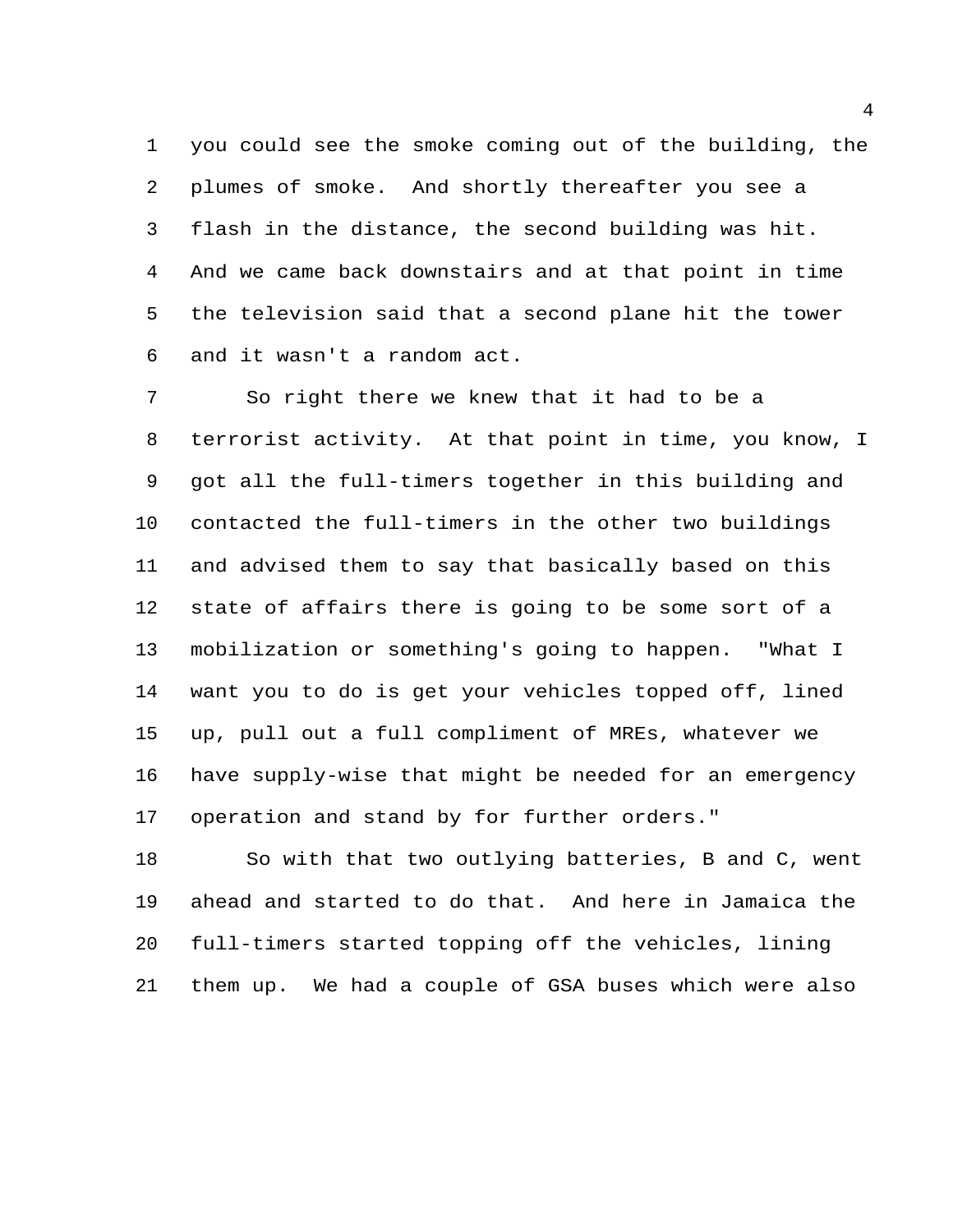prepped and ready to go. We also had C Company of the 105th Infantry in this building.

 And I advised those individuals in C Company that if this turns out to be a plan where a Y2K plan is implemented that we had on file they would be OPCON'd to the 258 and prepared and moved because with that plan I'm the taskforce commander of Queens.

 And with that premise we went ahead and started to have equipment moved, lined up and prepped, had radios installed in all the HMMWVs, do a combo check and make sure that if somebody calls us we're lined up and ready to get out of the building.

 At about I believe it was 10:00 I contacted all my battery commanders off the alert rosters and in some cases battery commanders were calling me. And I said, "You know, so far as I know, and it's being broadcast that it is a terrorist activity, a terrorist event, we need to react accordingly."

 And commanders were saying, "You know, give me the green light, I'll come in." And I said, "Just stand by and we'll see what happens." In some cases I did tell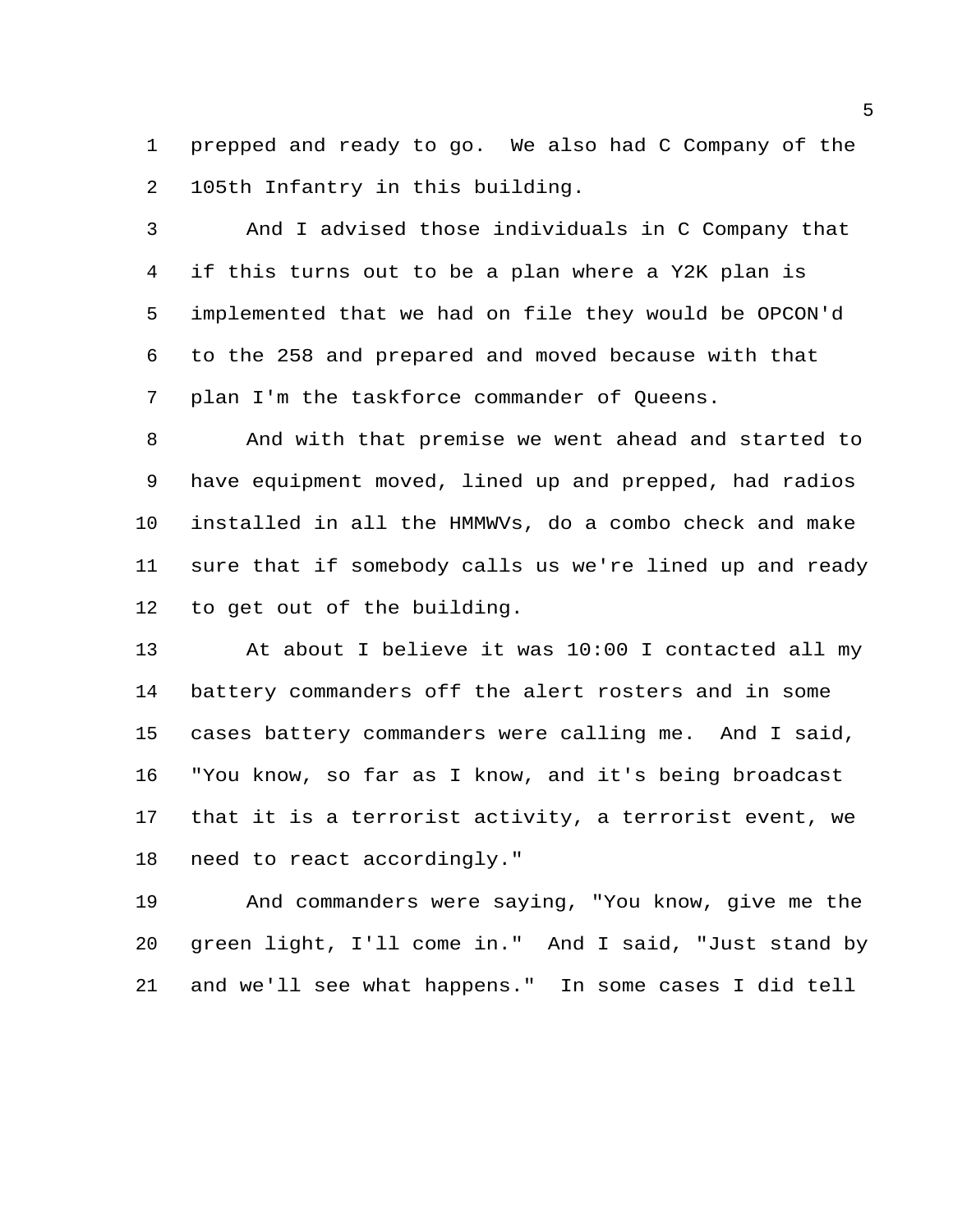commanders to come in ahead of time.

| $\overline{2}$ | And what I figured was basically that in the event      |
|----------------|---------------------------------------------------------|
| 3              | this is something where we're not going to, you know,   |
| 4              | we'll stand down and they're not required to have us, I |
| 5              | would just pseudo those individuals that came in in     |
| 6              | preparation of the upcoming drill weekend we were       |
| 7              | supposed to have.                                       |
| 8              | By about 1300 hours on the 11th according to my         |
| 9              | notes I had approximately 130 soldiers ready to go on   |
| 10             | the drill floor with equipment. And I had contacted     |
| 11             | troop command serving as our higher.                    |
| 12             | Earlier in the day I did contact 3rd Brigade and        |
| 13             | 3rd Brigade said that basically we'd be referred to     |
| 14             | Troop Command with the configuration as a down state    |

 entity as a higher headquarters. I gave an equipment status report, what I have up, what I have down, what's available for mission essential equipment. And I proceeded to let them know that the equipment is lined up.

 I let them know what we have as far as MREs loaded, what equipment I had available as far as the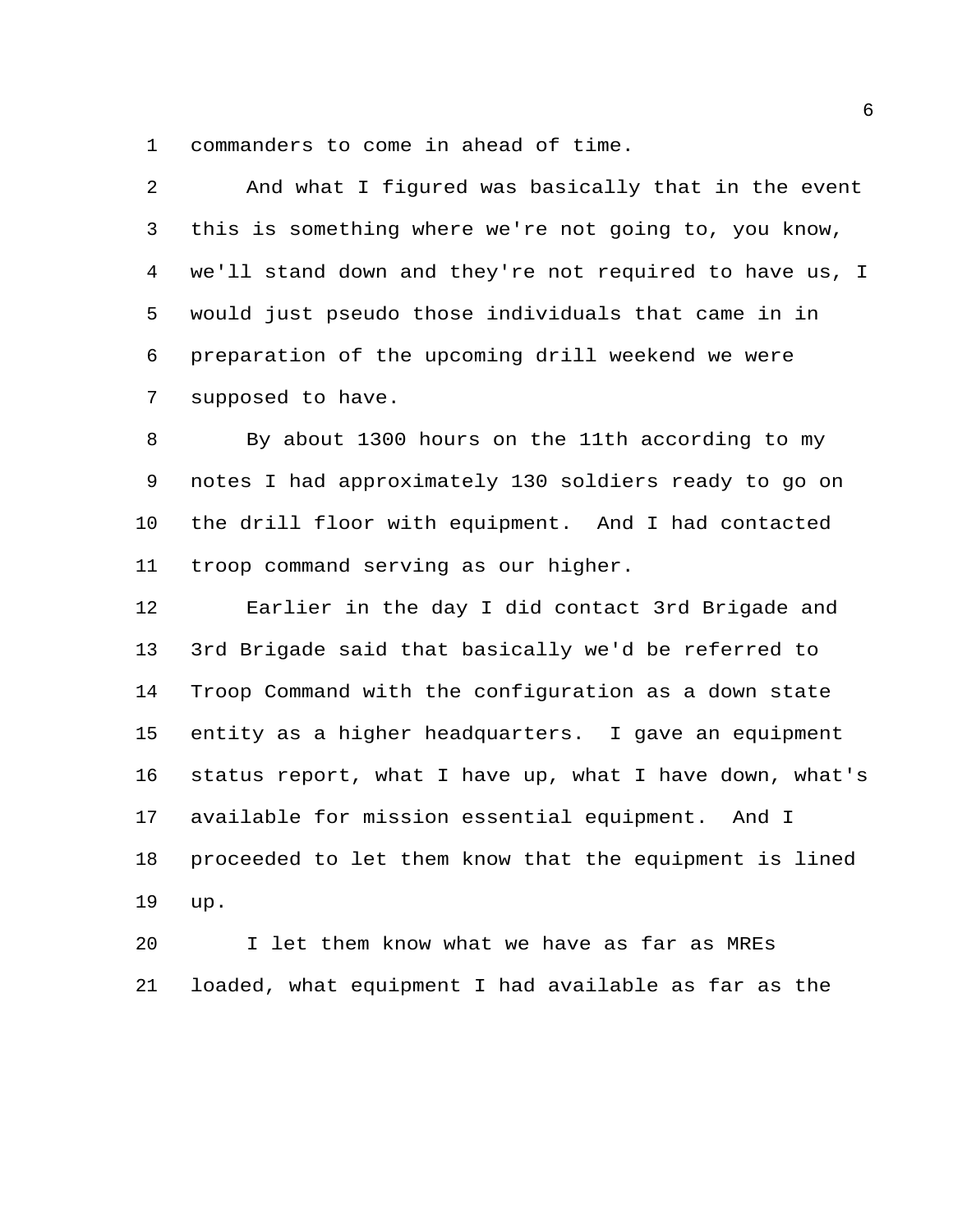soldiers' TA-50 issues and some concerns that I had that I didn't have quite available to me that I needed to have. They all took down the information and we were playing phone tag back and forth.

 And then we had several problems as far as getting outside lines because by that time New York City phone systems were in a state of flux with everybody trying to call their brother just to get out of the city.

 By about 1530 hours on the 11th I had approximately 330 soldiers ready to go. I'd been in contact with the commander of the 105th Infantry who had called me that he was basically at Ground Zero because he works in New York City as an attorney with ADA, and he was giving me SITREPs as to what was going on.

 And, you know, I was referring him, taking down the information and also referring him to at that time 53rd Troop Command to say, "Listen, you know, you're the eyes and ears on the ground right now. Contact Troop Command of the G-3 and let them know operationally what's going on. This way they can feed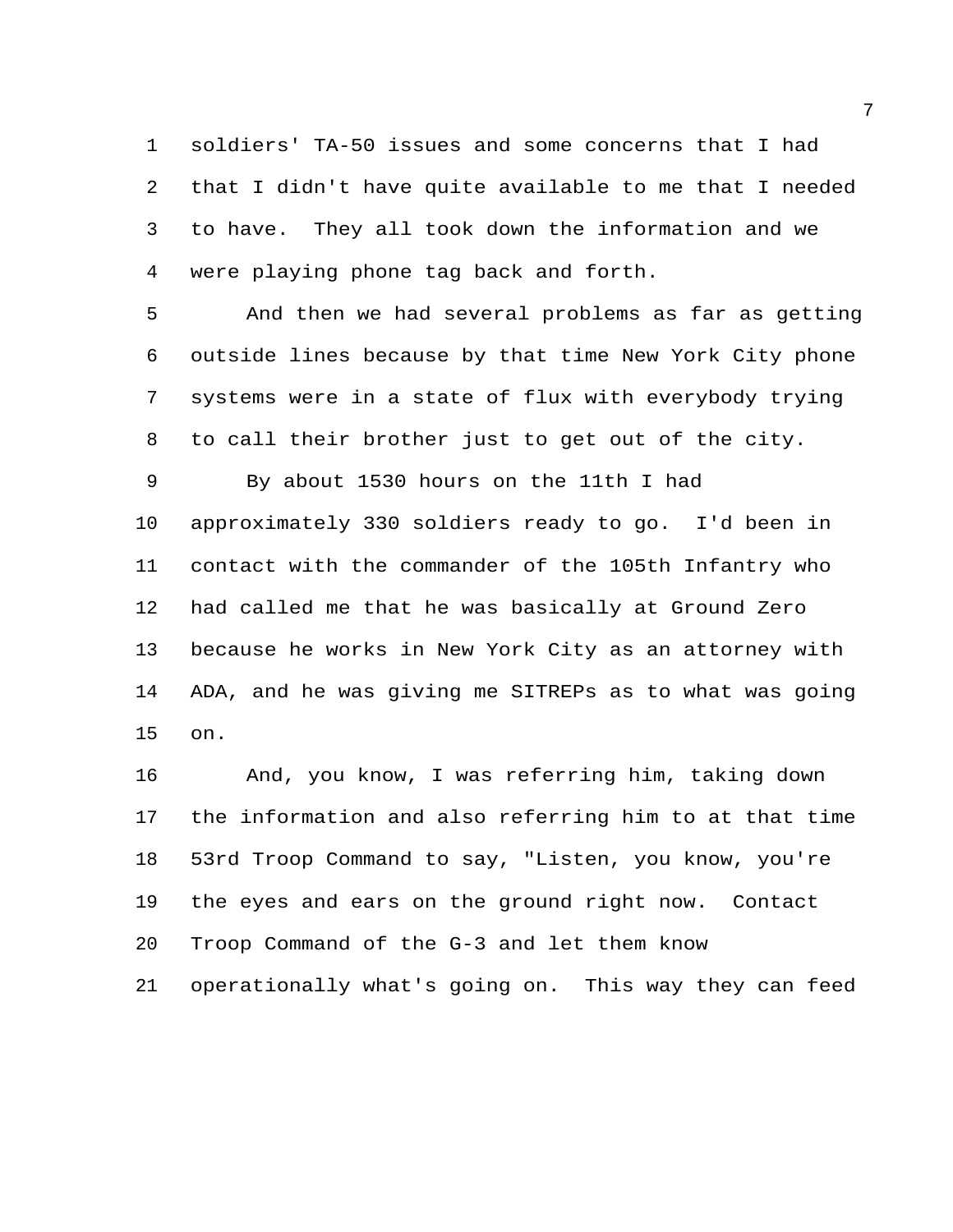the data up to the JOC at state headquarters."

 By 1600 I requested information regarding a weapon status from the G-3 at Troop Command to say if this is a terrorist activity I need to draw my weapons. I need to be prepped. Leave weapons on the truck.

 And I asked what the rules of engagement were, "Are there rules of engagement established? What are we going to do? Are we going to assist the PD? Are we going to do a security mission? Are we going to do a mission for possible looting? Are we going to do a mission where we're going to do patrolling? Just give me the particulars and we can start to plan it."

 At that point in time they basically said that there is no mission for us to handle weapons going into the city. They don't think that that's going to be necessary. And I raised my concerns as a battalion commander of combat arms battalion to say, "Well, if I'm going into a hostile area, at least let me have the opportunity to take that equipment in."

 And I was told that I couldn't take it in. So by 1630 that day lines were pretty well shot. We couldn't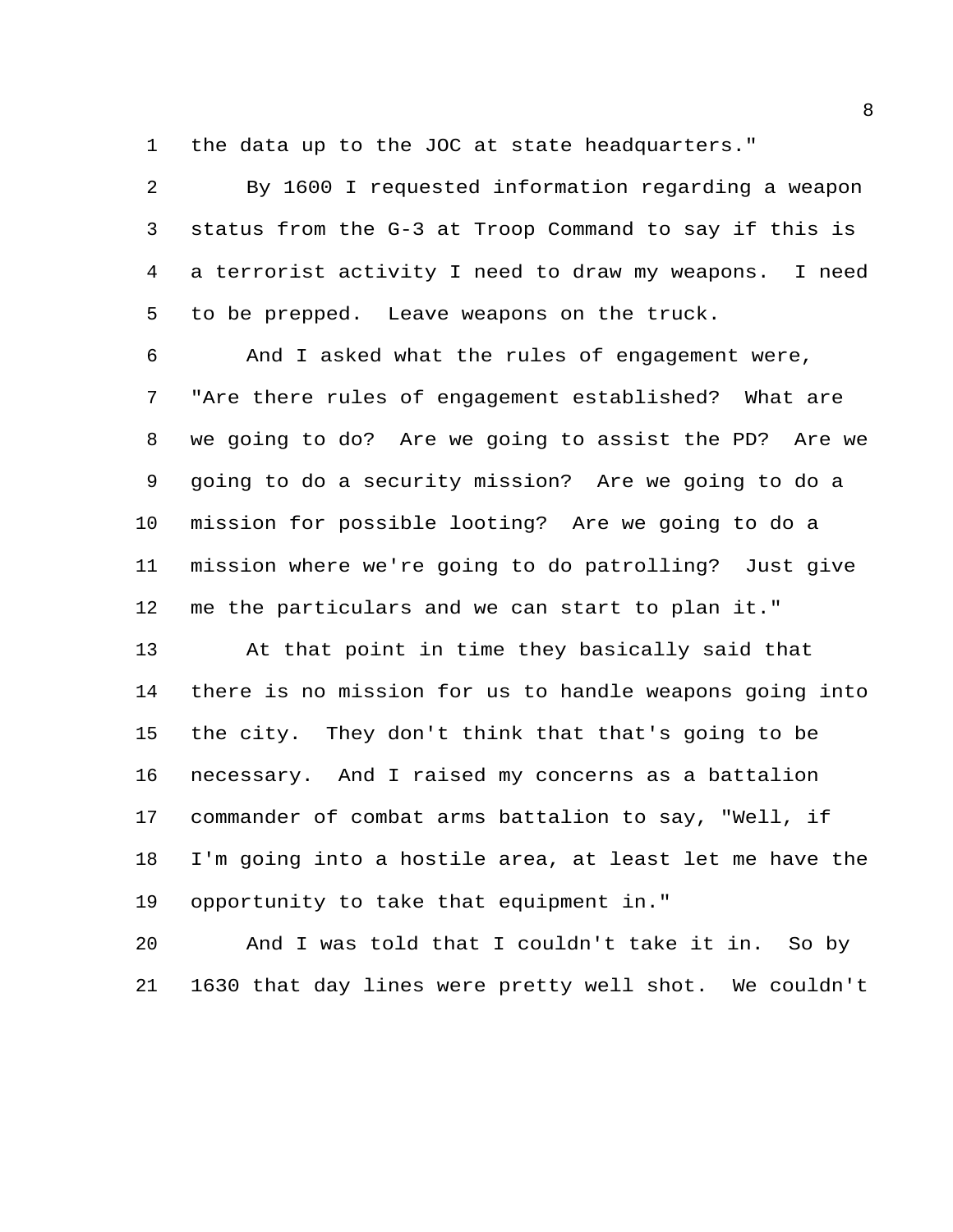call out, and we were having problems even with the fax capability to try to pass stuff back and forth or e-mail.

 By 1700 hours that day I requested to enter the city and I was told to stay in place and stand by from the Troop Command. At 1715 I contacted 3rd Brigade and the 42nd ID and requested updates and got some updates from the higher as well.

 And I requested that I had the troops ready to go and I wanted to enter the city, at least stage myself somewhere in one of the armories as a prep. You know, this way it's a jump-off point and we're at least closer to where we need to be.

 By about 1800 I had two GSA buses on the floor ready to go that we take care of for maintenance purposes and storage. I knew that with the amount of troops that I had on the drill floor with the organic transportation that I had because, you know, being in Artillery Battalion you don't have a lot of needs for HMMWVs all over the place because everybody moves around in the M10985s.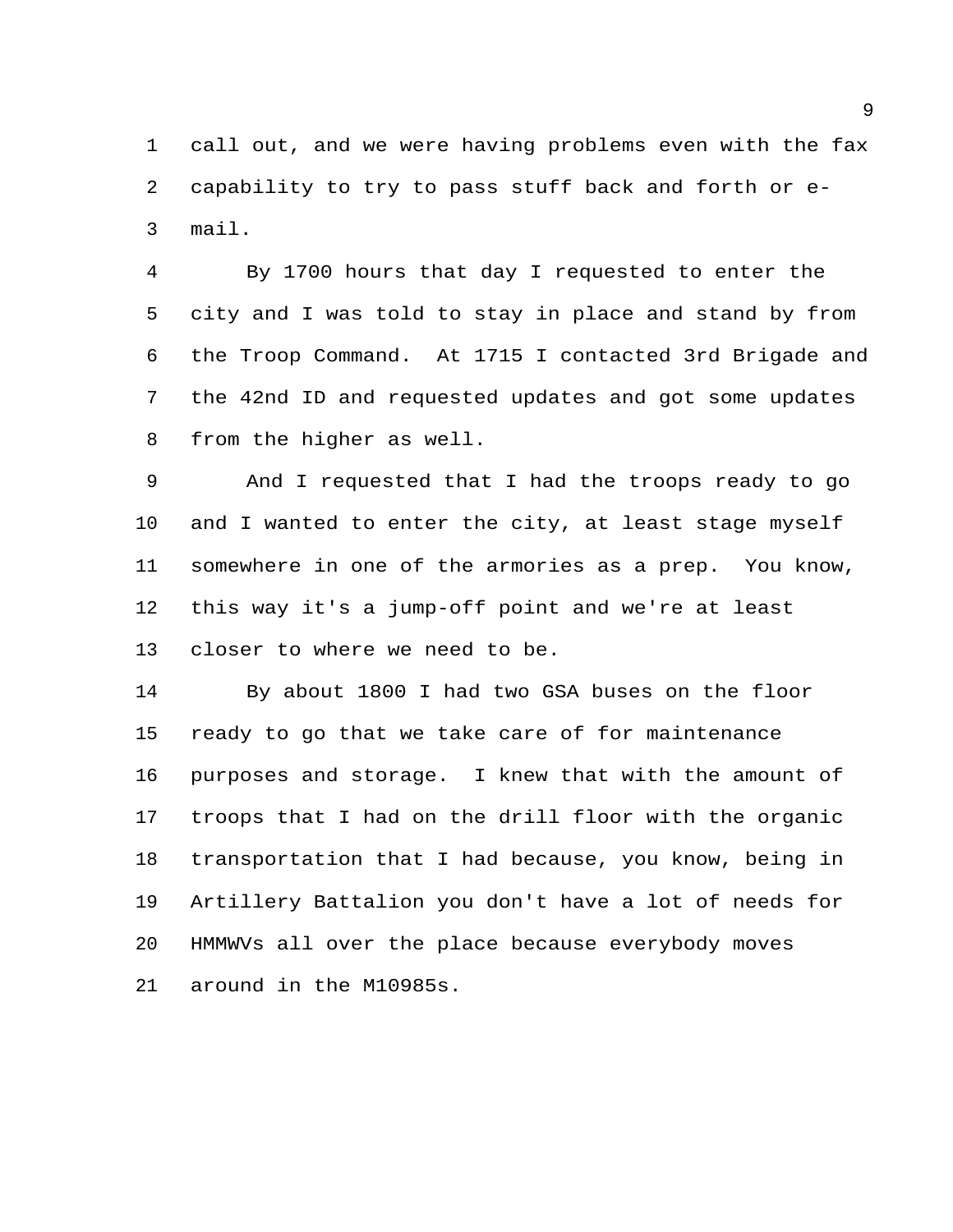Authority, the bus companies, and I basically said that, "You know, I need to move troops from here to New York City." Would they be able to assist us? "No questions asked. Give us a time and a location."

We had contacted the New York City Transit

 And within a matter of maybe 30 minutes there were four New York City Transit buses sitting outside the armory waiting to transport the soldiers from the 258th and the 105th into Manhattan.

 By about approximately 1830 hours I contacted Troop Command again and I said that we're, you know, we're ready to go into the city. If something doesn't happen soon I'm going to lose soldiers. And I had to clarify that because of the simple fact that some of our make up of soldiers here in the inner-city area are transit workers, are firemen or policemen, emergency services.

 They too were being contacted to get into the city one way or the other. And for the most part at that point in time Troop Command, you know, the G3 said, "Okay, go." By 1900 we had some elements of the 258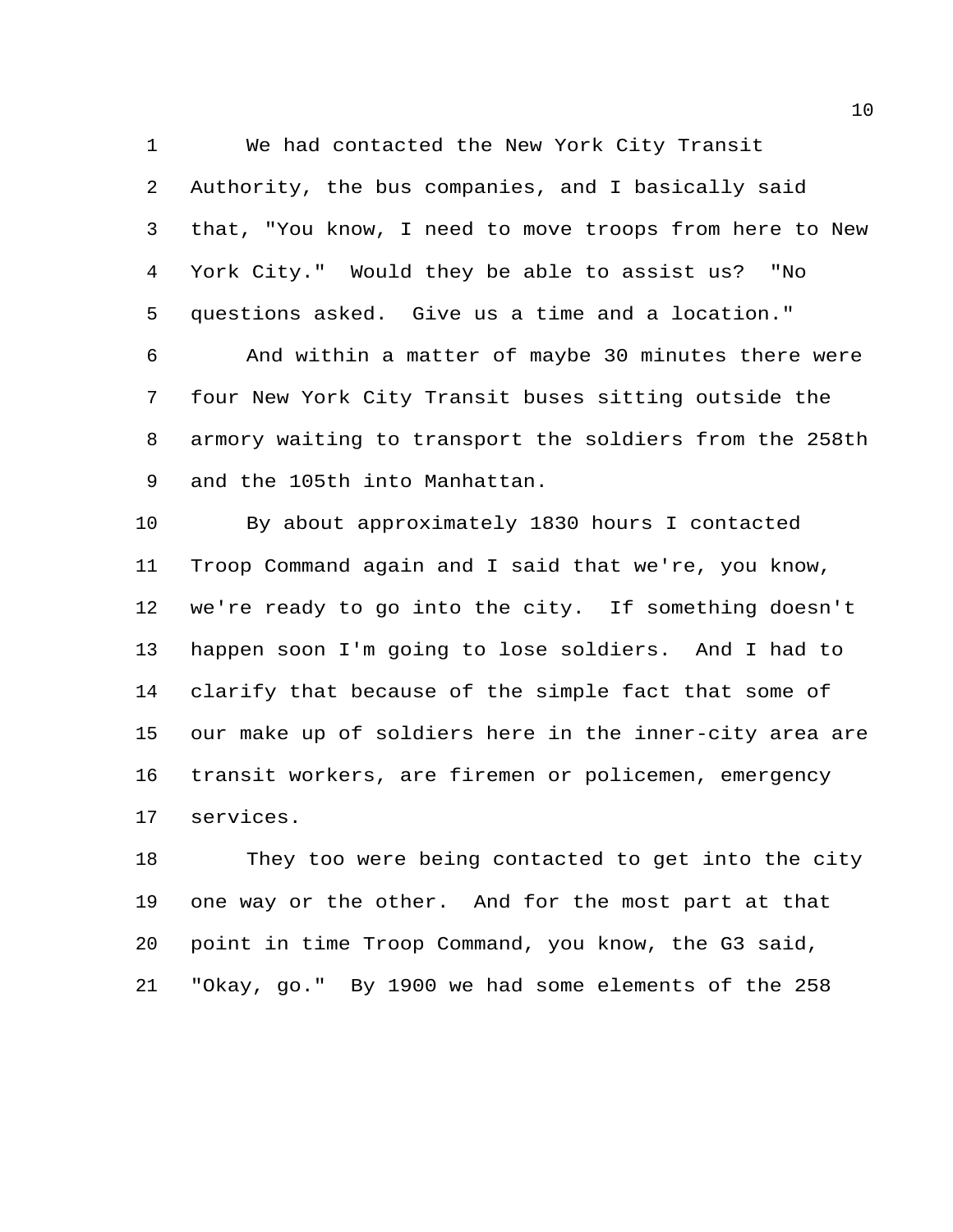and military vehicles moving into New York City to go to the 69th Armory at 26th and Lex.

 At approximately 2030 hours the main body arrived at the 69th Armory. I met with the battalion commander, COL Slack, of the 69th to discuss what he had picked up G-2'ing in New York City because he had been there during the course of the day.

 And at that time I asked him to have his staff interact with my staff, have a consolidated briefing as to what the scenario was, what was going on and to the best of our knowledge were there any rules of engagement from the PD on the ground right there as far as what they were looking for.

 We had broken communications with Troop Command and it kind of made life a little tough for us at the time. By about 2100 hours when the briefings were completed, we had no contact with Troop Command because of the telephone lines being jammed up. 3rd Battalion commander from the 3rd Brigade that and worked together is COL Costigliola (phonetic) from the 101 Camp.

COL Slack and I were in his office discussing what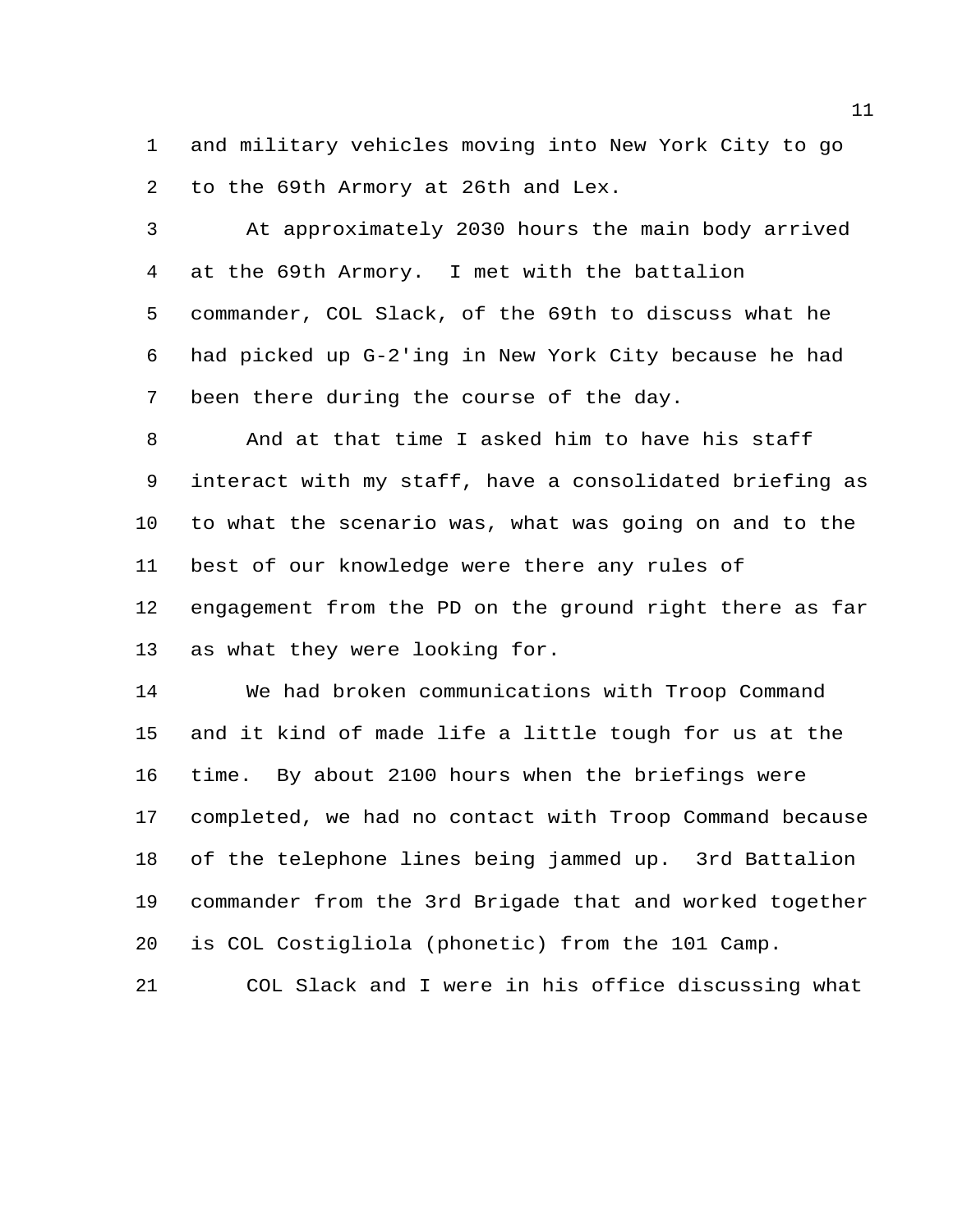we need to do with the rules of engagement. And we had COL Costigliola on the speakerphone. And based on the fact that he was still putting people into place as far as getting them mobilized and the 69th was doing the same, I had 300-plus soldiers ready to go.

 I told both battalion commanders, "Then what I'll do is I'll hit the city first. I'll secure whatever needs to be secured. And based on what we're doing and how we're doing it, we'll do a battlefield hand-off at first light. But at least there's a presence there that night."

 And prior to that going on what I did was I dispatched a liaison based on what COL Slack told me the NYPD set up a command post. I dispatched a liaison, a COL Rivera, who was working with me from Selective Service, out to coordinate with the NYPD, Chief Howell.

 By the time I got on site with the troops out to the command post we knew what the perimeter was going to be, what they were looking for. And we were only at the command post maybe ten minutes before we actually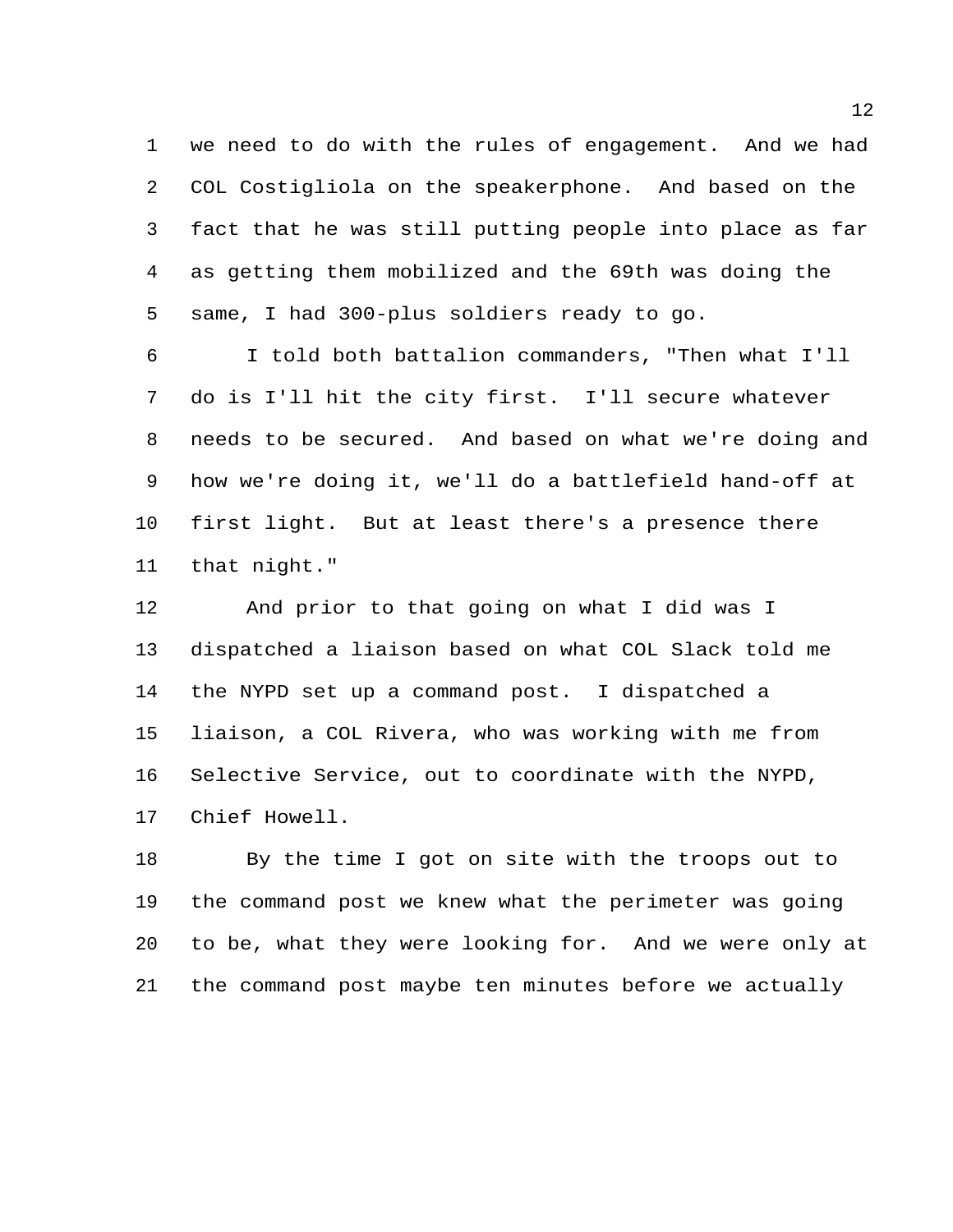moved out to secure the area.

| 2  | And basically what I did was I asked the chief to       |
|----|---------------------------------------------------------|
| 3  | say, "Okay, we'll hear and we'll support you. We got    |
| 4  | the area originally from Chamber Street all the way     |
| 5  | south to Battery Park to secure and from side to side   |
| 6  | which was West Side Highway in West Side to South       |
| 7  | Street, which is a very large significant area as far a |
| 8  | what had to be secured.                                 |
| 9  | A lot of that area was blacked out. There was a         |
| 10 | lot of chaos, confusion going on. There was a lot of    |
| 11 | debris all over the place. The smell in the air was     |
| 12 | horrible as far as what was out there.                  |
| 13 | But what I asked them to do is to help facilitate       |
| 14 | his needs with our people. I asked them to take a       |
| 15 | couple of police department vans with drivers that knew |
| 16 | the area that we were looking to secure to actually go  |
| 17 | out and I sent my battery commanders out in the police  |
| 18 | department vehicles so we knew by that time what zones  |
| 19 | each battery commander was going to have and what       |
| 20 | sectors they were going to be responsible for so they   |
| 21 | can G-2 the area and then know where to pre-position    |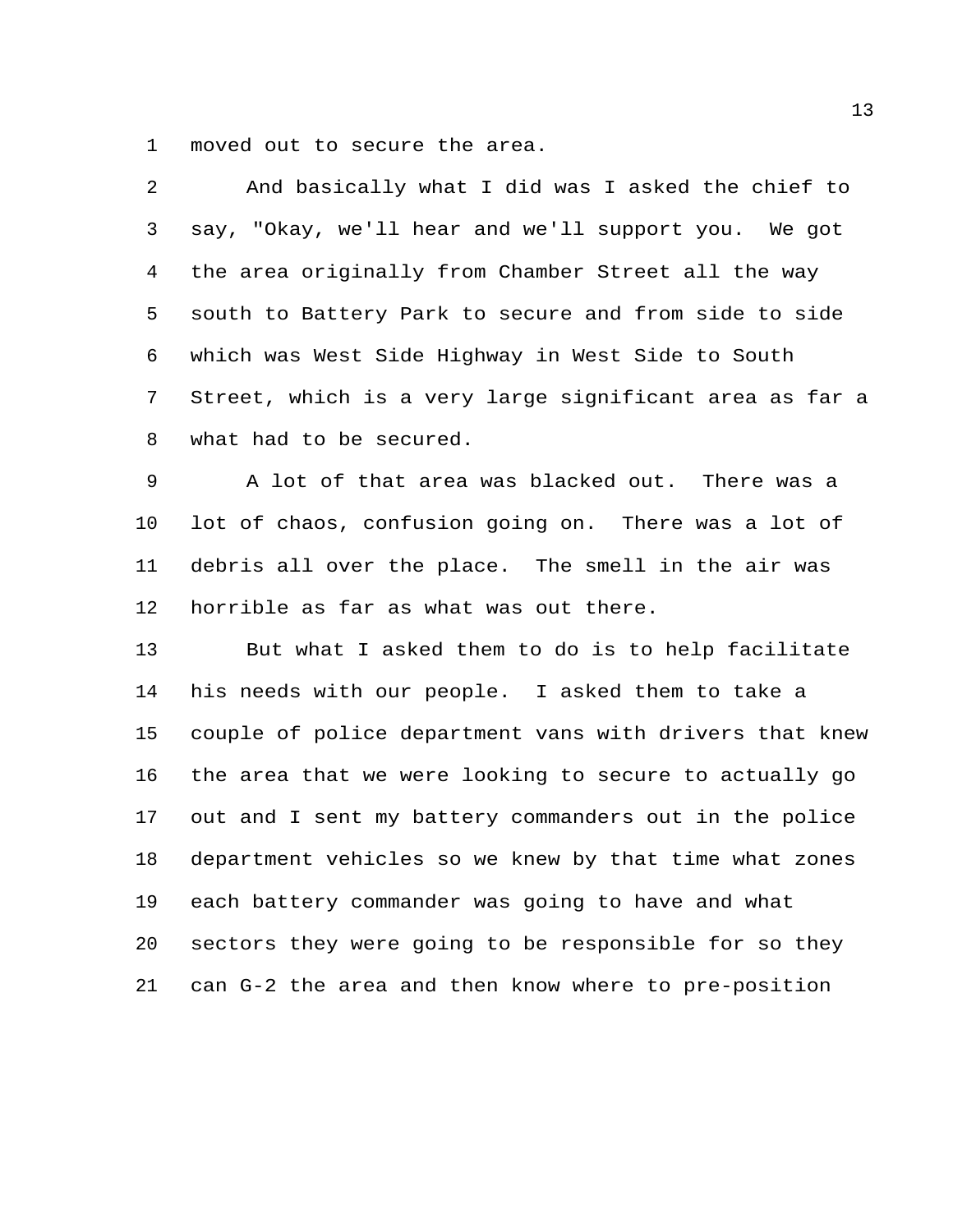their troops.

 I used MAJ Cool to coordinate mapping of the areas that we're going to work with. I coordinated with the chief at that time to say, "Okay, this is what we'll do. This is how we'll do it. Where do you want my people in conjunction with your people and what assistance can we give you?" At that time it was very smooth transition.

 At the same token I was able to contact COL Slack to relay messages back to him that this is what's going on, that's what's going on. This way everybody was on the same sheet of music as to what to expect by first light.

 We had made arrangements and we all agreed, all three battalion commanders, prior to that I will stand my post during the night and we'll do a battlefield handoff where my troops will brief your troops. I will brief both battalion commanders at first light or at 08 when we agree to do the handoff. As far as what significant activities took place during the night, what are the hot spots, what areas are there to be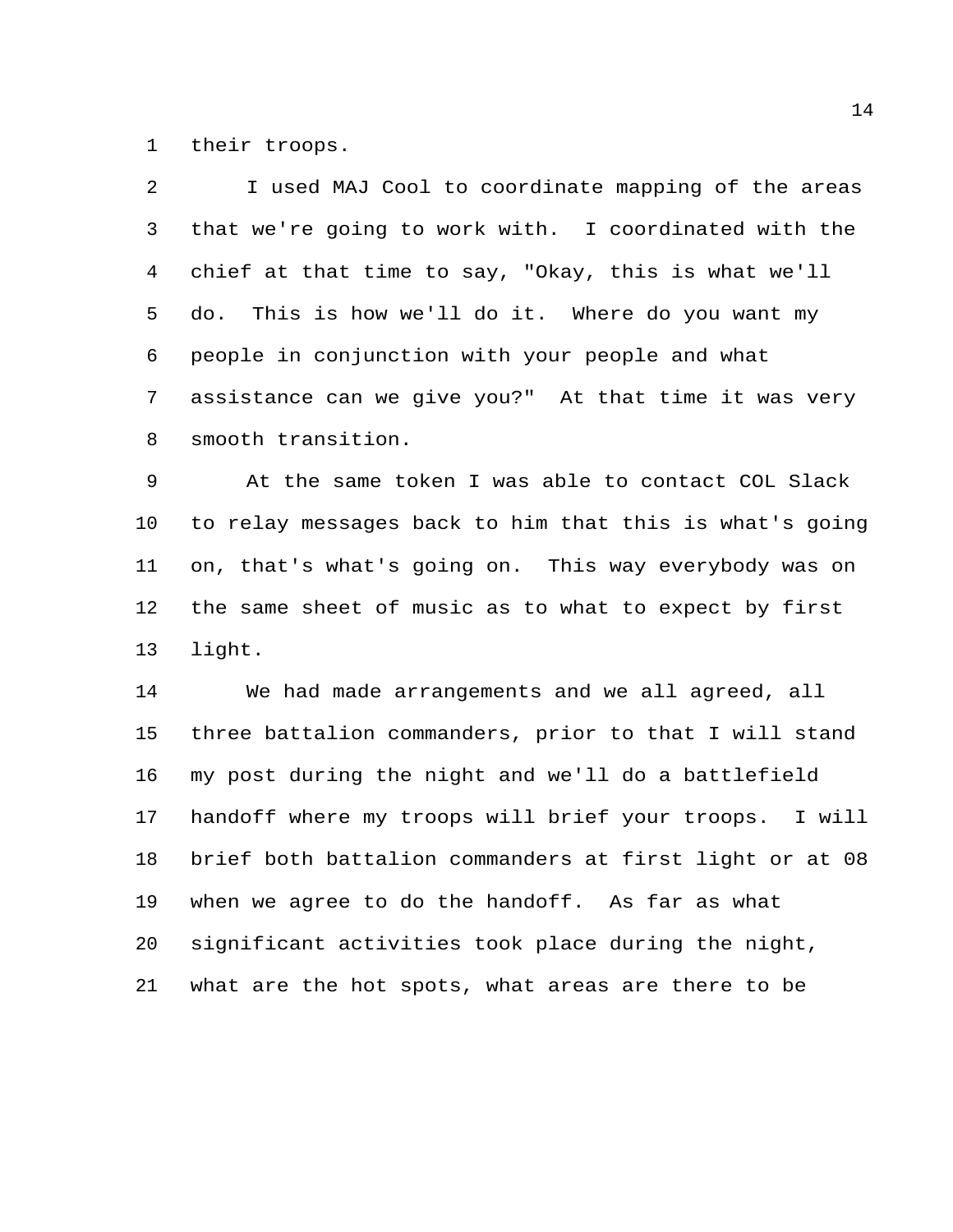concerned with and develop that relationship as far as their handoff goes. That worked out well.

 We did that for several days before we had additional troops and support in there. Eventually what had happened is we established communications with 53rd Troop Command and the 107th Corps Support Group because once the following day or two days into this scenario it developed that 107th Group actually became our higher command and control.

 At about 2100 as I discussed, with no contact with the higher headquarters and looking at my notes here battalion commanders of the 69th and 101 cabin, the 258, coordinated efforts to establish who was going in first based on strength posture and readiness of the 258. I assumed responsibility to be the first battalion to go in and secure the perimeter as a battalion.

 It's important to note that the 69th also had assets in there already, you know, limited assets and resources, small groups of guys working. In some cases people were working individually at Ground Zero moving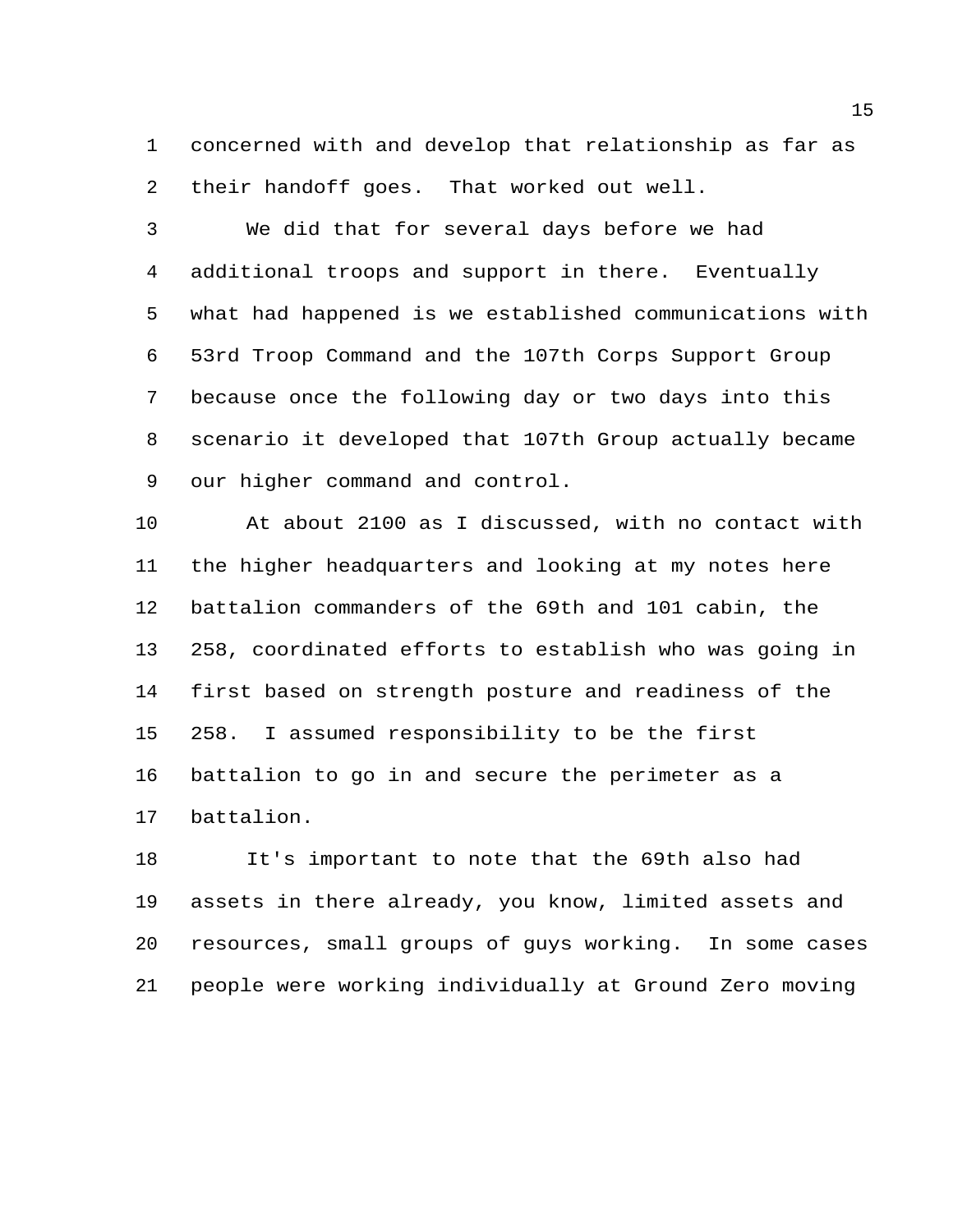debris.

| $\overline{a}$ | The 101 CAB had sent in some elements of a medical      |
|----------------|---------------------------------------------------------|
| 3              | platoon to establish a morgue and work with the city    |
| 4              | officials there.<br>The 105th Infantry had some folks   |
| 5              | already on site. And during that night the 105th        |
| 6              | Infantry broke off from us even though they were OPCON  |
| 7              | I don't know where they had gotten some<br>to us.       |
| 8              | additional guidance, but they responded and went off on |
| 9              | their own area to secure as far as their missions go.   |
| 10             | At 2115 I coordinated with the commander of the         |
| 11             | 69th to basically say if I get into trouble and         |
| 12             | something goes on as far as terrorist activity because  |
| 13             | we've already been told that we couldn't take weapons   |
| 14             | in, I wanted that flexibility from him that I could     |
| 15             | draw 300 weapons real quick if I needed to in case      |
| 16             | things got dicey and hot.                               |
| 17             | He agreed that we'll be able to do that in the          |
| 18             | event that there was some sort of hostile fire, and the |
| 19             | PD was quite surprised that we went in without weapons. |
| 20             | I guess they were looking for that kind of support.     |
| 21             | But, you know, the guidance from higher was go in empty |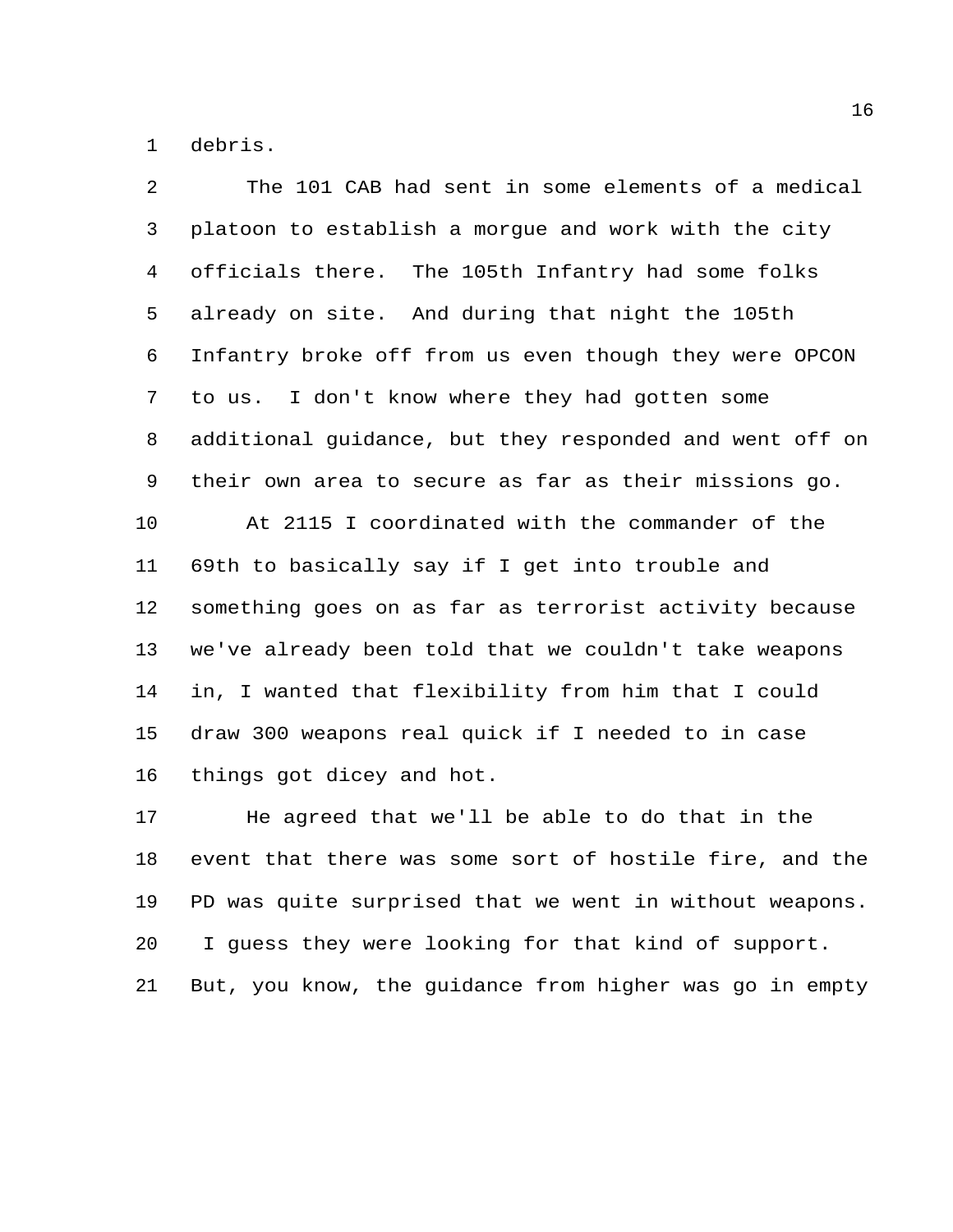handed. I don't ask to question things.

| 2              | But I had a pucker factor of 12 going in there          |
|----------------|---------------------------------------------------------|
| 3              | only for the simple fact that I was putting my soldiers |
| $\overline{4}$ | somewhat in harm's way not knowing what was going on,   |
| 5              | not knowing what I was up against going into that area. |
| 6              | By about 2130 hours the perimeter pretty much was       |
| 7              | secured from Canal Street to Battery Park, West Side    |
| 8              | Highway to South Street. At 2145 we closed the loop     |
| 9              | with the chief of police at Pike and South at the CP.   |
| 10             | The 101 CAB provided an expandable van which we used as |
| 11             | a CP next to the police CP. And by 2145 again the       |
| 12             | chief of police was notified that the loop was closed,  |
| 13             | all my people were in position.                         |
| 14             | And basically my guidance to the battery                |
| 15             | commanders at that point in time, that's the end of the |
| 16             | notes that I had here, my battery commanders were told  |
| 17             | to secure the perimeter, the main route around the      |
| 18             | city; only allow emergency vehicles in, prevent, you    |
| 19             | know, people, onlookers, just to come into the area;    |
| 20             | secure the area around Battery Park City to prevent     |

anybody trying to get back into housing; prevent any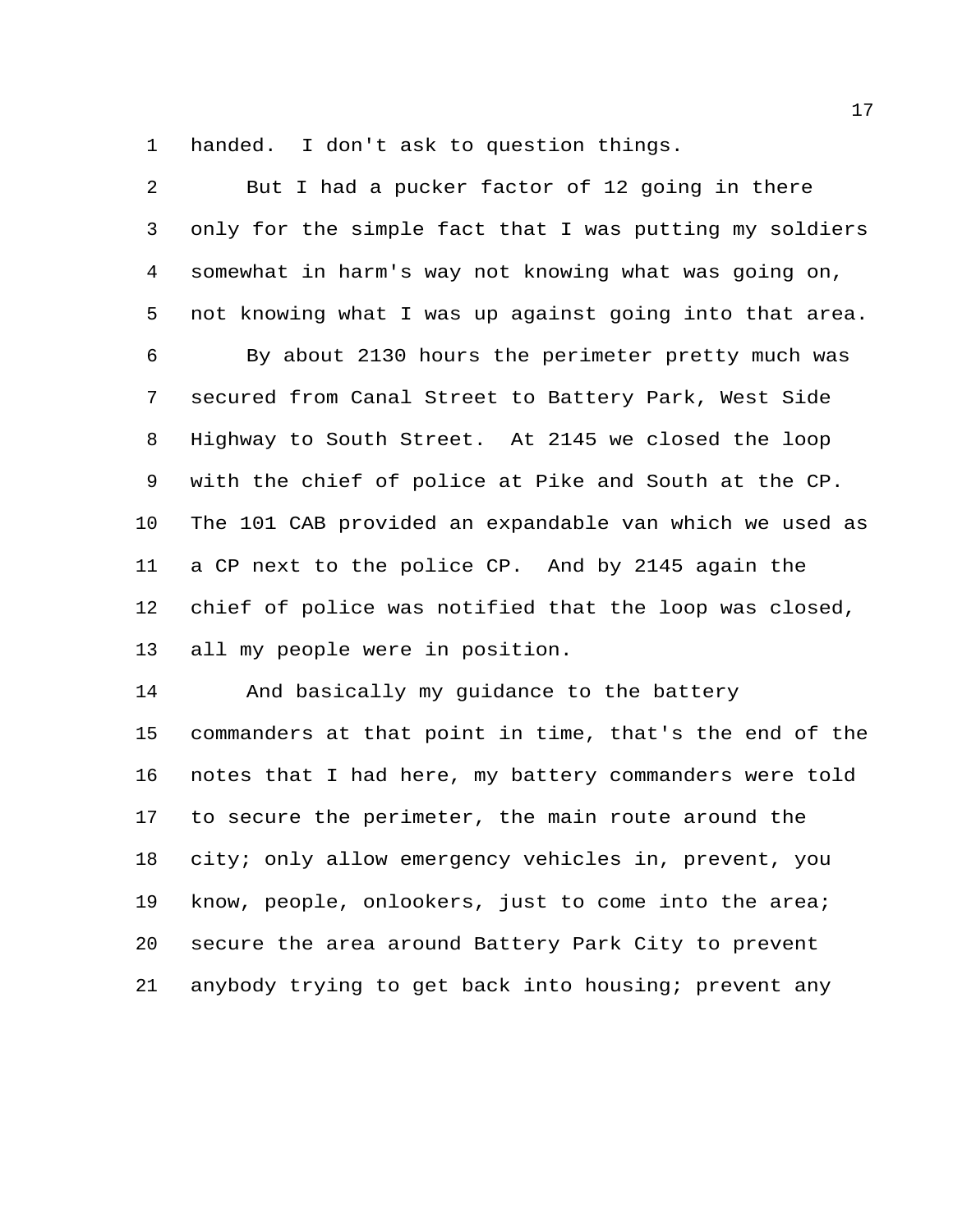type of looting that might take place; and make sure that roadways were accessible to allow emergency vehicles to come in and out of the city.

 In many cases that night a lot of my HMMWVs were used to pull steel, you know, from the road or debris from the road to allow emergency vehicles to get in and out into the city.

 Once the outer perimeter was established we started to secure an inner perimeter by roving patrols and just going up and down the streets to see if anybody was alive, anybody was hurt, identify bodies if need be.

 During the course of the first night we found a nose-wheel to one of the aircraft. We found the tower, the radio tower or the antenna off of one of the buildings at the Trade Center.

 The condition that we went into that night, we had no filter pit masks or particulate masks to go in there. There was a lot of flying matter floating in the air, particulate matter. Most of the area that we were in was in black-out conditions. Powder on the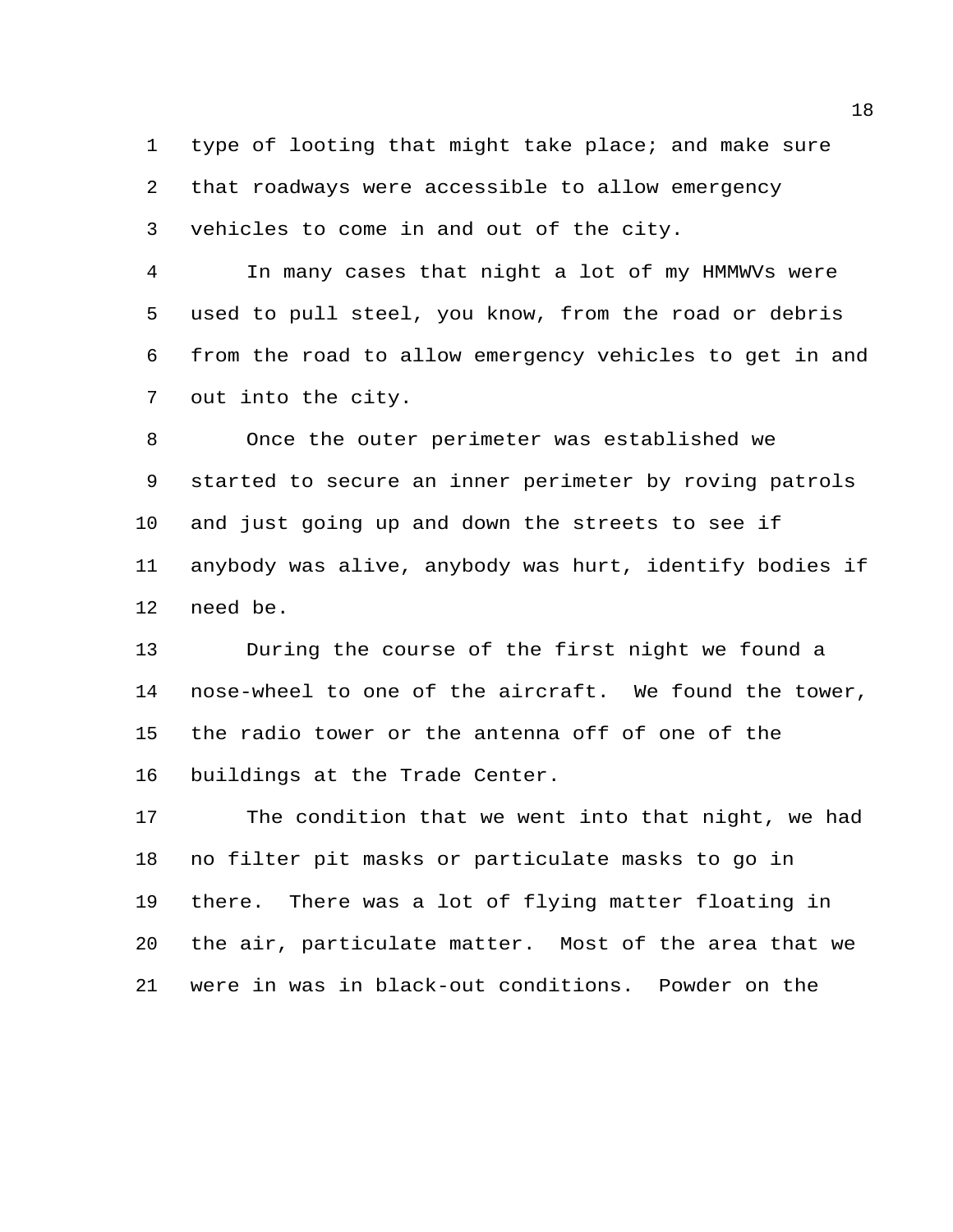streets and some of the debris on the streets went up to the top of your boot. I mean, that's how deep we were walking in stuff.

 And in some cases we actually walked down the streets where you'd find an arm of a victim, a leg of a victim. One of the streets we found a vehicle that a beam was blown out of the building, a white Chrysler on one of the side streets. And I'm not sure exactly where it was. But there was a steel beam, I'd say the better part of maybe a 20-25 foot beam.

 This car was actually positioned on an island in the middle of one of the streets and this beam was across the roof of the car and there was a driver with his head outside the window and it looked by the pressure alone his head popped and the brains were kind of hanging out and on the side of the vehicle and everything kind of like stayed in place because of all the dust and debris. It just seemed to almost like solidify there.

 And again, working with flashlights during the night it adds a different dimension to how you're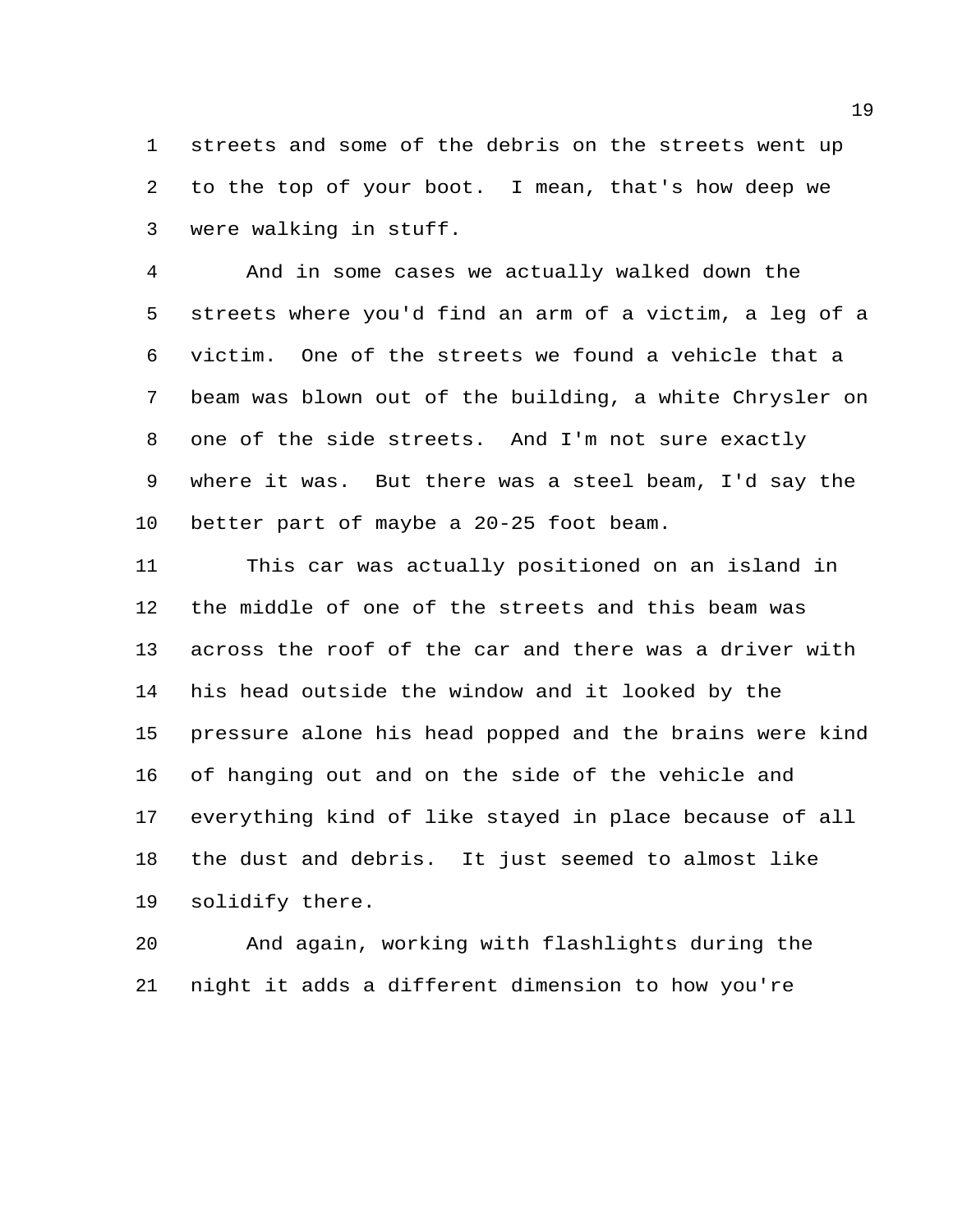reacting in the city. And, you know, you walk down the street and you see a leg in a window. I had one of my soldiers walking getting to his station where he had to patrol and he was hit on the shoulder with a limb that was, I guess, just on the top of the building and I guess with the wind and everything else the limb fell down and clubbed the kid in the shoulder and he had a hard time with things.

 Another one of my soldiers walking down the street saw part of a leg that was actually fused to a piece of a beam from the high heat. Everything just seemed to stick together.

 During the course of that night I had a lot of concerns and reservations because I still couldn't make contact with higher headquarters. Our radios were only good internally to work. You couldn't really talk to anybody because nobody had -- we didn't have the capability to talk to higher headquarters.

 So the only one I got to talk to was the commander of the 69th or the commander of the 101 CAB through our cell phones. We had a hard time trying to get through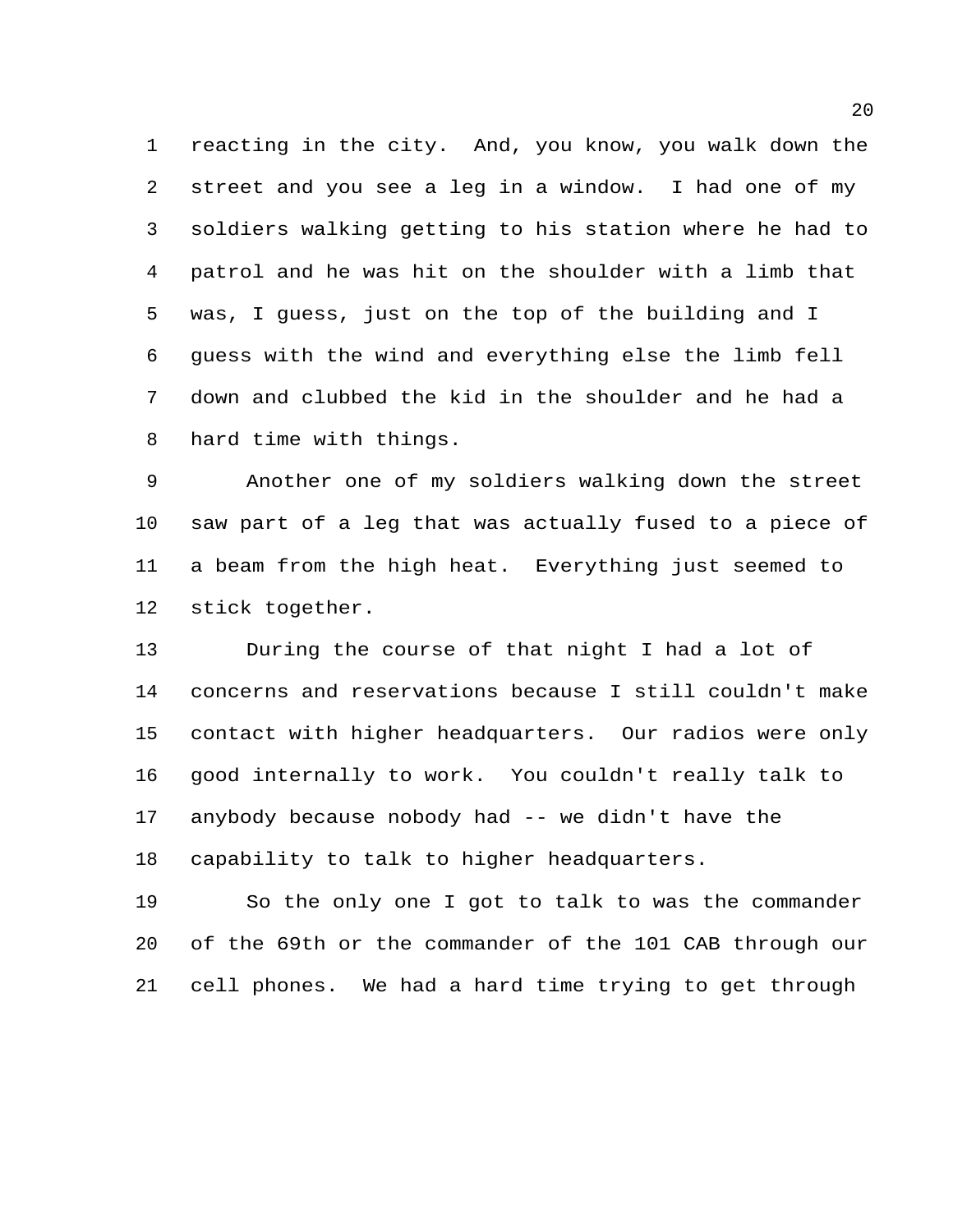to the 107th Group by phone.

| 2  | Moreover, we had a hard time trying to talk to the      |
|----|---------------------------------------------------------|
| 3  | Troop Command by phone. So it was pretty much that we   |
| 4  | were, you know, internally linked and at the same time  |
| 5  | talking to the PD.                                      |
| 6  | As the night progressed the PD was telling us,          |
| 7  | "Help us in this area, help us in that area" which we   |
| 8  | obviously had done. And mostly that night it was        |
| 9  | walking street by street finding the bodies,            |
| 10 | identifying where they were, calling over the           |
| 11 | ambulances or whatever crews were out there to pick up  |
| 12 | bodies and take them and transport them to the morgue.  |
| 13 | That was going on.                                      |
| 14 | And I think for the most part around the immediate      |
| 15 | area of the World Trade Center where it went down,      |
| 16 | that's where the main emphasis and focus was to pick up |
| 17 | bodies and remove bodies. But this was primarily        |
| 18 | people that were blown out of the building from that    |
| 19 | height that were sent several blocks away. I'm          |
| 20 | assuming that's where they came from. Or as the         |
| 21 | buildings exploded that's where they came from -- or    |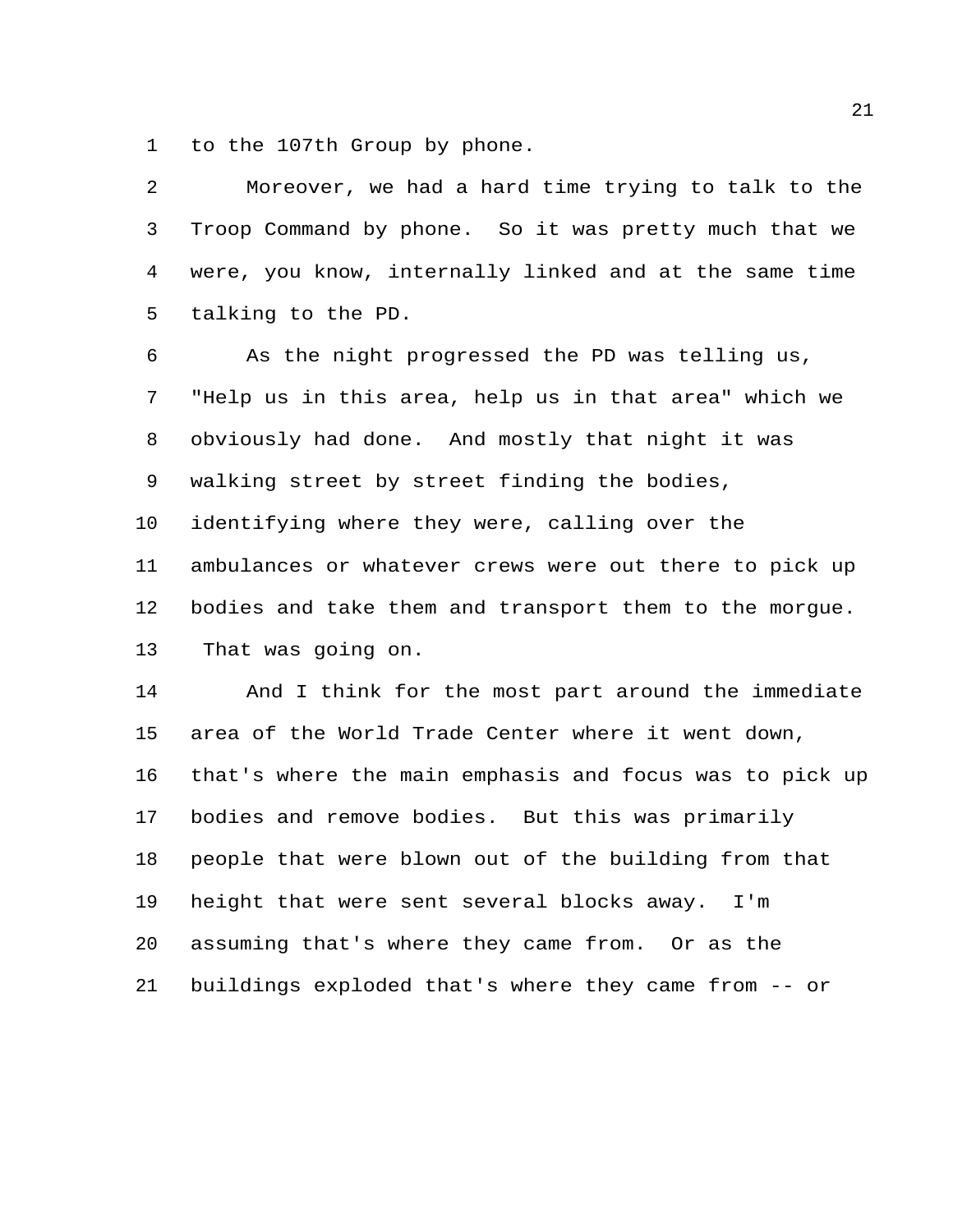parts thereof.

| $\mathcal{L}$   | At one point on one of the streets, and I'm not         |
|-----------------|---------------------------------------------------------|
| 3 <sup>7</sup>  | sure if it was Rector Street or Church Street, I tried  |
|                 | 4 to get on the 127th to talk to somebody. And I moved  |
|                 | 5 off the side of the road to get to a little high spot |
|                 | 6 so I could possibly talk to somebody. I thought, you  |
|                 | 7 know, I could get better transmission. Unbeknownst to |
| 8               | me that I was standing on a couple of women that were   |
| 9               | covered in debris.                                      |
| 10 <sub>1</sub> | And I was pretty much sickened by that fact that,       |

 you know, I felt like I defiled somebody. And it was kind of tough. But, you know, you're there under those circumstances and you're hoping that you're going to find somebody alive. There was a lot of confusion from the standpoint that we were pretty much on our own that night.

 You know, good, bad or indifferent my commanders kept a good head on their shoulders. My operations guy, MAJ Cool was tracking what we were doing out there. We were talking internally so everybody knew where everybody was. And I constantly had the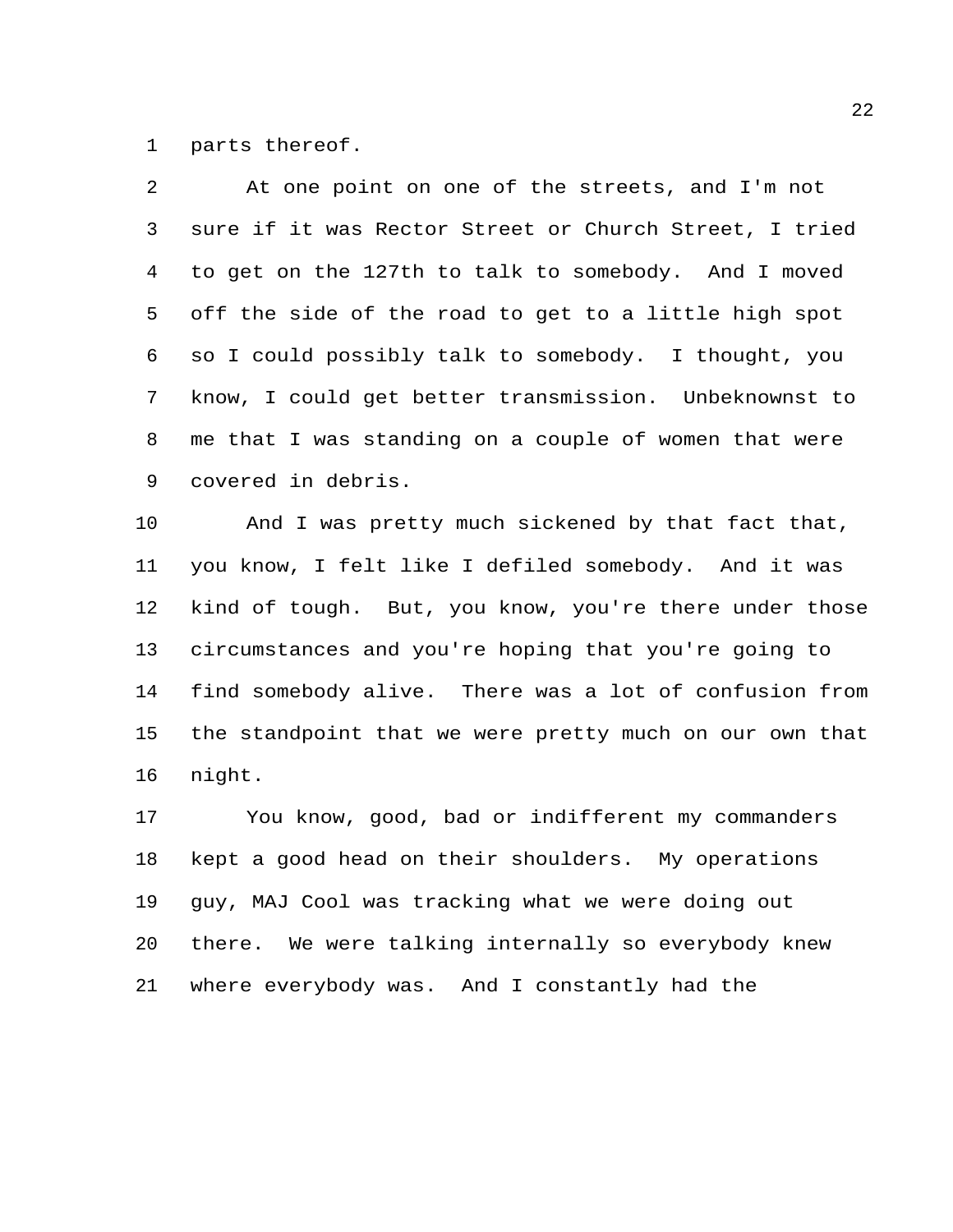commanders and first sergeants check on the status of their people in conjunction with the PD folks that were out there.

 Our HMMWVs were used from anywhere from clearing debris to transporting firemen and policemen into the zone. There are zone 1, which was the hot zone. That was the World Trade Center itself. To moving bodies to the morgue if need be.

 And at one point in time during the course of that night, and I think it was about 3:30 in the morning, we walked down one of the streets and I guess steam pipes were popping. I'm not really sure what it was. But out of the clear blue coming down the street where my soldiers were actually walking out to get to the corners there must have been about 200 rats that were obviously in a panic.

 And I had everybody move to the center of the street because the rats were running along the sides of the street along the buildings in mass. And it was very strange to see just shoes on the street, you know, with flashlights you're looking down and you'll find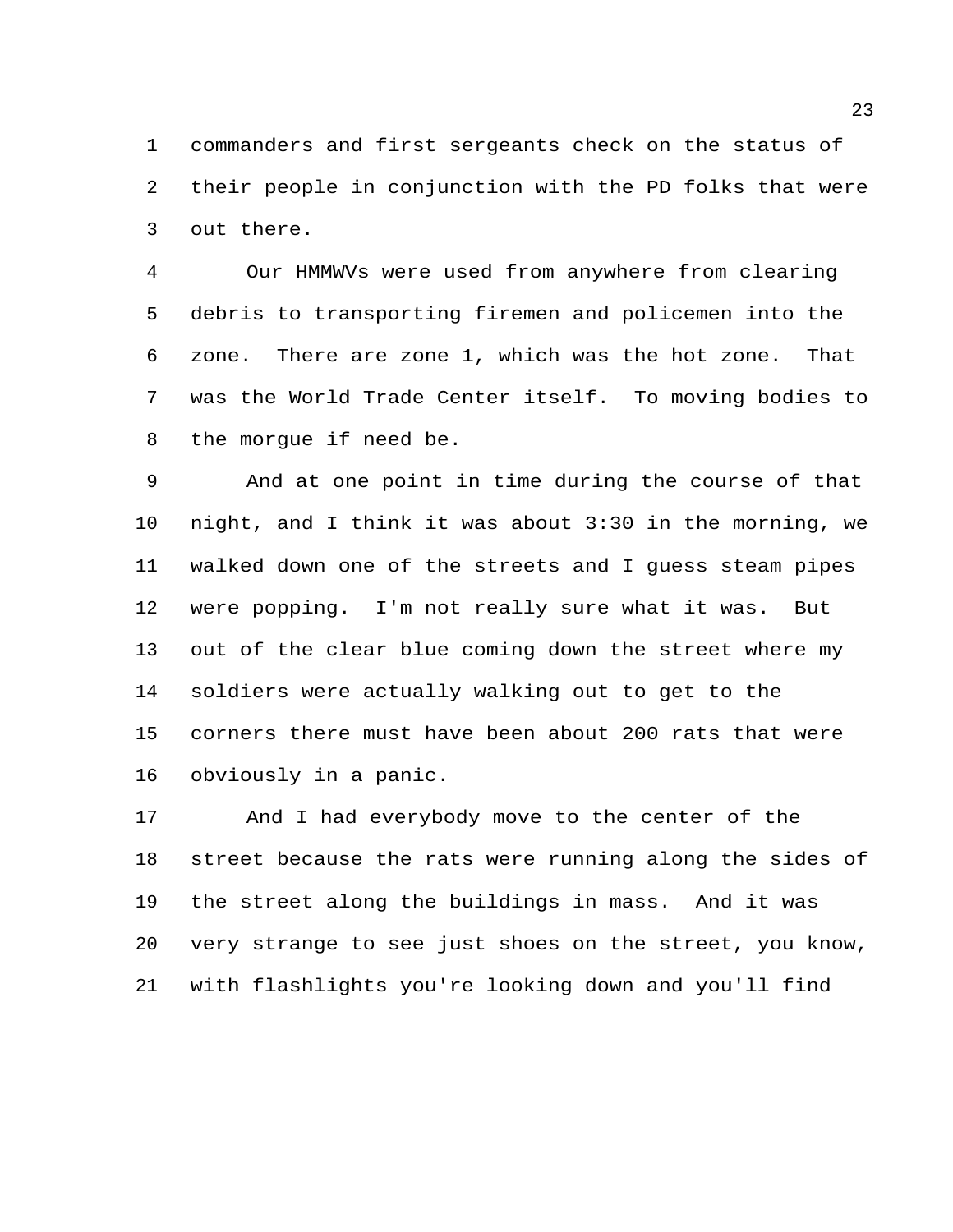shoes, in some cases pairs of shoes.

 And one instance we found a shoe with part of an ankle in it. But it was very strange to see just people either blown out of their shoes or they took their shoes off to run.

 On the same token, there were a lot of concession stands that you'll find from the morning, obviously with people going to work there are, you know, donut stands and bagels and rolls and stuff. And they were all covered in debris and the dust and the gypsum type of material.

 But, you know, you shine the lights in there and you'll see rats in there, you know, going to town on whatever was there. It was just something that was from another planet. You can't describe it any other way. I've -- in 28 years of military service I've not seen anything that, you know, I could even relate to. The fact that our soldiers need to train, you train for combat, you train for war. But you don't train to handle a situation like this.

And everyone was very much aware of their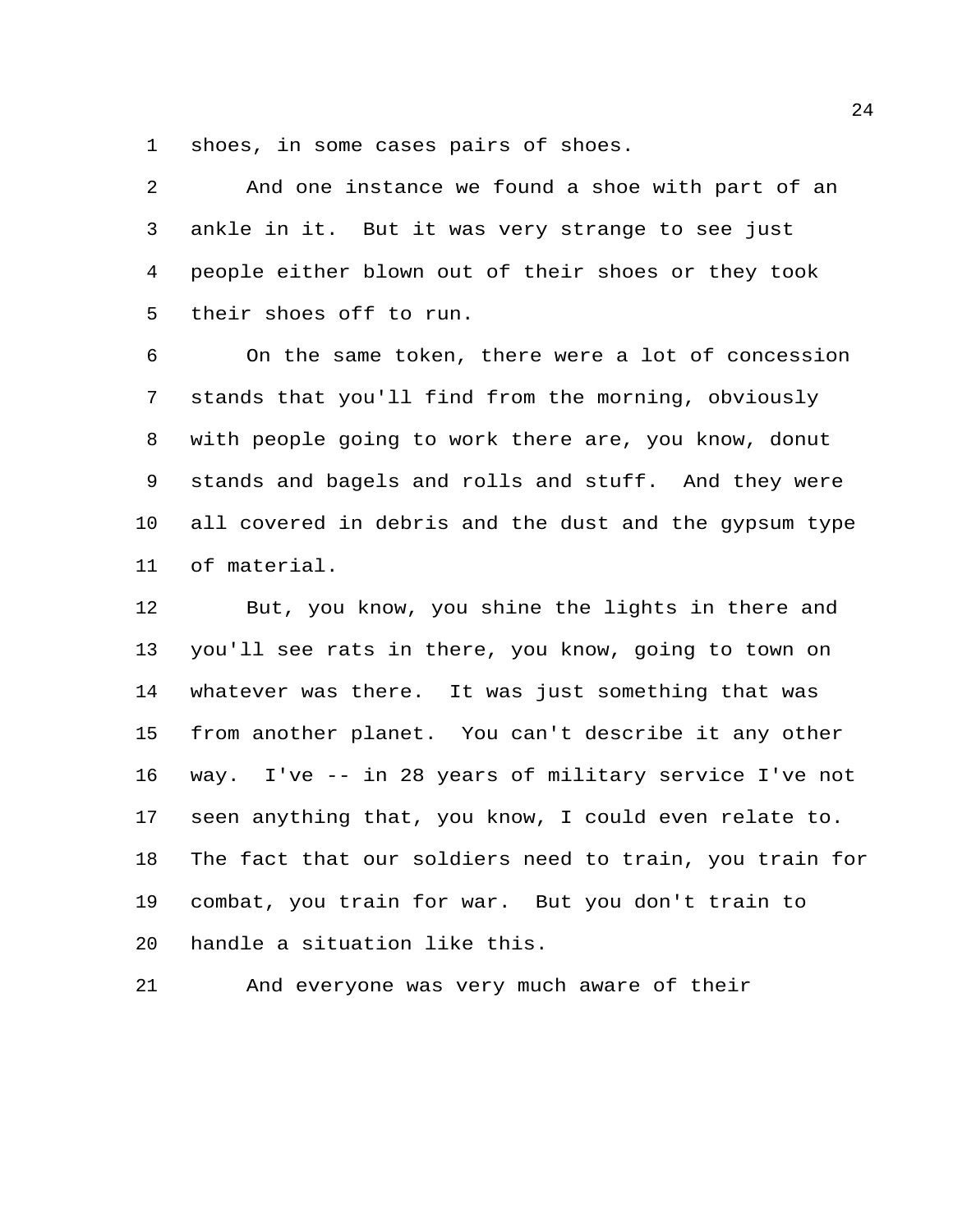surroundings. I talked to the commanders prior to and gave him a risk assessment as to what we need to do before we hit the streets. I told them to use their judgement as commanders.

 If there's something that they're not sure on, ask someone of the local authorities for additional guidance. At the same token, get back to me and let me know what the issues were. And we pretty much did it down and dirty as far as the safety brief and a risk assessment prior to going out.

 And I made it quite clear to all the commanders we're going into a hostile environment, you know? We're on two fronts. We're there to aid the civil authorities and provide security. But at the same token, there might be other people out there trying to take a shot at you.

 You know, so be very vigilant in what you're doing. Have a sense of urgency in what you're doing and complacency will bite you on the ass. Make sure that nobody gets comfortable because everybody's got a job to do.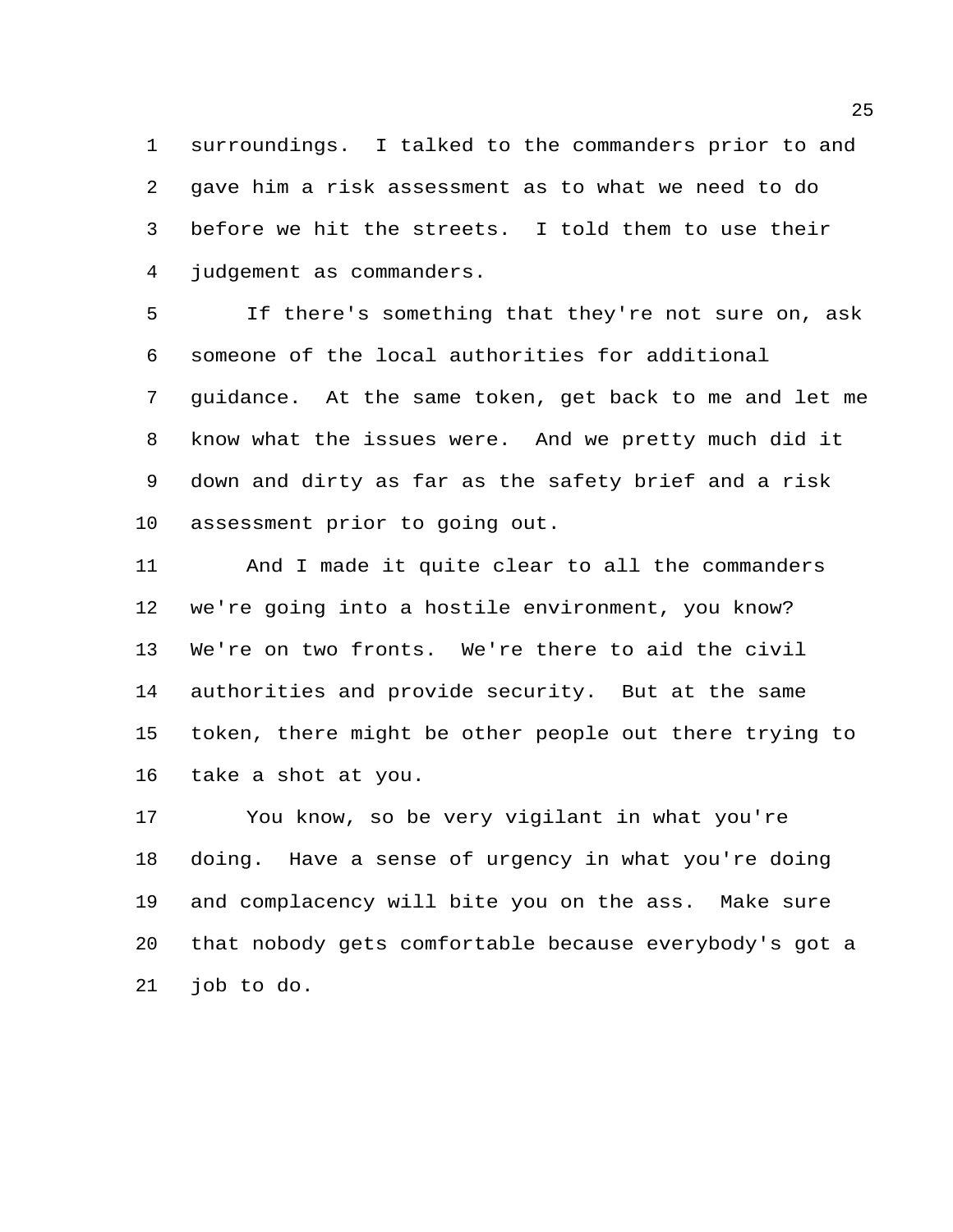And I have to say I'm proud of every soldier in this battalion because I had E-4s making decisions that officers should make. You know, that they took it upon themselves to do the right thing because command and control, as difficult as it was in that area that we covered which was an extremely large area, we had problems based on the fact that we had problems with our own communications internally. With 12 series radios to 46s, you know, sometimes we couldn't reach everybody.

 And it obviously would act as interference with what was going on over there, I could understand why certain things didn't happen. But we worked out a system that in case we needed to talk to somebody and we couldn't get through, we relayed that information as the SOP as we normally would.

 Everybody kept pretty much a civil head as far as what was going on. But that night was an extremely ugly and painful long night. And again, with me going in first I didn't know what I was up against and what we were going to find.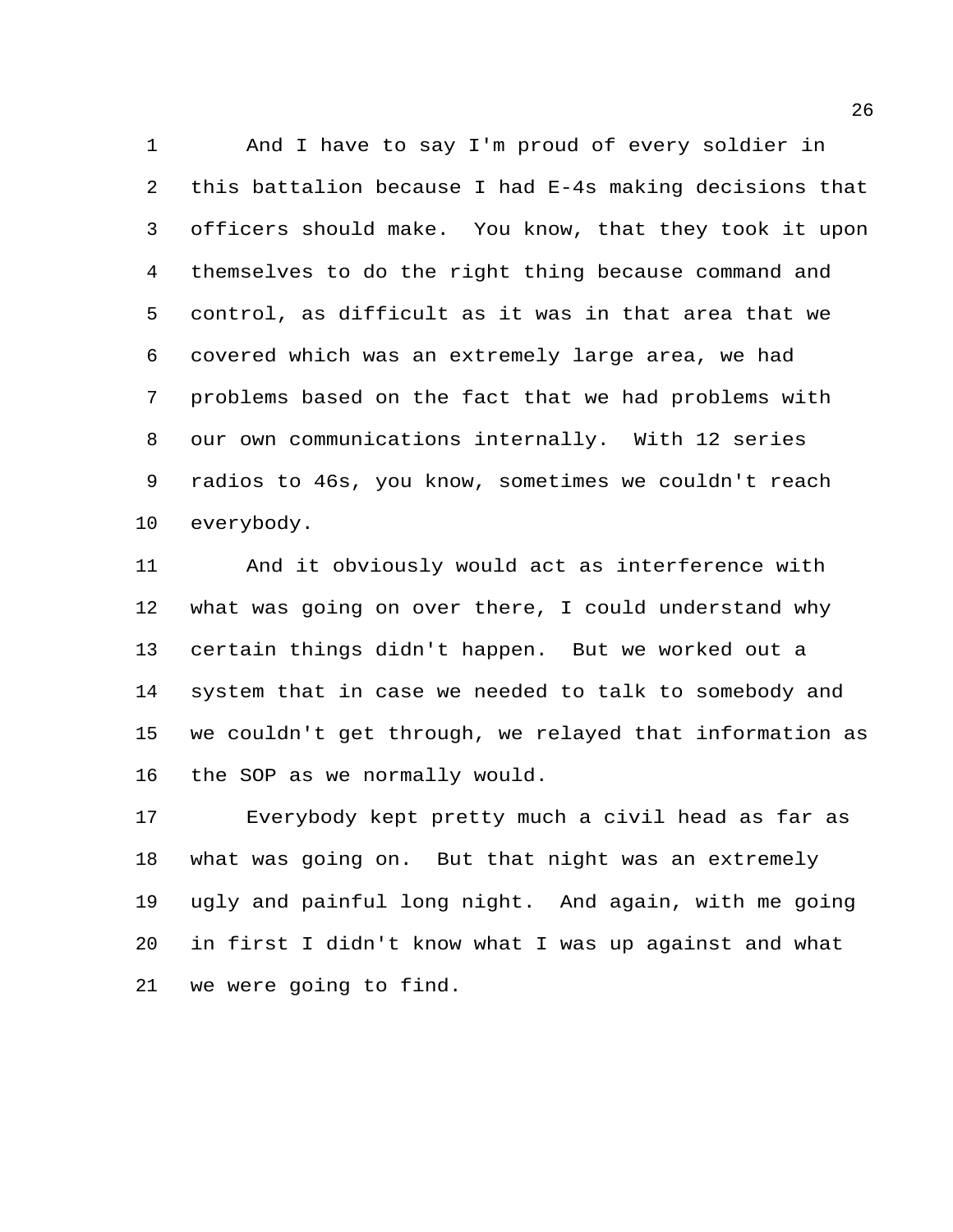And, you know, the only thing -- my only lifeline was the fact that I had two battalion commanders that I could reach on cell phones to say, "You need to bail my ass out because I don't know what's coming down wind." And they were prepared to come in with whatever support they had available at the time. But thank God we were able to control what we had and secure the perimeter that night.

 And then by about 10:00 a.m. the following morning the 101 CAB and the 69th Infantry did a battlefield handoff with us. So I basically briefed them up as to what was going on. And then they took over the security during the course of the day, the same area that the 258 covered that night.

 We bedded down pretty much at the 69th Armory. We stayed close. In retrospect, I think it would have been easier for us to go back to our own respective armories. It would have facilitated chow a lot easier. It would have facilitated the soldiers getting additional equipment that they needed to do ongoing missions.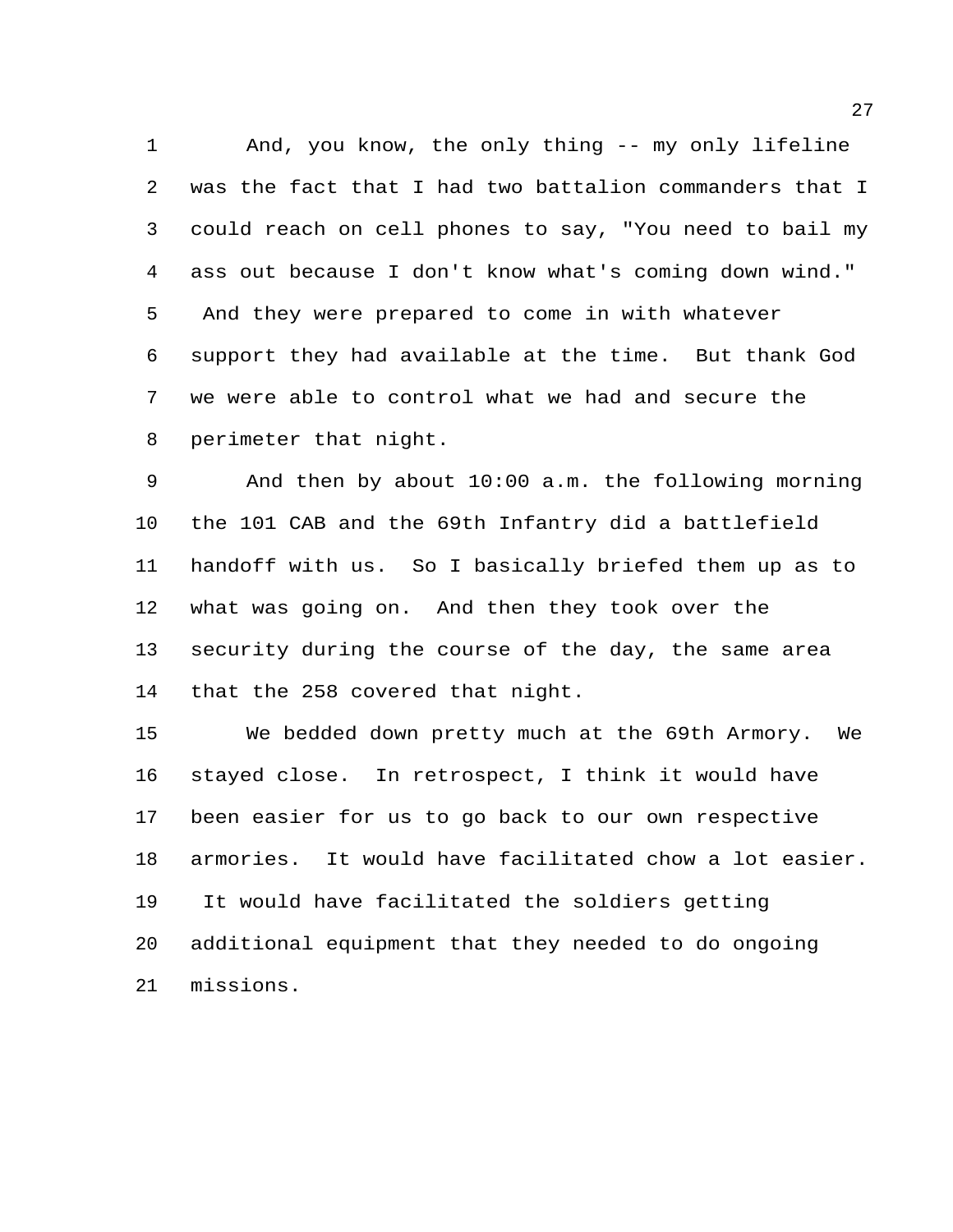But higher headquarters felt that we'd be better served by staying at that armory. By the second day, I think by the third or fourth day actually, we ended up moving to the 369th Armory up in Harlem, which I had some heartburn about because it was 110 blocks away from the area of operation that we had to work in. That necessitated our units leaving that much earlier. Although those roads were fairly empty, we just had to leave that much earlier in order to rotate our troops in and out in a timely manner to do battlefield hand-off.

 The three battalion commanders really worked well together from the standpoint that we provided a close loop and closed loop as far as information processing goes. Information operations worked extremely well under those conditions with the three battalions. There were issues as far as what we had to work

 with, what we needed to bring with us that basically we were told we couldn't take NBC, we couldn't take weapons.

And in hindsight, you know, not to point fingers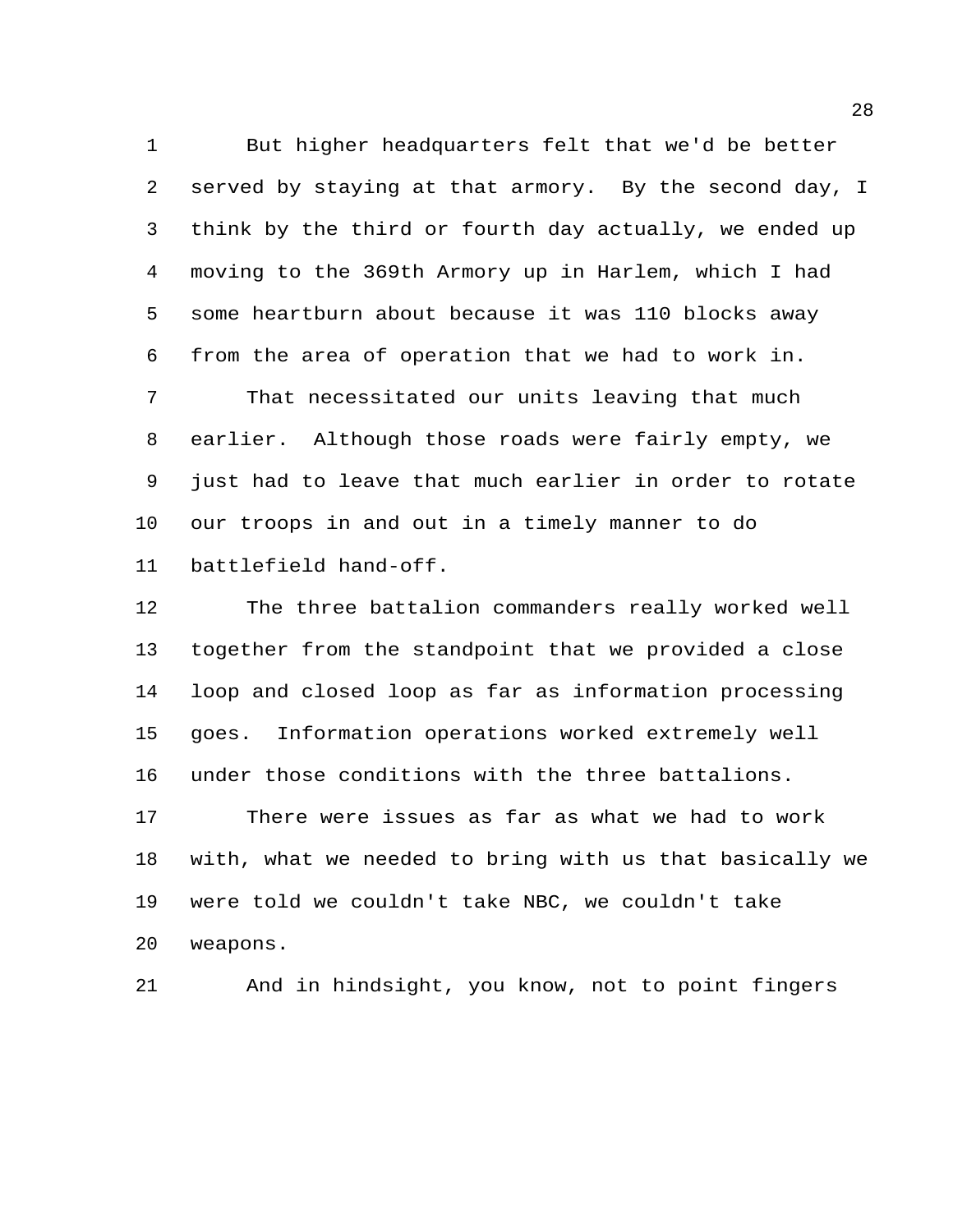at anybody, but I would have felt a whole hell of a lot more comfortable knowing that I had a weapons truck available to me if I needed it, not that I had to take it out but it was there plus my full compliment of NBC equipment.

 The sad part of this thing is the fact that we had have the M-40 masks but we don't have any MOP gear to go with it because we're not authorized anything except for training. And in many cases, those MOP suits that we do use have been exposed because they had been used for training.

 So I had some feelings of not having a warm and fuzzy. In the event that we had a biological incident or a chemical I might not be able to react to the full degree that I wanted to.

 But again, all the battery commanders and all the first sergeants and everybody down to that E-4, that E- 3, they all acted professional. They knew what they had to do and no one questioned anything. They just went ahead and did it to try to help.

And moreover, I'm proud of the fact that these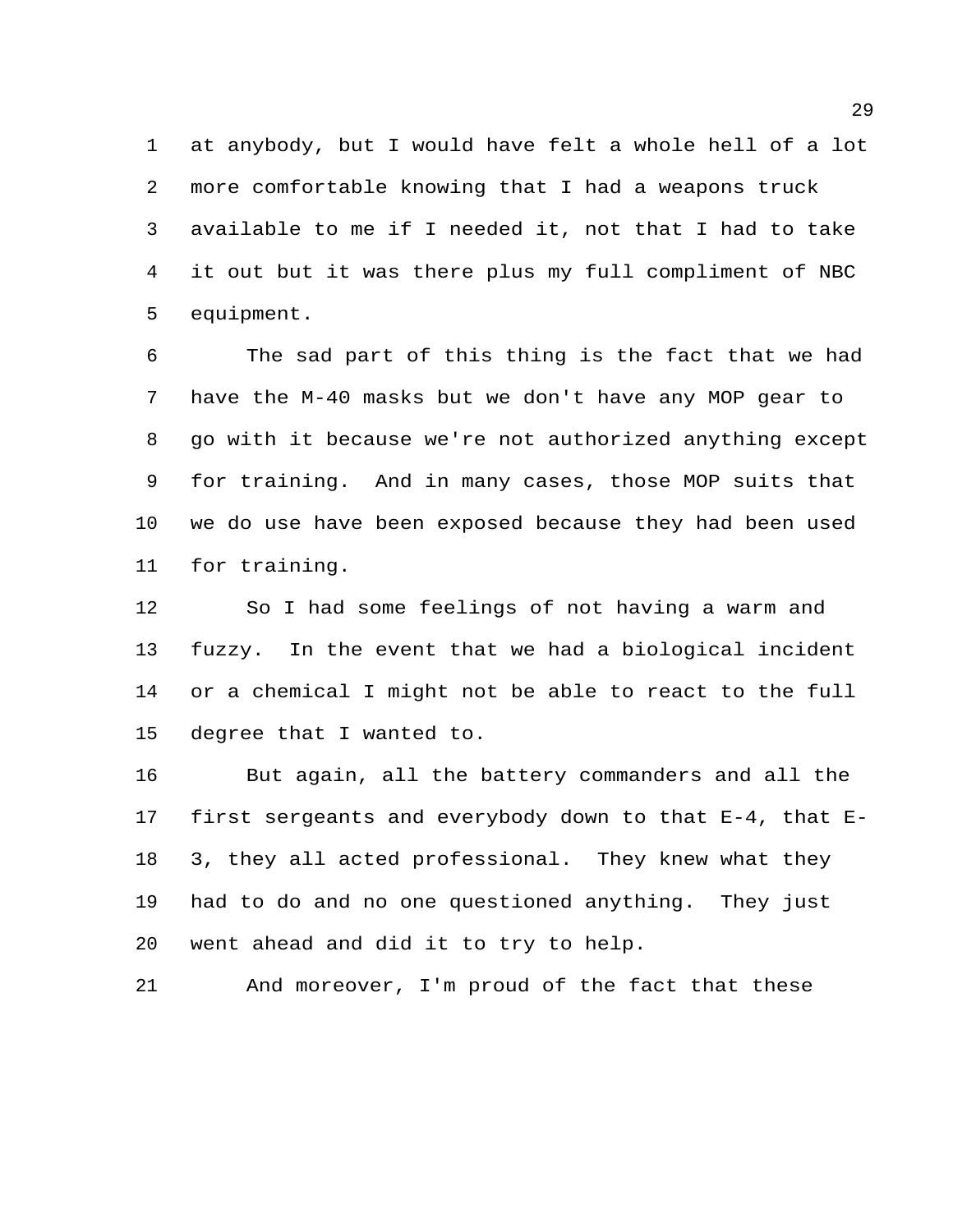soldiers showed up without really calling them and telling them to come in. They knew it was their duty to be there, and they reacted accordingly. So I was very proud of that.

 By the second day of the operation when we went back on shift we started to coordinate a bit with the 107th Group under command of COL Cider (phonetic). And we picked up either the second night, Wednesday night or Thursday night we picked up under my OPCON to me was the 642 aviation.

 COL Tom Boscoe (phonetic) was the battalion commander, and he showed up with approximately 120 troops to give me support. And basically the way it was established at that point in time was this map reflects the overall area by day five or six when the 204 engineers came onboard along with everybody else. But COL Boscoe, his area of responsibility was around Battery Park going up towards the Wall Street area. And the rest of my battalion took the rest of the perimeter.

The day after that I think by either Wednesday or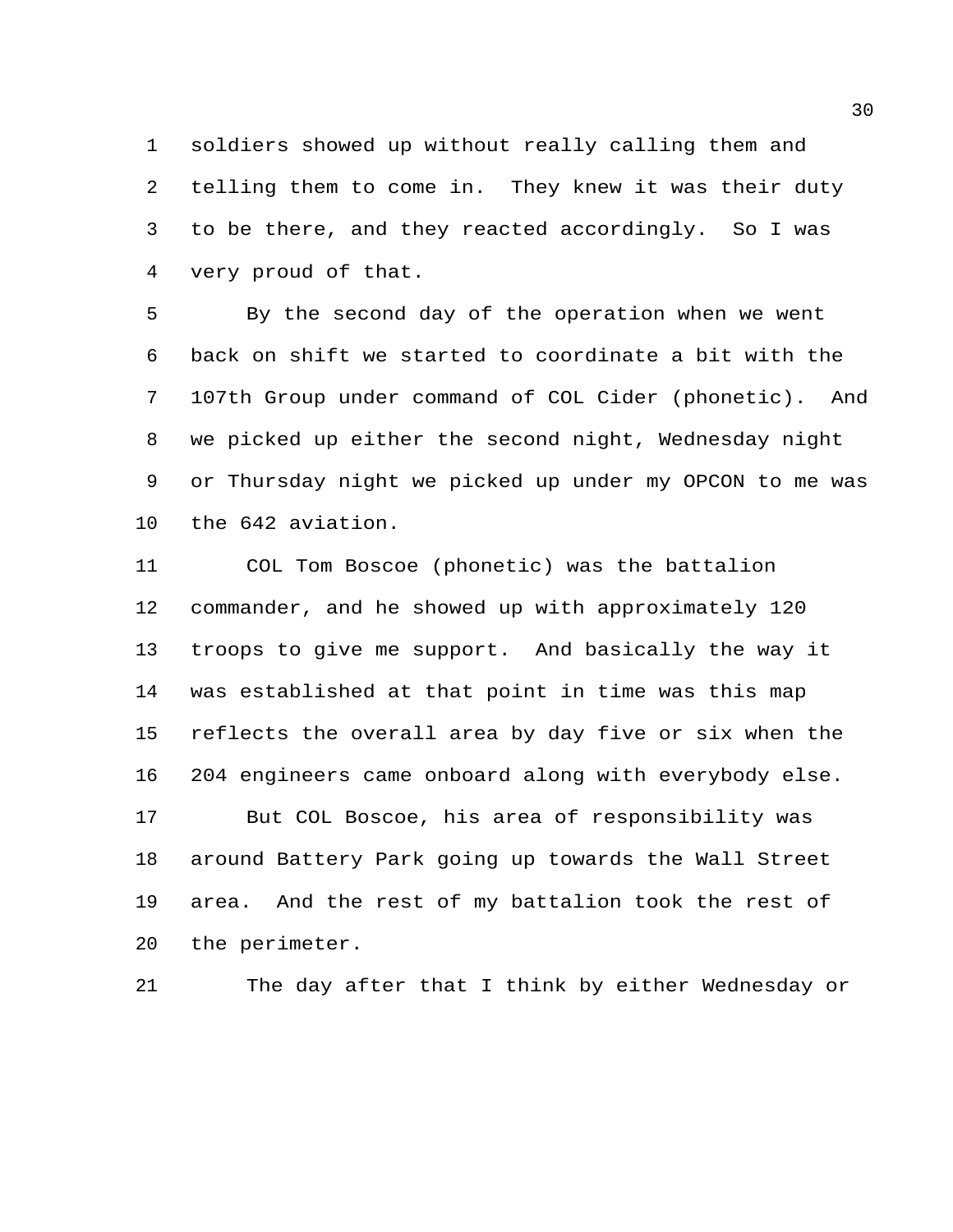Thursday, I picked up a hundred to two hundred

 additional Air National Guard soldiers that were OPCON to me. I gave them areas and duties of responsibility. They were mostly top heavy with officers because they were a CE group.

 The problem I had with the Air Guard is basically they showed up without radios. They showed up without vehicles. And we had to cut vehicles and radios loose to support their operation. In addition to that, I had to support the 642 commander with a vehicle because they weren't prepared for that. Overall it was a good hand-off.

 I had given -- as we were dealing with the information as best given to us we also started to coordinate with liaisons that were provided to us, military liaisons that were attending the briefings with the FEMA folks and the SIMO (phonetic) and the emergency services of the EOC.

 We were getting pretty much the battlefield hand- off. I was working with the battalion commanders on the day shifts to find out, you know, what was going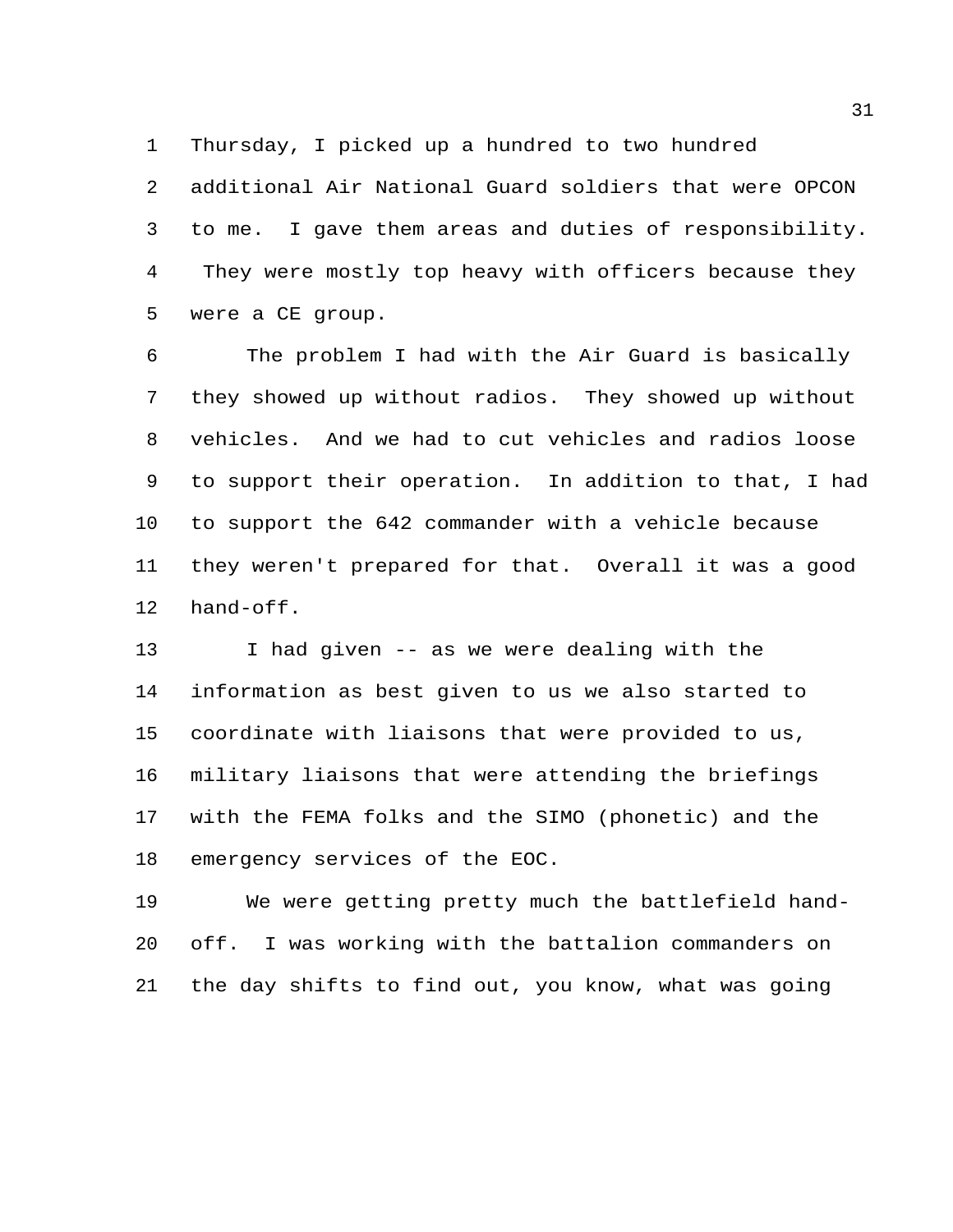on. Our mission changed after the second day from the standpoint of if you're not finding bodies now, it's to provide the security and perimeter defense of the inner site as far as that operation goes as far as the recovery.

 Our mission tended to change a little bit because we were looking for folks that shouldn't be there. Had some concerns as to people posing as construction workers, posing as PD or auxiliary police. We had grabbed a couple of people posing as CON Edison (phonetic) workers.

 One of my soldiers had noticed an individual close to Ground Zero one day who was there taking pictures dressed as an Environmental Protection Agency guy. A couple of hours later he was back in the CON ED uniform taking photos. And we had grabbed the guy, referred him to NYPD.

 They took him off because as far as our rules and engagement we didn't know if this guy might be somebody actually working or maybe he was doing battlefield assessment, you know, as far as what the damage was and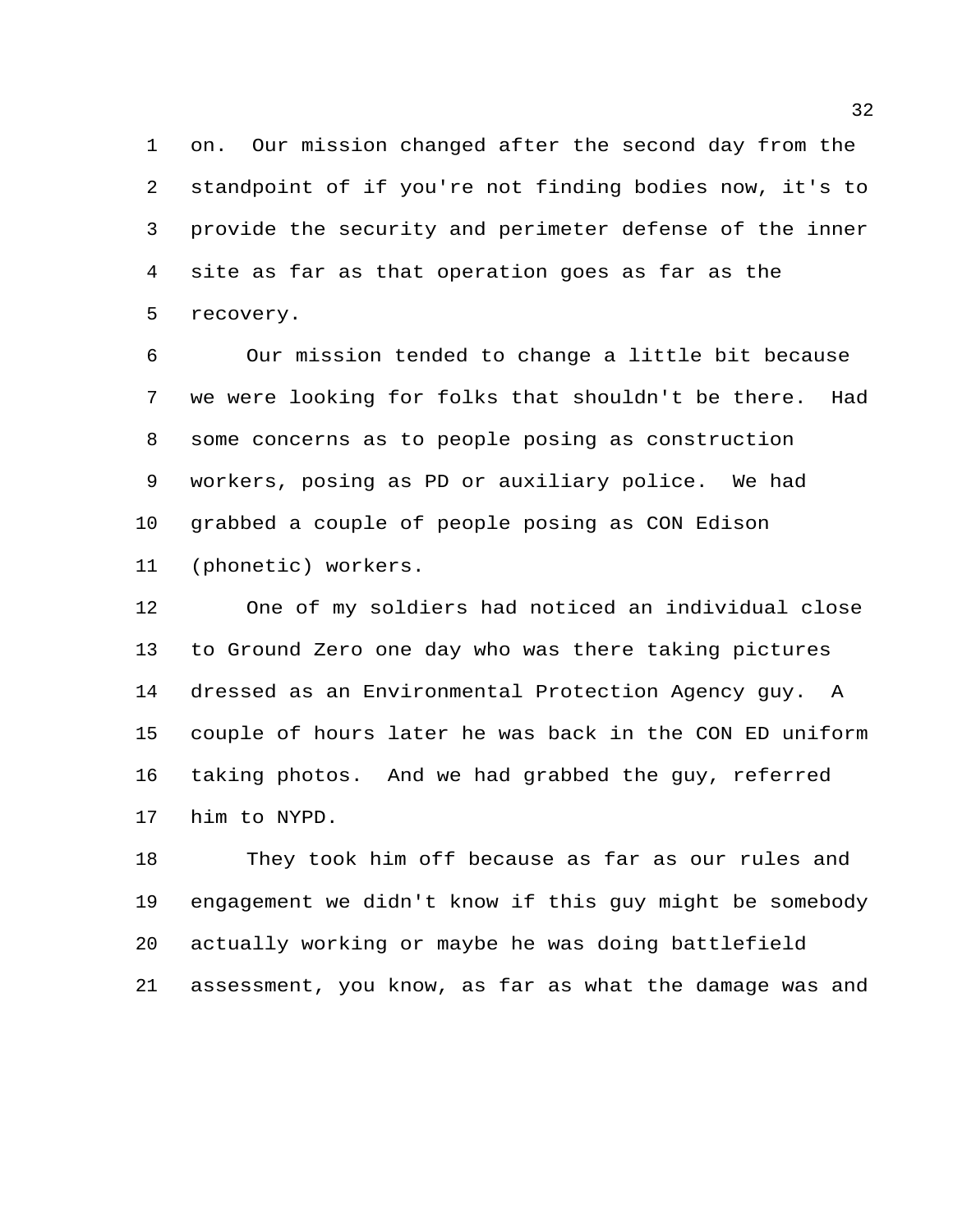BDA. So under that premise anybody and everybody that didn't look like they belonged there we stopped, we questioned.

 We established checkpoints for the roads to come in and out of the area. And that was all coordinated with the PD. And they pretty much told us, "We need your assistance at this location. We need your assistance at that location." And that's the way we set up shop.

 By about the fourth day we moved into the -- as a battalion headquarters we moved in by zones as far as what units were going to take responsibility for what areas on a 24 hour operation. Eventually my area was down to the Wall Street area after several days of doing this thing. And we secured all of Wall Street. We secured the ferry area. And by the second week when Wall Street was prepared to open, we provided the security to open up Wall Street. And we did street-by-street searches all night long.

(Interruption to interview.)

I still can't get used to that sound.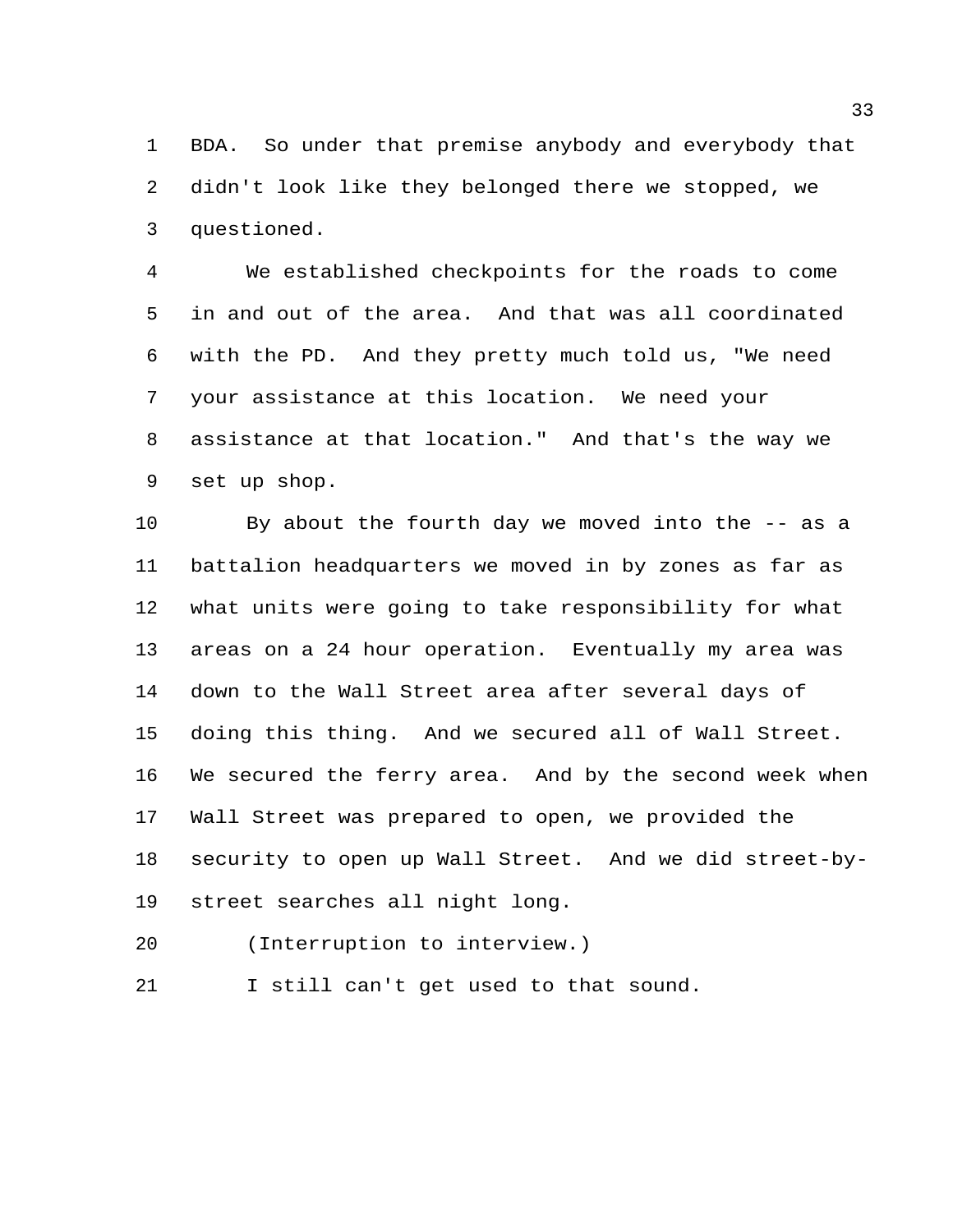But we actually found instances during the course of the 11th to the 23rd when we pulled out we assisted in apprehended several individual with false passports, stolen vehicles, people coming into areas to secure property, taking a piece of the World Trade Center. They were looking to sell it, you know, on E-Bay, that type of thing.

 And my guidance to the commanders is basically this, "Guy's you're looking at a federal crime scene. This area is a crime scene. Nothing leaves this place. You know, if you're going to take a look at that area, I want you all to go down to Ground Zero and take a look at what was done. Put it in your minds and then put it away. We have a job to do."

 And that's basically the way we worked. You know, it was kind of tough. But we apprehended three people that were trying to take pieces of material from the bomb site. We turned them over to the PD.

 We had a guy on a kayak around Battery Park, Battery City Park, up along this road that came in with a kayak with a night-vision device to try to get a look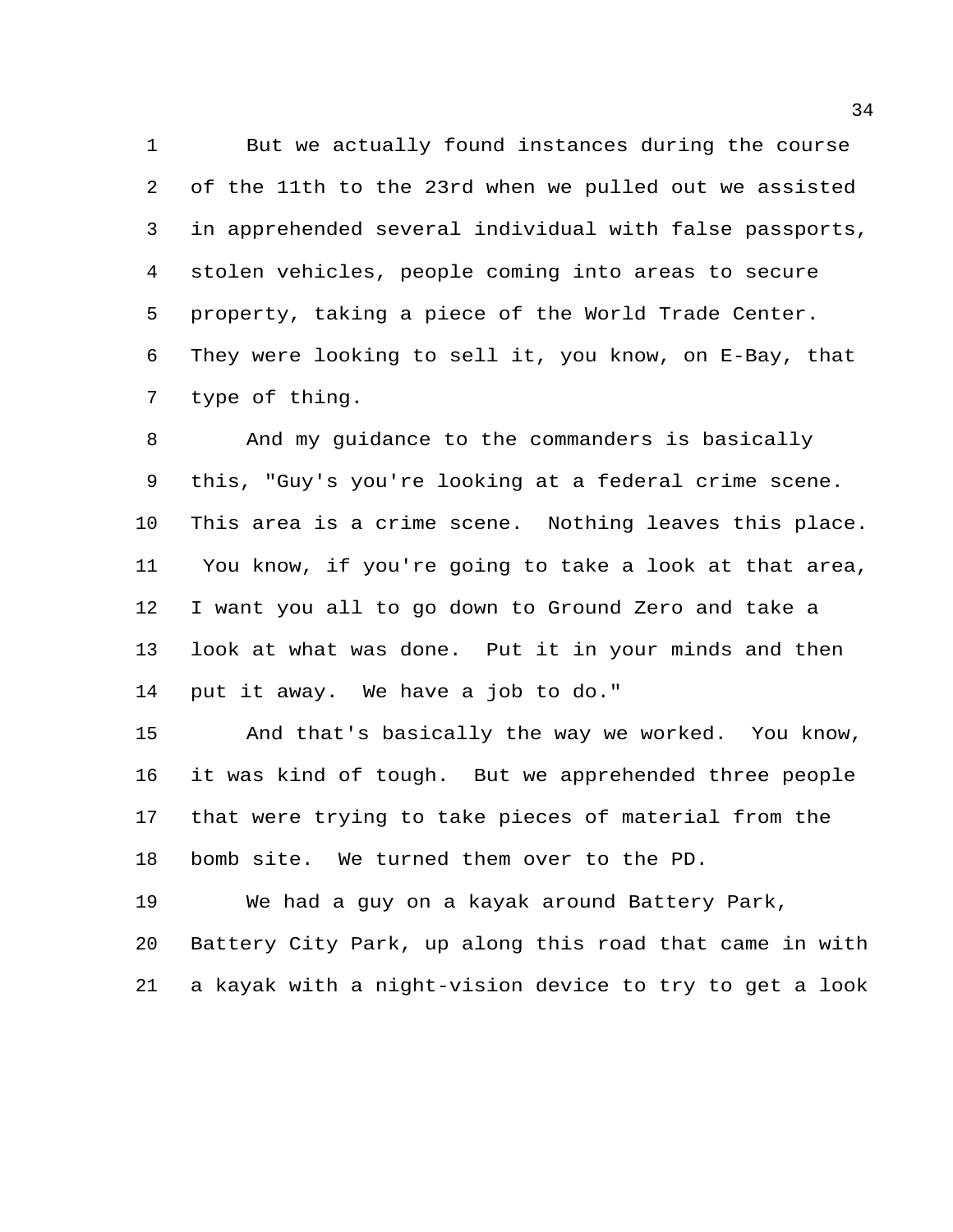at what was going on.

 We worked with the PD. The PD called one of their police launches. A police helicopter came overhead, shined a light down on the guy. Somehow by hook or by crook, they got the guy into the boats. The lights went out and I don't know what happened to the guy after that.

 Some of our soldiers I believe in the C Battery area caught somebody in a building trying to loot. And through my NCOs there was a broken window. This guy was inside a building in a broken window, through the broken window, they picked up a piece of plywood from the street. Took the plywood and put it against the hole in the window. And now he was secured in the building. I got a phone call to come down there, you know.

 We get down to the site and you can see a guy in there and obviously he was hiked up on something. The flashlight is going all over the place. The window across was crackled and broken. And what the guy basically did was he jumped through that cracked window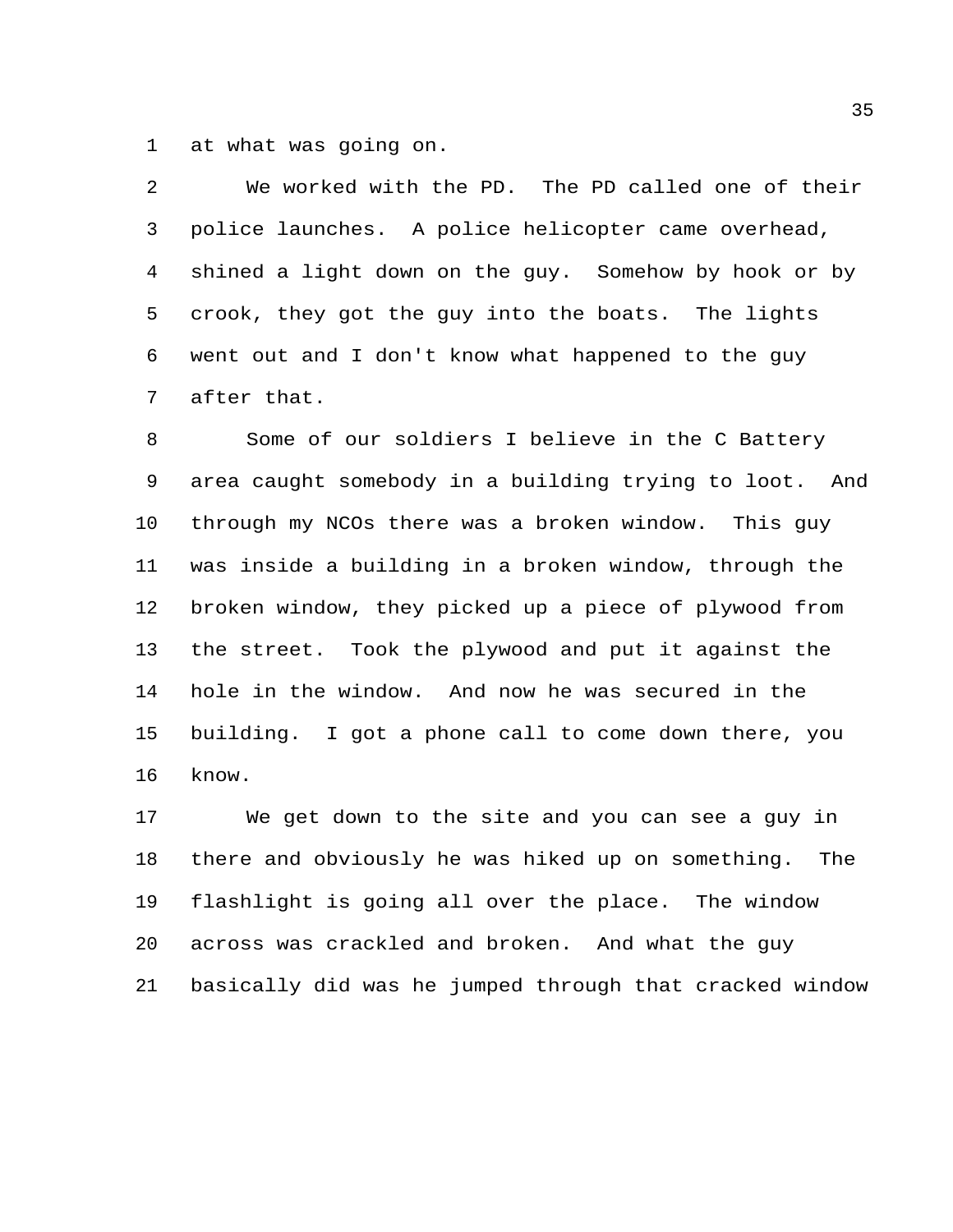to get out of the building. And somehow he was apprehended down the block or around the corner with the PD.

 So, you know, it's those types of things that we did to help. On the morning of -- on that Monday morning when the World Trade Center was supposed to open, one of my sharp E-4s just patrolling found a mail truck that was in the vicinity of -- I'm looking at Wall Street here -- around the vicinity of the Exchange place, right near the stock exchange.

 And it was a postal truck about 2:30 in the morning, 3:00 in the morning. And we knew that no postal deliveries were any time soon in that area. We called the Alcohol, Tobacco, Firearms, called the PD. They came over, looked at the vehicle and determined that the vehicle was hot wired.

 After they did their thing they took the truck away. You know, we don't know if there were bombs in there. We don't know if there was anything in there. But better safe than sorry. There was no equipment on the streets at all and here's a postal truck, you know?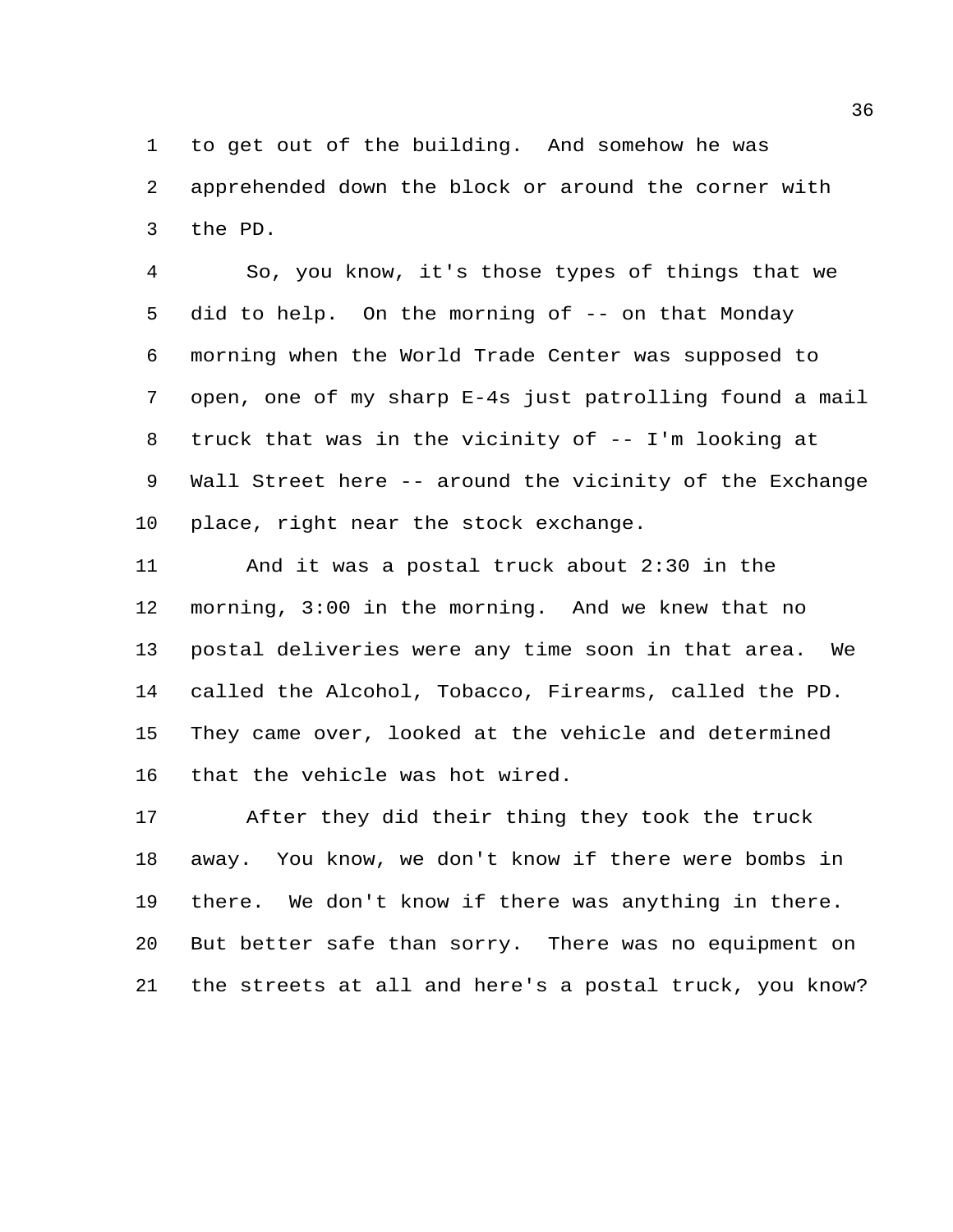So they took that and took it out of the way.

 But I have to say that the first night going back to the 11th the carnage on the streets as far as the emergency equipment goes was horrific. Besides finding the bodies, to see fire trucks, police emergency services vehicles mangled to the point that they looked like they were out there as far as artillery target goes was unbelievable the condition of this equipment. When we start to secure the area and go 24 hour OPs in our own respective zones, one of the days, and I believe it was the Saturday of the first week, a fireman got off the truck, they looked at one of their fire engines, a ladder that had been totally decimated and evidently there were a couple of firemen pinned under the truck when it blew up.

 They all stopped and they got out and they kind of held hands and looked around the truck. Shortly thereafter there were four or five police officers that were there, and they all took off their hats and they, you know, were standing there in silence. And the next thing I know, I found myself along with maybe about ten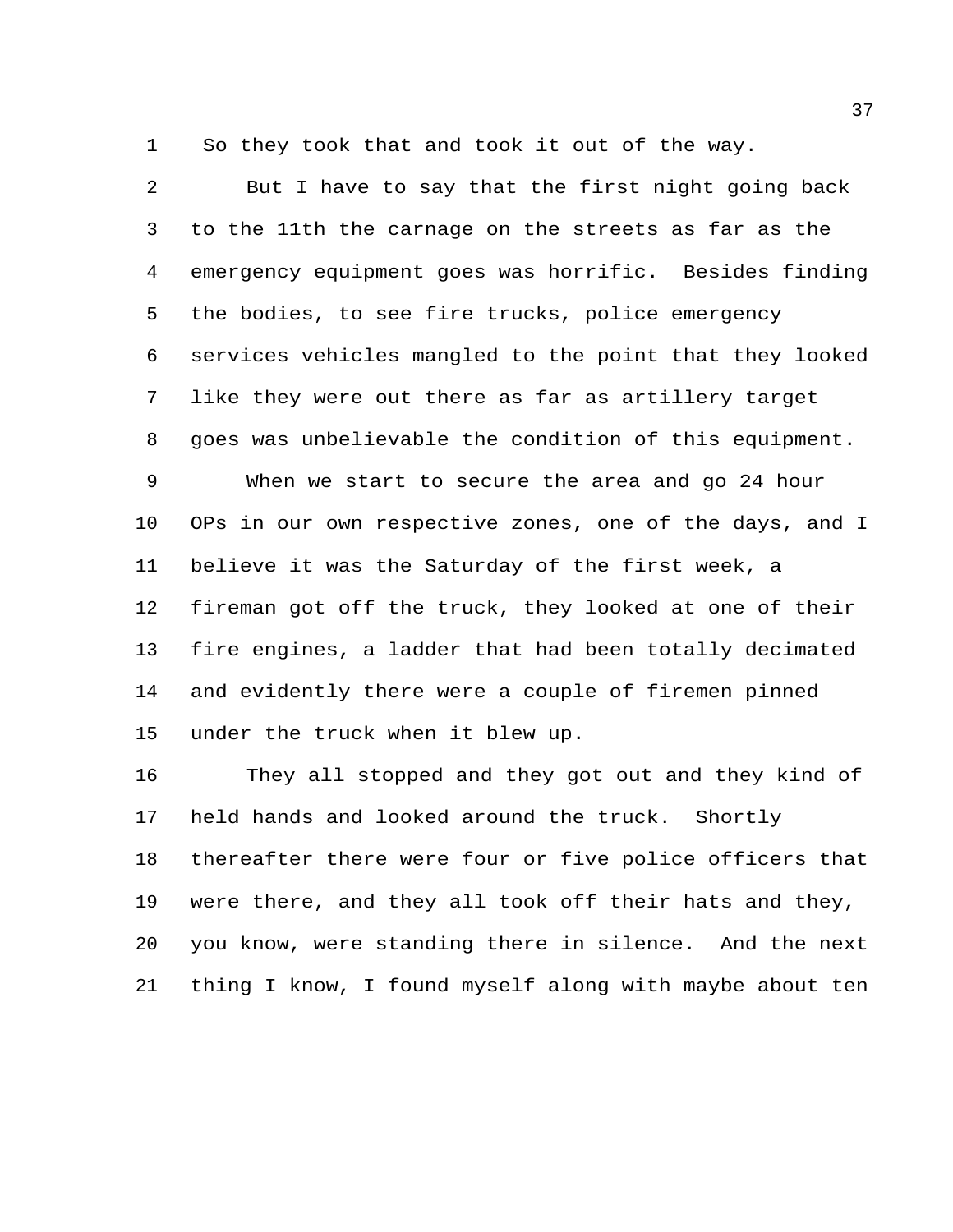soldiers in that area. And it was a very somber, quiet moment.

 But for that one instant, you know, it was like everybody was one family and everybody was grieving a loss. And it was, you know, everybody did what they had to do. You could see obviously there were tears in everybody's eyes. Everybody just gathered their thoughts, did what they had to do and went back to business at hand.

 Interestingly enough, that Tuesday night the way the fire and emergency services were working there were fire hoses all over the place, I mean, you know? And it turned into mud, you know, because where the hoses are linked together they leak. They put 4 X 4s on each side of the hose to protect it from being run over or the brass things from being mangled with the emergency equipment.

 On one of the streets, and I think it was down towards Cedar Street, I looked down and see where everything is getting all muddied up. And I'm trying to see where we're going to preposition troops. I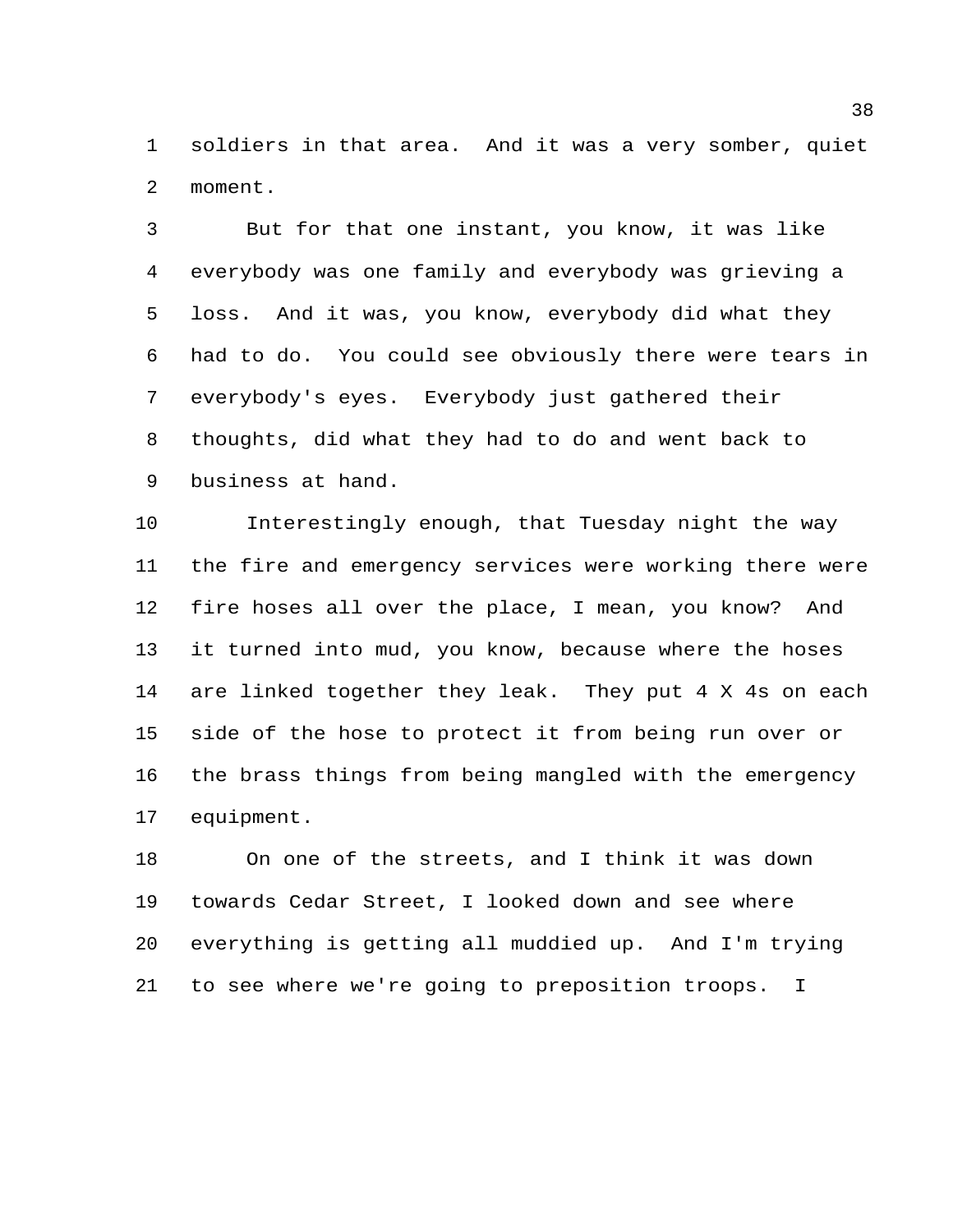found a pigeon that was alive that was sitting on a piece of 4 X 4.

 And obviously it was shell shocked or disoriented from the blast. And that pigeon for one brief instant, one moment, everything kind of got quiet. I picked the pigeon up and I just moved it off to the side of the road. I felt very helpless.

 But to me that was the only sign of life that survived. And I felt almost as if I was able to save a life of some type. It might sound weird. It might sound crazy. But to me, you know, with all the noise and everything going on, I didn't hear anything.

 You know, it was like that was my only saving grace for a moment that I felt good that I was able to do something positive because there was nothing that was positive about that mess. And it was, again, the fact of working in an area with flashlights finding mangled bodies, it was really kind of tough to swallow. A lot of the areas I went through with LTC Rivera, we went through many areas prior to sending the troops into the inner streets to make sure that they wouldn't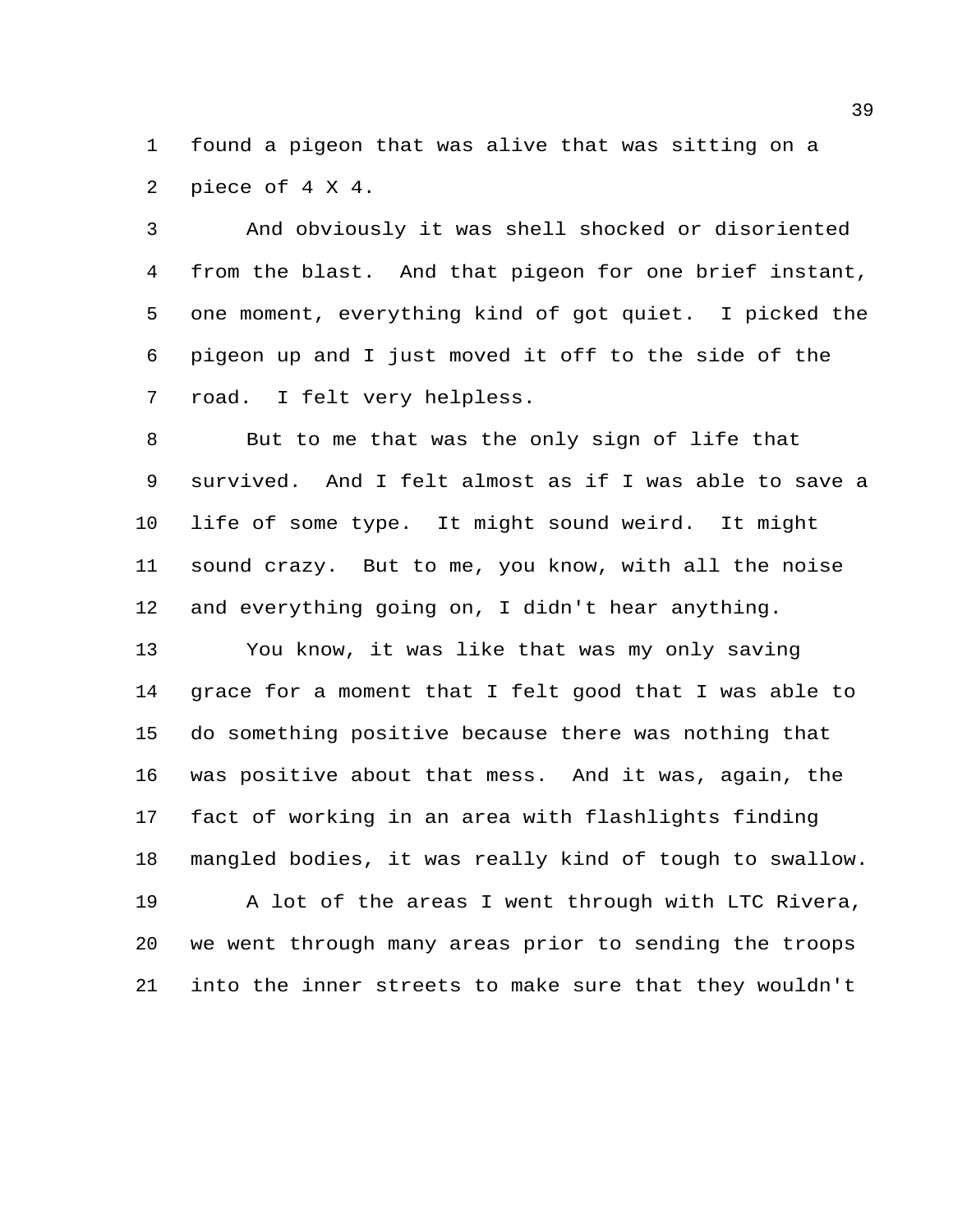be subjected to too many horrors, if you will, as far as the area goes. But for the most part, that's the way that first night went. The second night was pretty close to the same.

 By about the third or fourth night they actually started to clean the streets up a bit. And, you know, we weren't dealing with as much dust and debris, but the PD had asked us for assistance with going building to building looking for bodies or reported smells in buildings that they wanted our assistance on.

 In some cases by helicopter or whatever you found bodies that were on the roofs of buildings that they wanted us to work with as far as building clearing. That went on for about a day or two until, you know, state headquarters and 53rd Troop Command said basically, "That's not our mission right now. You know, it's to aid civil authorities. But that exceeds, you know, what we should be doing."

 That pretty much went through the process of how we were doing business. The 107th Group came out. And in some cases there were some clean hand-offs. There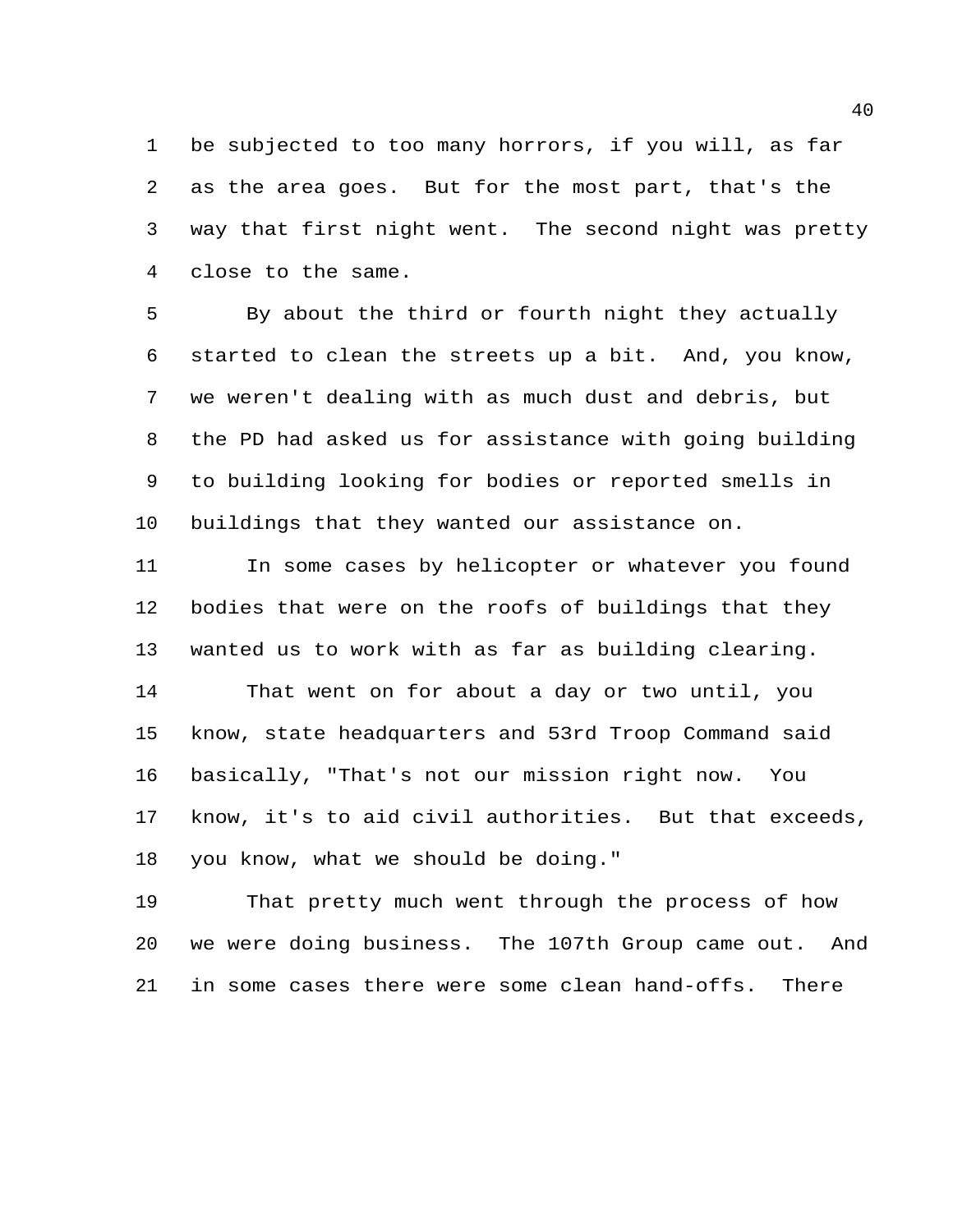were not clean-offs.

| 2       | We had issues, and I have to say that GEN Cline as     |
|---------|--------------------------------------------------------|
| 3       | the commander of troops for this situation told the    |
| 4       | three battalion commanders, you know, "I'm entrusting  |
| 5       | in you. I'm not there all the time. As battalion       |
| 6       | commanders you need to make a decision. Make a         |
| 7       | decision good or bad, but at least make a decision.    |
| 8       | Don't make, you know, don't be there without a         |
| 9       | decision. You know, you've got to come forward. Step   |
| $10 \,$ | up to the plate as a commander and do something."      |
| 11      | And he gave us the latitude and he kind of             |
| 12      | established rules of engagement for us, you know, to   |
| 13      | say, "Hey listen, we don't know what the hell is going |
| 14      | on. We're going to react to it." And we reacted at     |
| 15      | the time to the situation as it arose.                 |
| 16      | Without that guidance it might have been a             |
| 17      | different picture. You know, so he gave us more or     |
| 18      | less rules of engagement for that particular area, you |
| 19      | know, for us to work with. But again, you know, in     |
| 20      | retrospect saying, "Okay, I'm ready. I'll be the first |
| 21      | unit in" I didn't know what the hell I was doing. I    |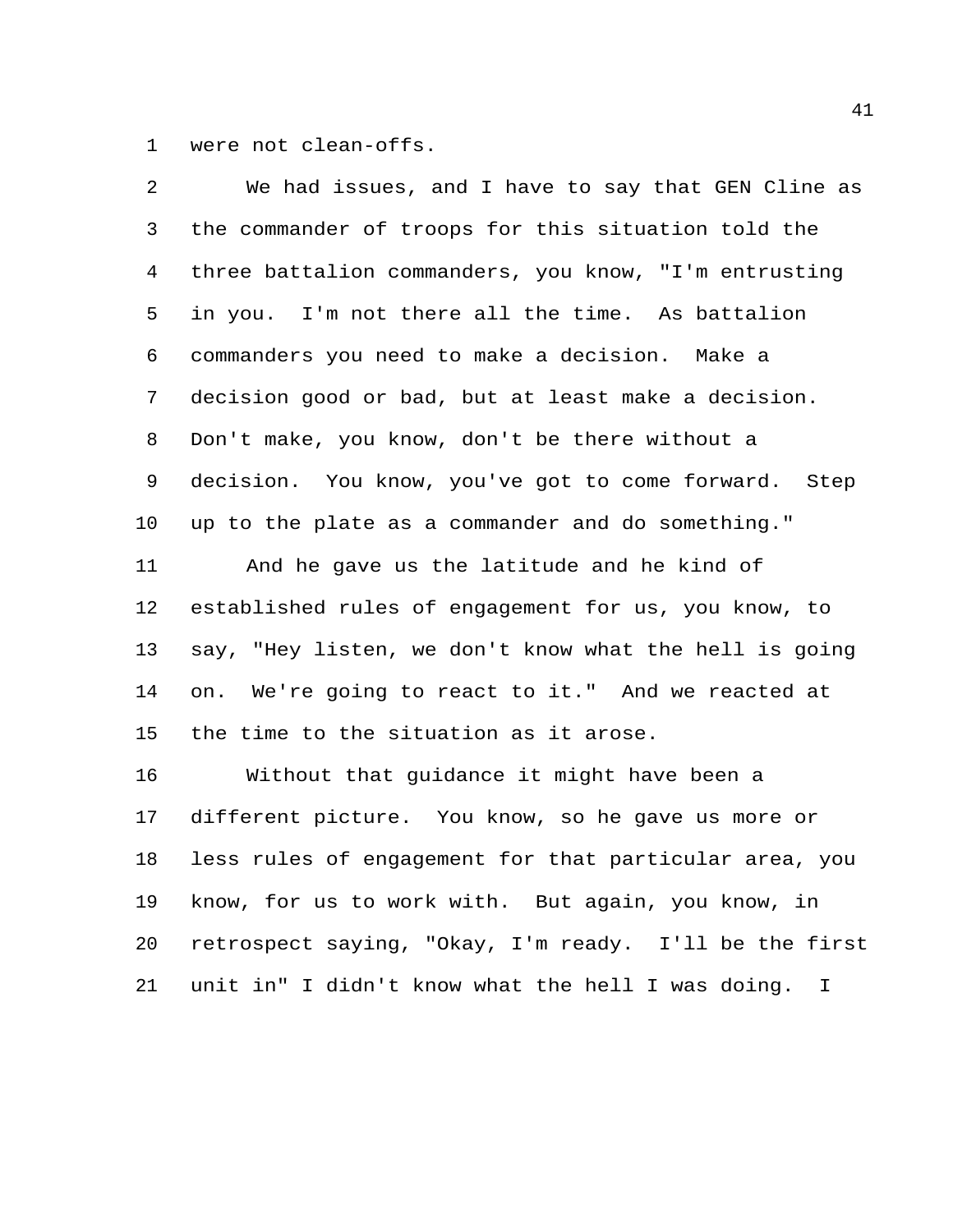don't know why I said what I said outside of the fact that somebody had to do something.

 And I think about it, I had a pucker factor after the fact, you know? Then I didn't have a pucker factor. It's instinctive. You just go and do because you need to do. But I just think that, you know, three bags full now, Christ, what could have happened? You know, I count my blessings that it turned out the way it did and we didn't run into any snipers out there. We didn't run into any adverse situations.

 But the other part about that first night was basically with some of the after-shocks in the area you actually had in some cases pieces of glass pane windows coming down from 10 or 15 stories of buildings in the surrounding area 20 stories up.

 And you also had to be very visual to the fact that, you know, some guy might get impaled. He might get sliced up because you can hear the wobbling of glass prior to hitting the ground. And, you know, it was just a very eery sight and eerie feeling that night. That's really all I can say about the first two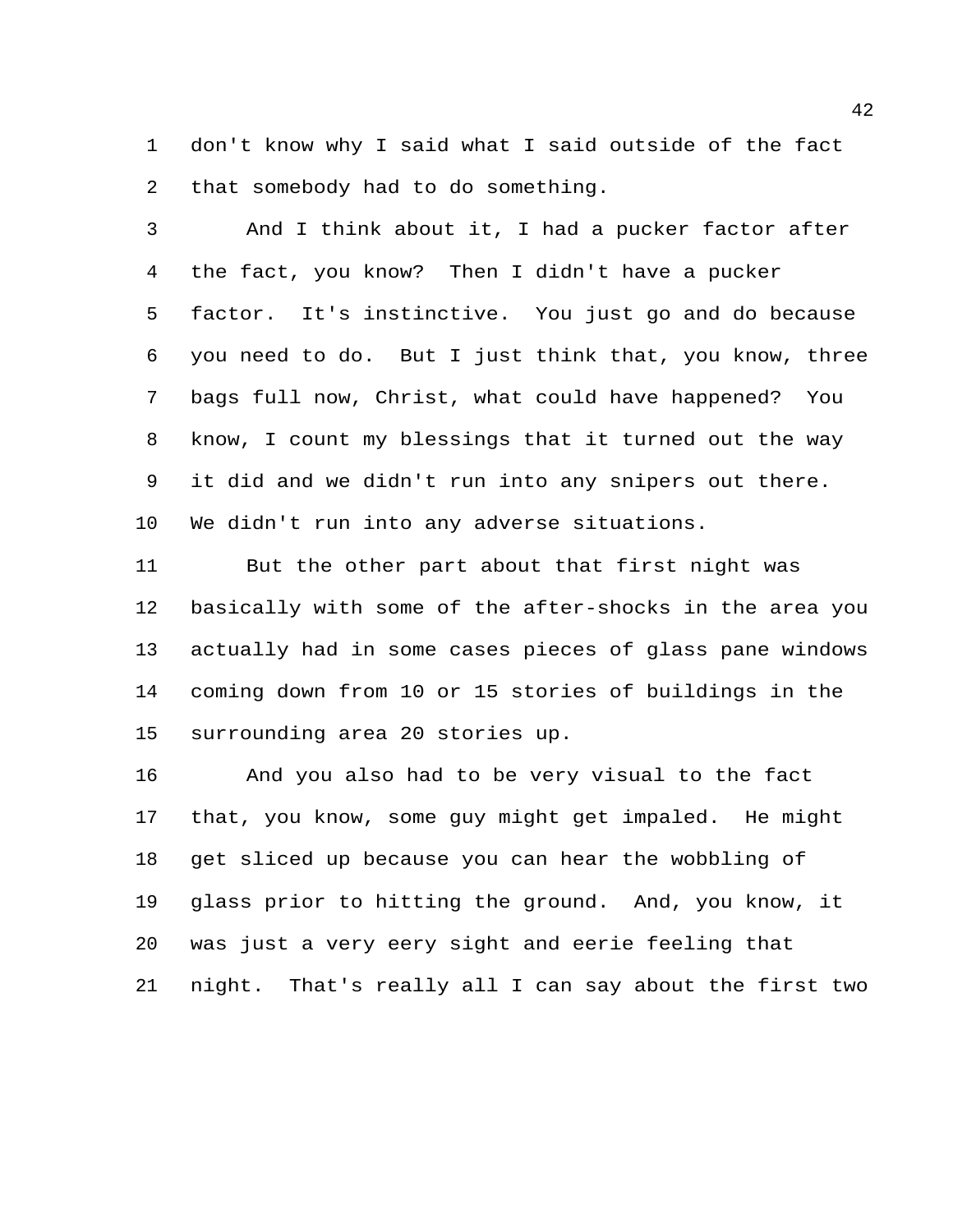nights of the operation.

 Come I believe Thursday things started to come into play and come into sync. We had a lot of problems from the standpoint that communications were a big concern to us.

 Having the proper equipment at Ground Zero and in the vicinity, particulate masts, the filter masks, we finally got some but they were the wrong type. NYPD was advising us as to the right type of filters to have. We passed it on, but by the time we got them it was a little late in the game.

(End of tape 1, side A.)

 **MAJ LANDRY:** Continuation of the interview. This is side two.

 **LTC CANDIANO:** The 101 CAB in the 69th had the opportunity because they were working during the day shifts. As supplies came in to hit the zone, they were able to grab respirators. They were able to grab filter masks, goggles. Pretty much on the night shift it was a different situation because most of the stock was depleted for, you know, the day emergency workers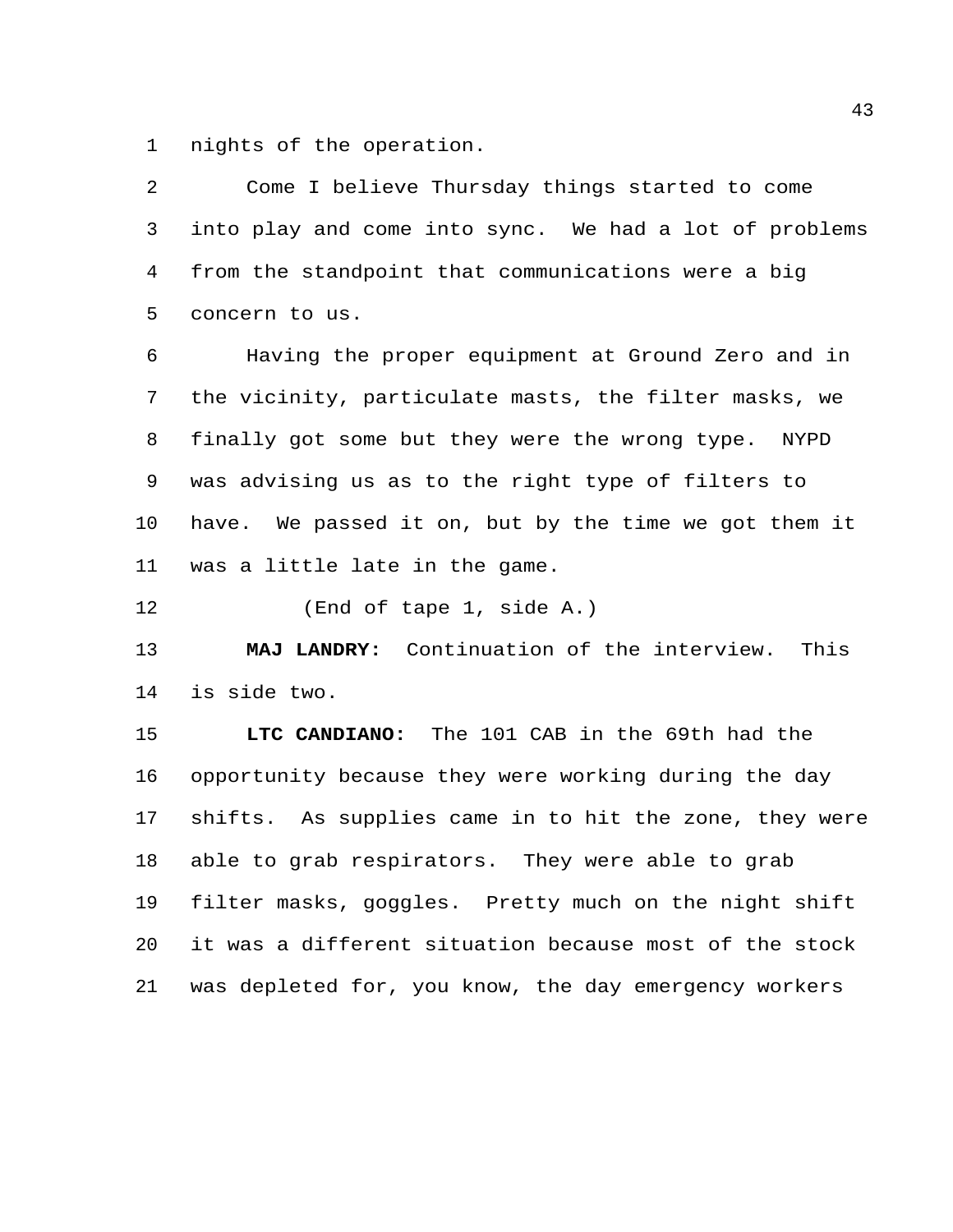not only military but primarily all the civilian agencies that were there working in conjunction with NYPD and the fire department and emergency services.

 We started receiving equipment piecemeal. That kind of slowed our process down so to speak because we wanted to make sure that the soldiers had everything they needed to do the job out there.

 And again, through our briefings and the hand-off, the battlefield hand-off, we pretty much knew what was going on for the night events. And we also coordinated with the PD as best we could to handle any situations that might come up.

 When I got into zone five, which was the area given to us by the Aviation Brigade when they came onboard -- Aviation Brigade came onboard and they set up in Battery Park. COL Mescow (phonetic) was the Aviation Brigade commander establishing policy as far as how we had to do business and what was being done. We were given the area of zone five, which was pretty much Wall Street and the area around Wall Street to include all the ferry terminals and everything going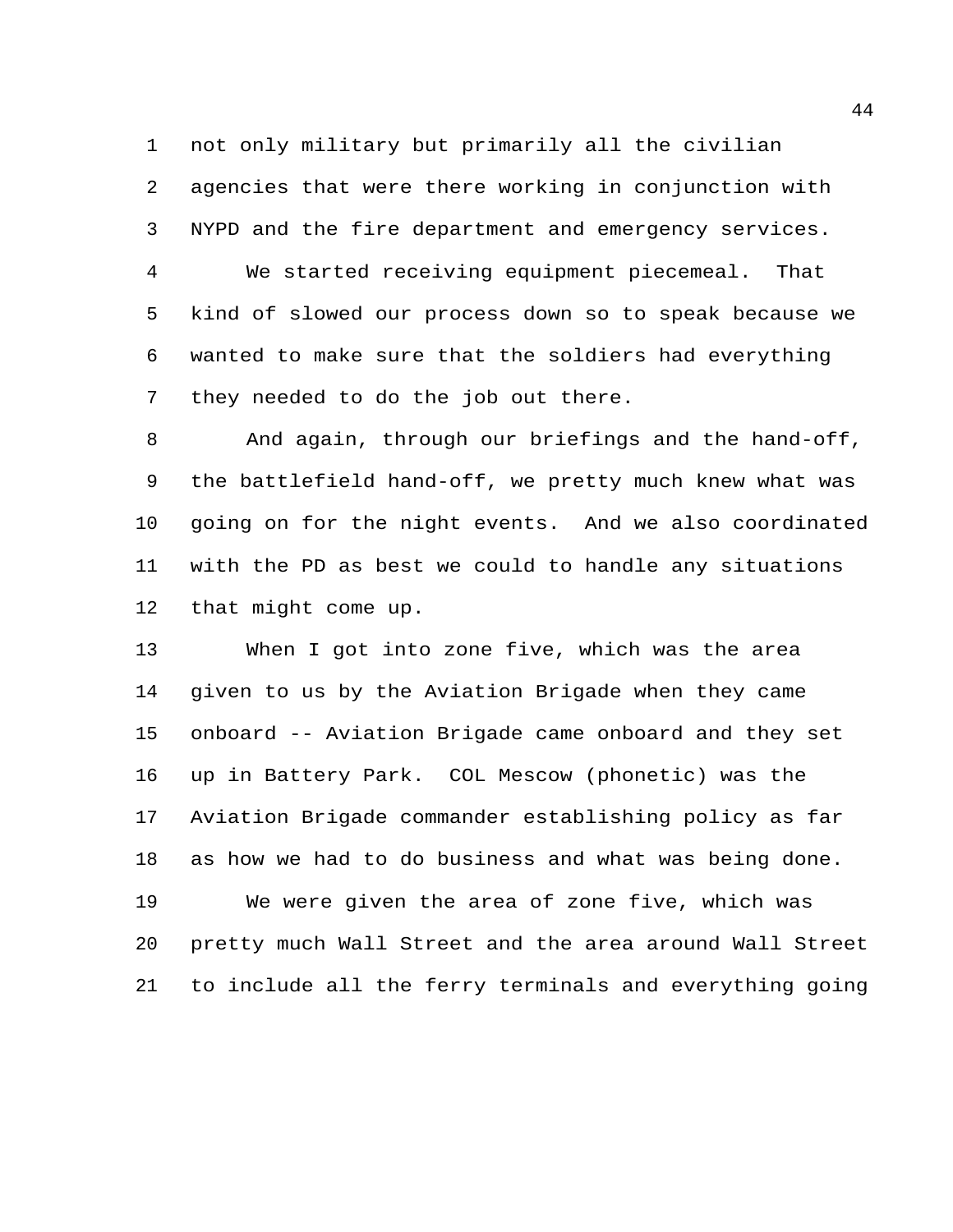up from Broad Street to Wall Street and then a little further up to and including Maiden Street, Maiden Lane. That was a pretty good area for us in the financial district.

 **MAJ LANDRY:** Sir, just to take you back just a little bit. Up until that point you had been running 24 hour OPs, swapping on lots with the CAB in the 69th? **LTC CANDIANO:** Absolutely, yeah. And then -- **MAJ LANDRY:** Covering the whole zone. **LTC CANDIANO:** Right. 642 was thrown into to --

**MAJ LANDRY:** Okay.

 **LTC CANDIANO:** -- and we were covering that zone. **MAJ LANDRY:** So now, so do you remember which day the 642 DSAB came in?

 **LTC CANDIANO:** 642 came onboard to work with me I believe it was Wednesday night.

**MAJ LANDRY:** Okay.

 **LTC CANDIANO:** Late Wednesday they came into the mix and were OPCON'd to me. And I believe on Thursday the Air Guard was OPCON'd to me of the first week.

**MAJ LANDRY:** So when was the determination made to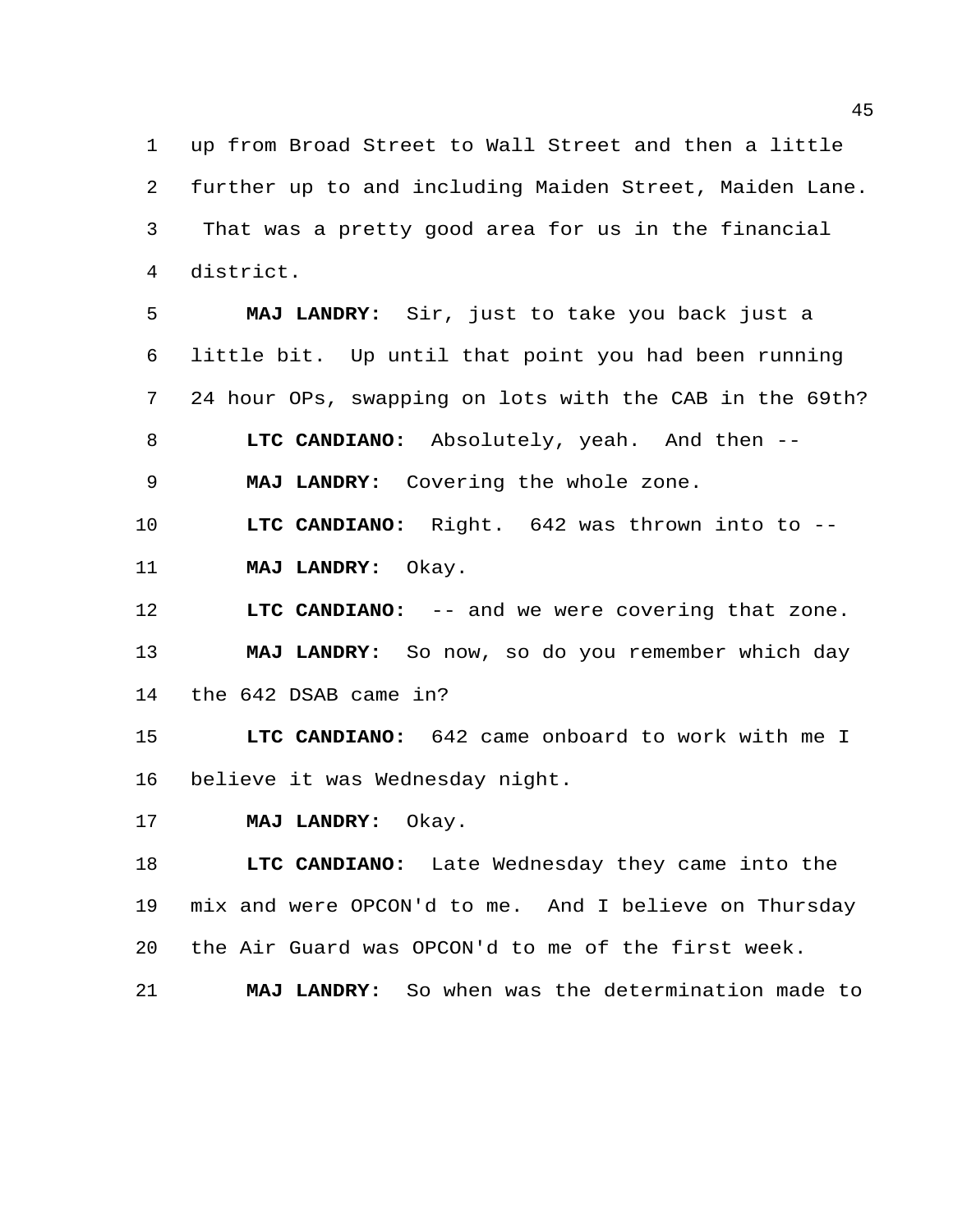go from everybody working one area to assigning zones of responsibility?

 **LTC CANDIANO:** I think that happened -- I'm not sure what day Aviation Brigade came onboard. But we were pretty much running with the plan in place from the 107th Group because they became our higher and we were working through them to Troop Command.

 When Aviation Brigade came onboard they coordinated with the PD. And by that time the PD had established zones that they wanted to work with. There was zone one through six I believe. And by that time basically what was done was the Aviation Brigade established what battalion would be responsible for 24- hour operations within their respective zone.

 And the 642 was still OPCON'd to me up until that point in time. The Air Guard left us because with the change of mission with the United States in preparation if something happened overseas, Air Guard assets got turned back to going to wherever they were going as far as the preparation of additional military activities. And they were with us I think one night and one night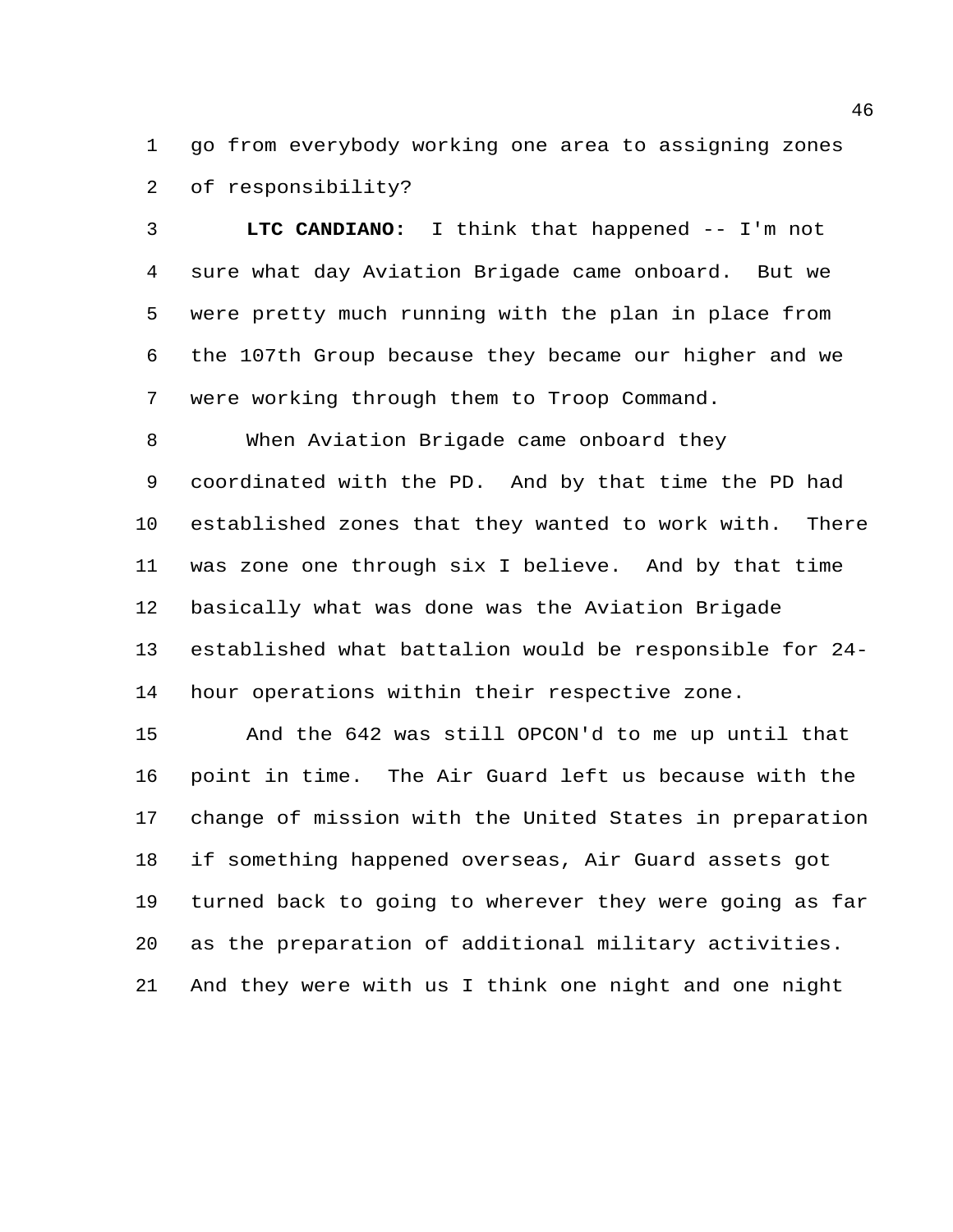only.

| 642 by that point in time brought more people            |
|----------------------------------------------------------|
| Exactly how many COL Boscoe had I can't tell<br>onboard. |
| But they were given their own zone to work with.<br>you. |
| And they were working out of zone four. The 258 had      |
| 101 CAB had zone two. 105th was in zone<br>zone five.    |
| one, which was the hot zone.                             |
| And we don't know Ground Zero exactly how they           |
| were working that as far as who put them there. 204      |
| Engineers were working out of zone seven, and they also  |
| incorporated -- the 101 CAB also incorporated part of    |
| zone three along with the 204 Engineers when they came   |
| onboard.                                                 |
| And that's pretty much the way we established            |
| Within our own respective zones we went to 24<br>work.   |
| hour OPs.                                                |
| MAJ LANDRY: So that zone split though, that              |
| determination was made on Wednesday, Thursday or was it  |
| later in the week?                                       |
| LTC CANDIANO:<br>I believe that zone determination       |
|                                                          |

was made -- to the best of my knowledge that was made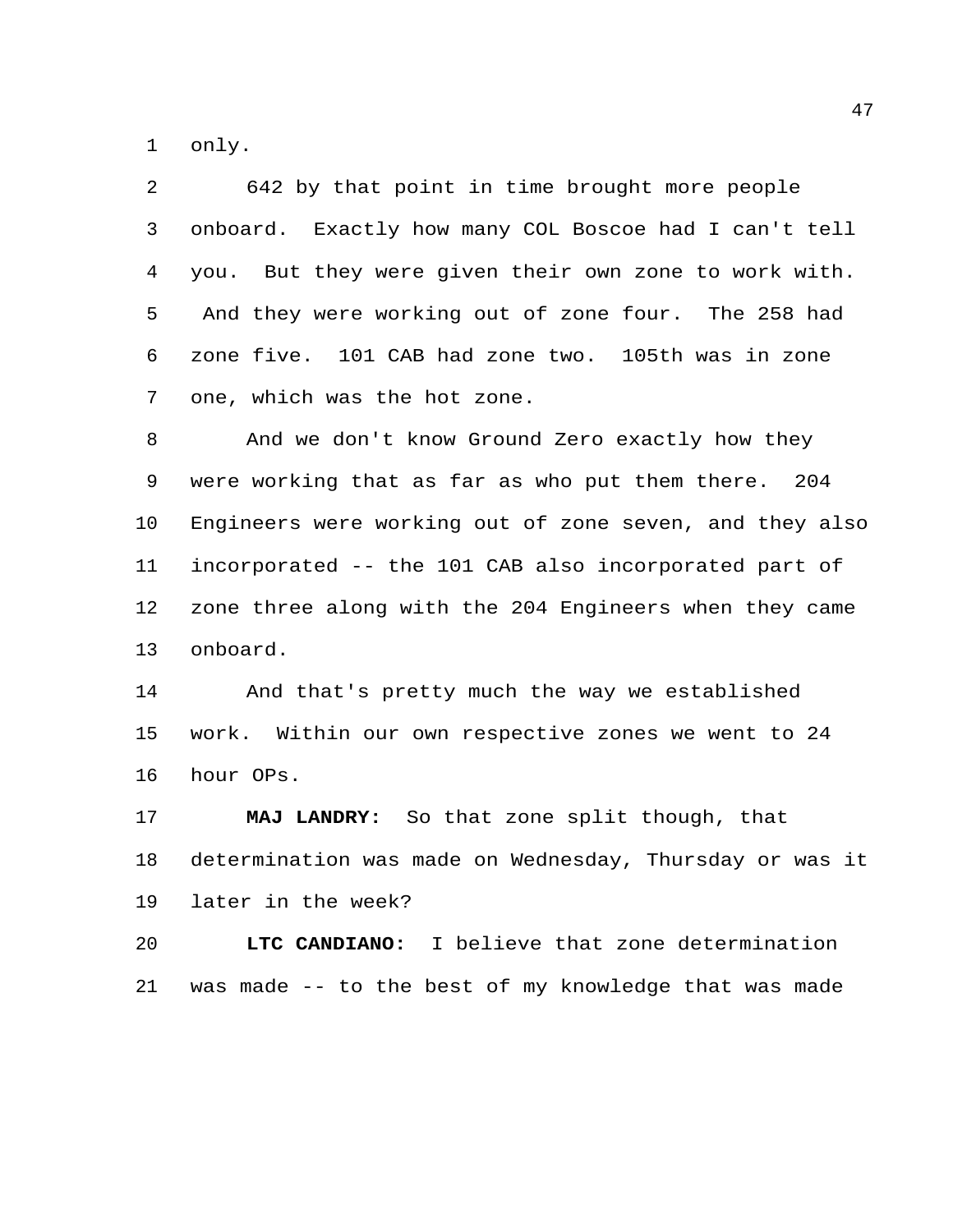by I think Monday or Tuesday of the second week.

 **MAJ LANDRY:** So basically you went from Tuesday to  $-$ 

**LTC CANDIANO:** To Monday.

**MAJ LANDRY:** -- to Monday with the three

battalions splitting -- you guys took the night --

**LTC CANDIANO:** Right.

**MAJ LANDRY:** -- and the infantry and the CAB --

**LTC CANDIANO:** Took the day.

**MAJ LANDRY:** -- took the day?

**LTC CANDIANO:** Right.

 **MAJ LANDRY:** Until that fateful time, sometime on Monday --

 **LTC CANDIANO:** Monday or Tuesday, I can't recall when, when Aviation Brigade came onboard. But we also had the 642 augmenting our operation. And, you know, they were part of that mix at that time also.

**MAJ LANDRY:** Check.

**LTC CANDIANO:** Eventually I believe --

**MAJ LANDRY:** Let me check the time, sorry.

**LTC CANDIANO:** That's all right.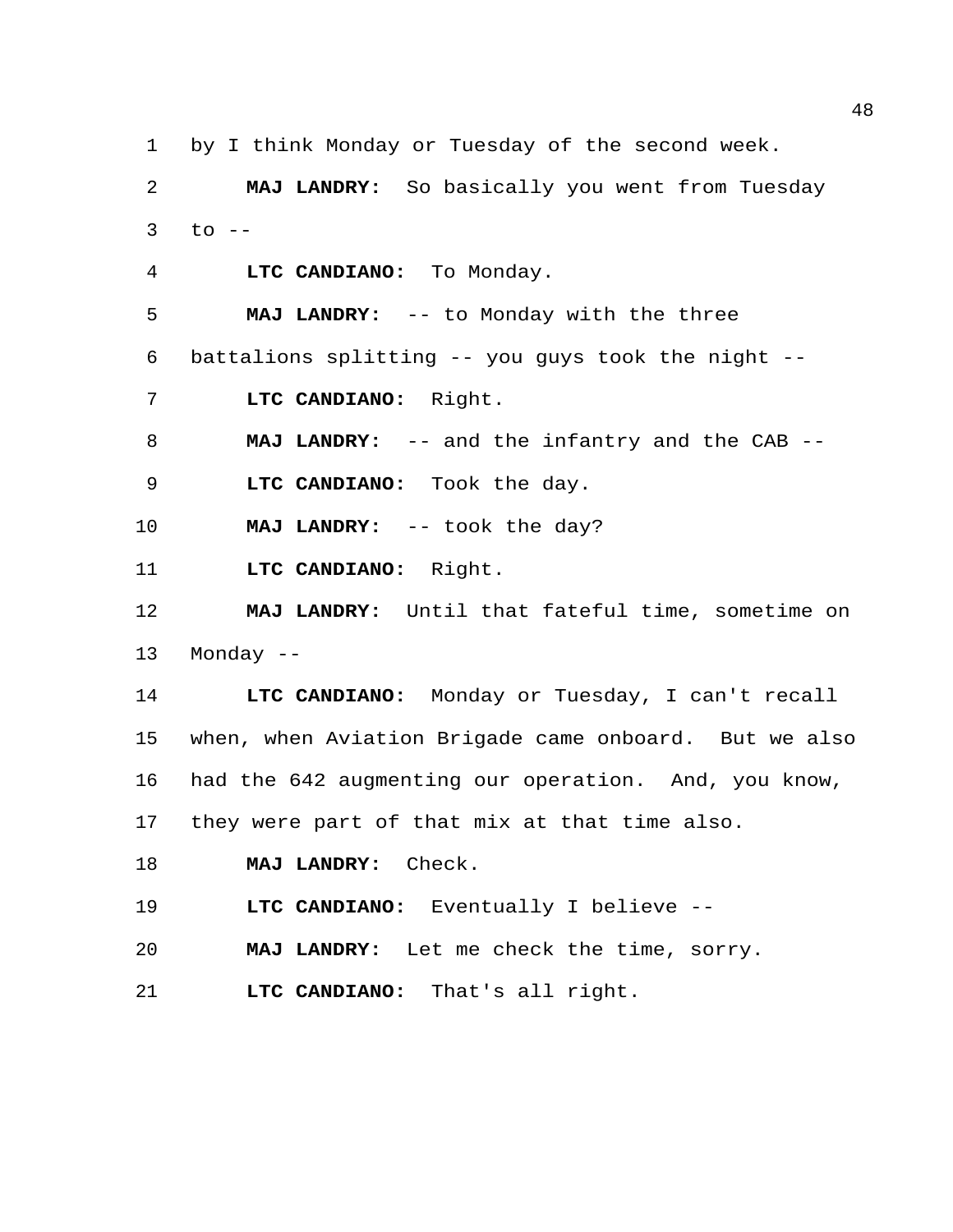**MAJ LANDRY:** How long were you in place till you were finally relieved? Do you remember when that was? **LTC CANDIANO:** We were in place from Tuesday night all the way through to the 23rd. When I set my CP up when we moved into -- my CP was set up on South Street and Wall Street. The way I did business for my zone -- and it was pretty much left with the other commanders how they were setting up -- I had a very good working relationship with the two-star that I had out there in my zone at the CP.

11 I co-located my military CP with the police CP. This way there was an easy hand-off of information. And at the same token if they had a hot report in, I could easily send over my S-2 and talk to somebody there as far as that information, what's hot, what do we need to do?

 And we developed that relationship that in the event that I had something that came in I shared it with him as well. So we had a very good working relationship. And internally we did hand-offs as far as that information flow goes. That worked to our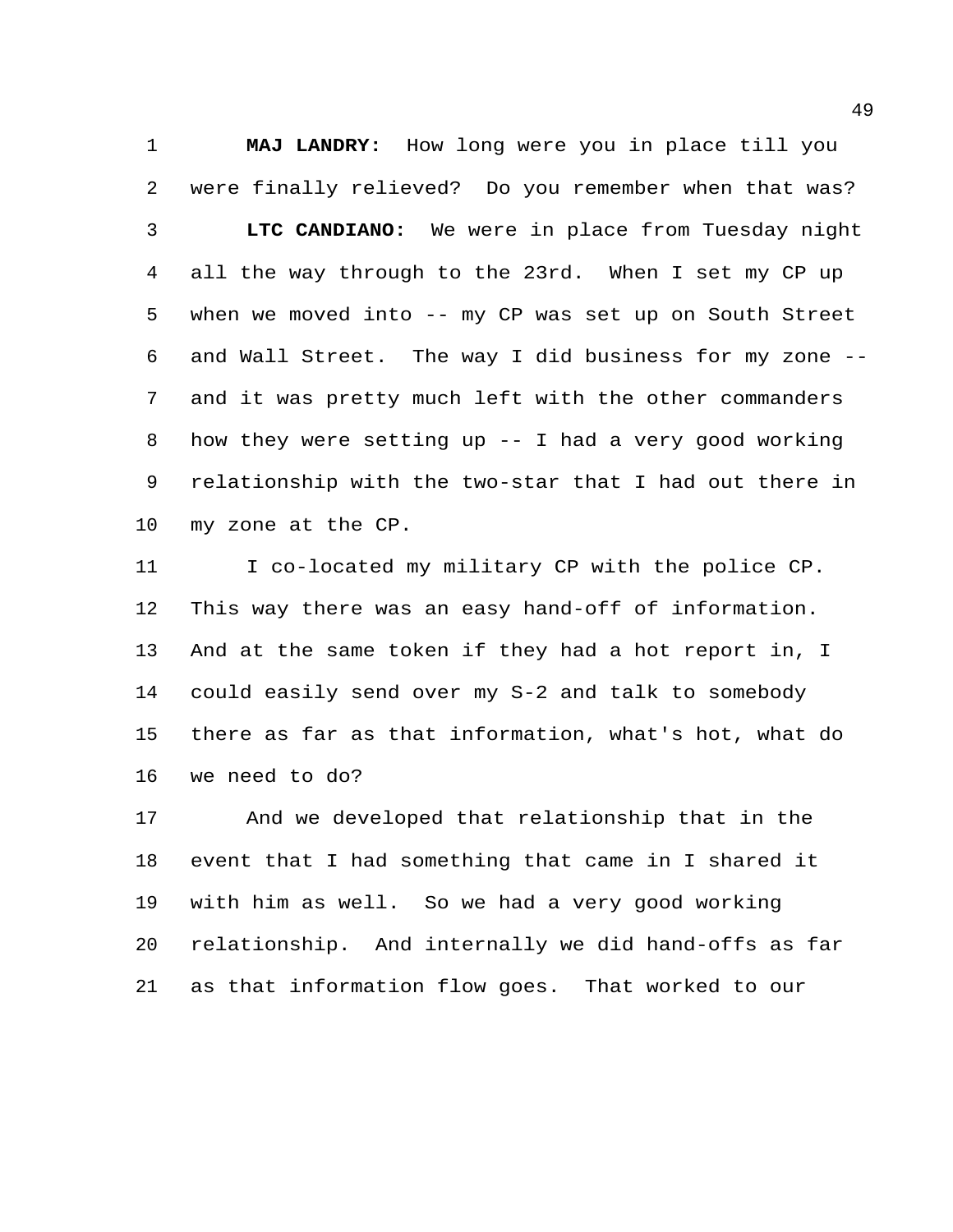benefit extremely well.

| 2  | We had some things that were kind of disheartening     |
|----|--------------------------------------------------------|
| 3  | at the same token. And you'll probably hear from some  |
| 4  | of the other commanders on this. By Friday the 21st we |
| 5  | were getting reports that there was a possible         |
| 6  | biological attack planned for New York City.           |
| 7  | We heard about some of the people out there with       |
| 8  | -- the spooks with weapons of mass destruction and     |
| 9  | information that we weren't privy to. But              |
| 10 | interestingly enough, we were also told that some of   |
| 11 | the PD were given atropine injectables.                |
| 12 | And we didn't quite understand what was going on       |
| 13 | outside of the fact that there were reports out there  |
| 14 | that there may be something happening either in the    |
| 15 | inner-city or in the outlining burroughs.              |
| 16 | So when that happened, you know, my particular         |
| 17 | zone there must have been maybe 20, 30 or 40 cop cars  |
| 18 | in that geographic area. By about 1:00 in the          |
| 19 | afternoon it was down to 25. By about 5:00 at night    |
| 20 | there were maybe 10.                                   |

By 11:00 that evening the only thing that was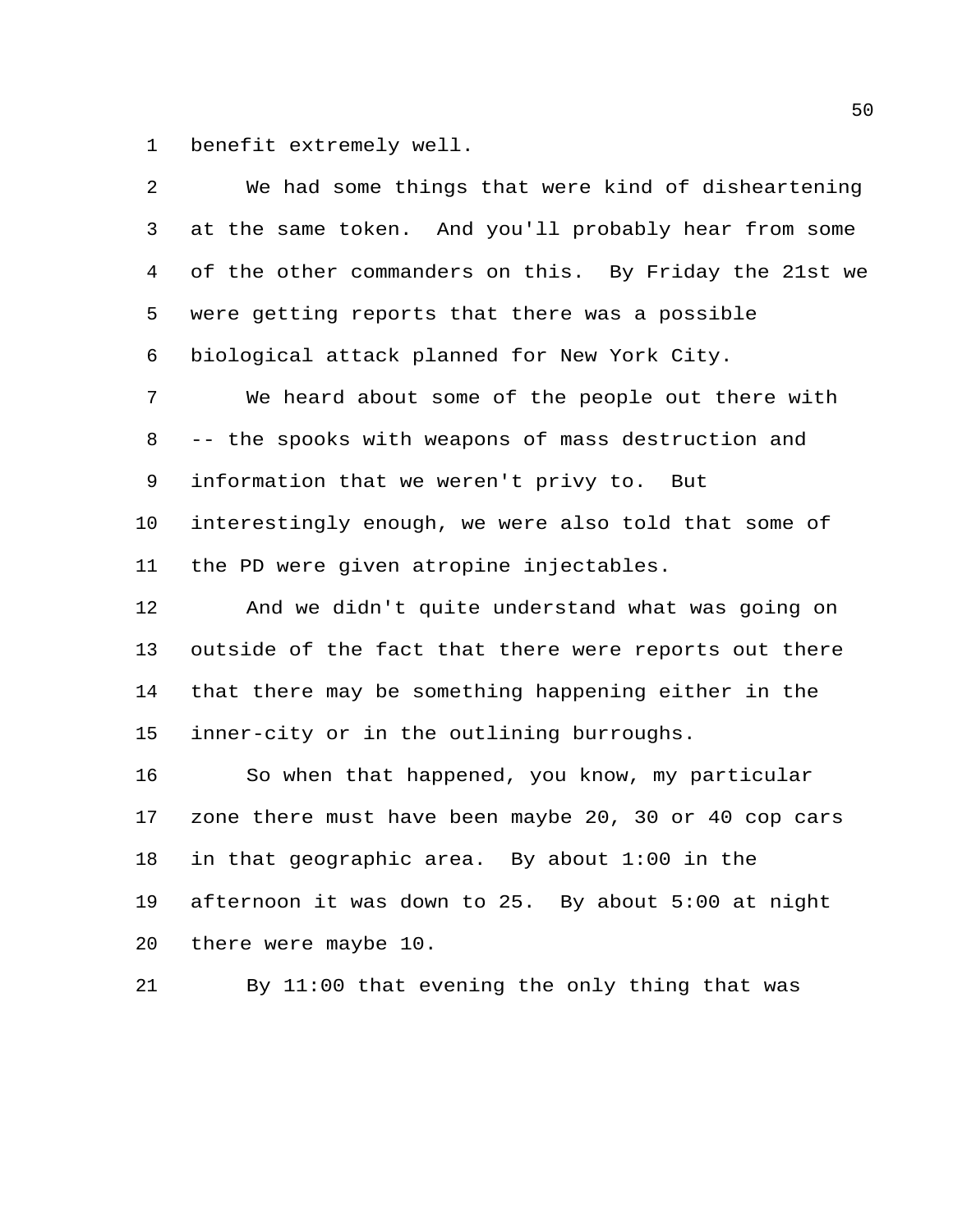there was the CP. And I believe that the CP was not mad. I mean, I can't, you know, I can't substantiate that outside of the fact that the 101 CAB, COL Costigliola, basically had heard through the grapevine that his network on the other side that there was a possibility of some sort of a biological attack or something along those lines.

 And a lot of the PD were going to the outlining burroughs. This way in case there were problems in the outlining communities, they can react to it.

 At that point in time it seemed like the only guys that could be found were the 258 and the 101 CAB because we were on -- by that second week the 69th was pulled out. And I guess you're probably aware that the 69th pulled out --

**MAJ LANDRY:** Yeah.

 **LTC CANDIANO:** -- early. That left the 258 and the 101 CAB really to, you know, to defend the fort so to speak. And it was kind of disheartening because here we have NBC masks but no MOP equipment. And not that you're going to do a whole hell of a lot with a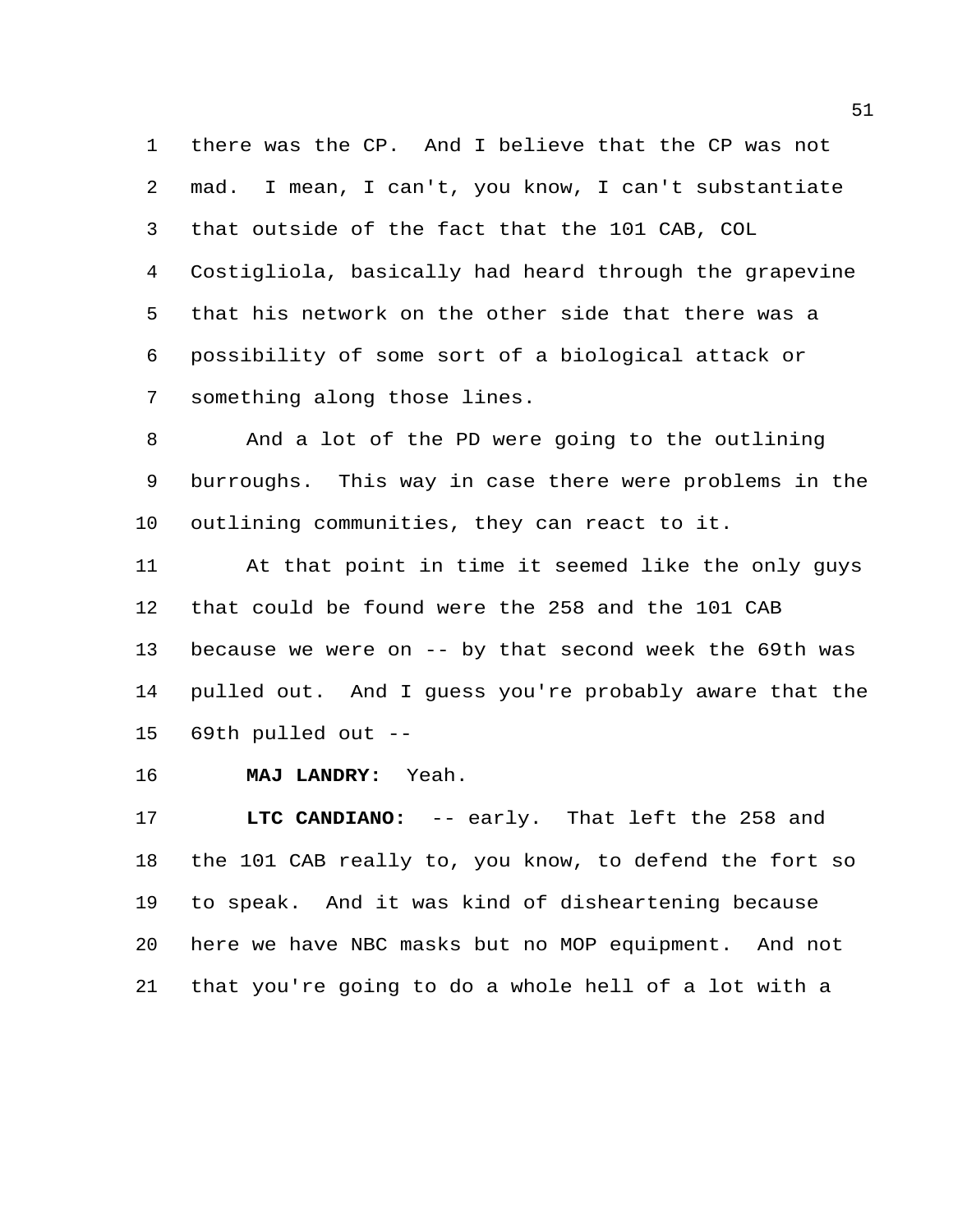biological agent. But just the psychological factor knowing that you have the proper equipment out there would have been a nice feeling.

 So the commander of the 101 CAB and the commander of the 258 looked at each other, we gave each other a hug and we went back to our posts because we didn't know what to expect, you know?

 And we went out to our troops and told them to stay alert, be vigilant, you know, report anything out of the unusual, out of the norm. And again, that night was a very long night for us because we didn't know what to expect.

 We were looking for some downtime during the course of this thing because my troops were somewhat fried. You know, it's -- you know, you have an adrenaline rush obviously doing certain things. But the unknown factor going in, these kids were wired. They didn't know what to expect. They saw horrific things.

 And all I wanted to do during the course of the first week, by the end of the first week, was stand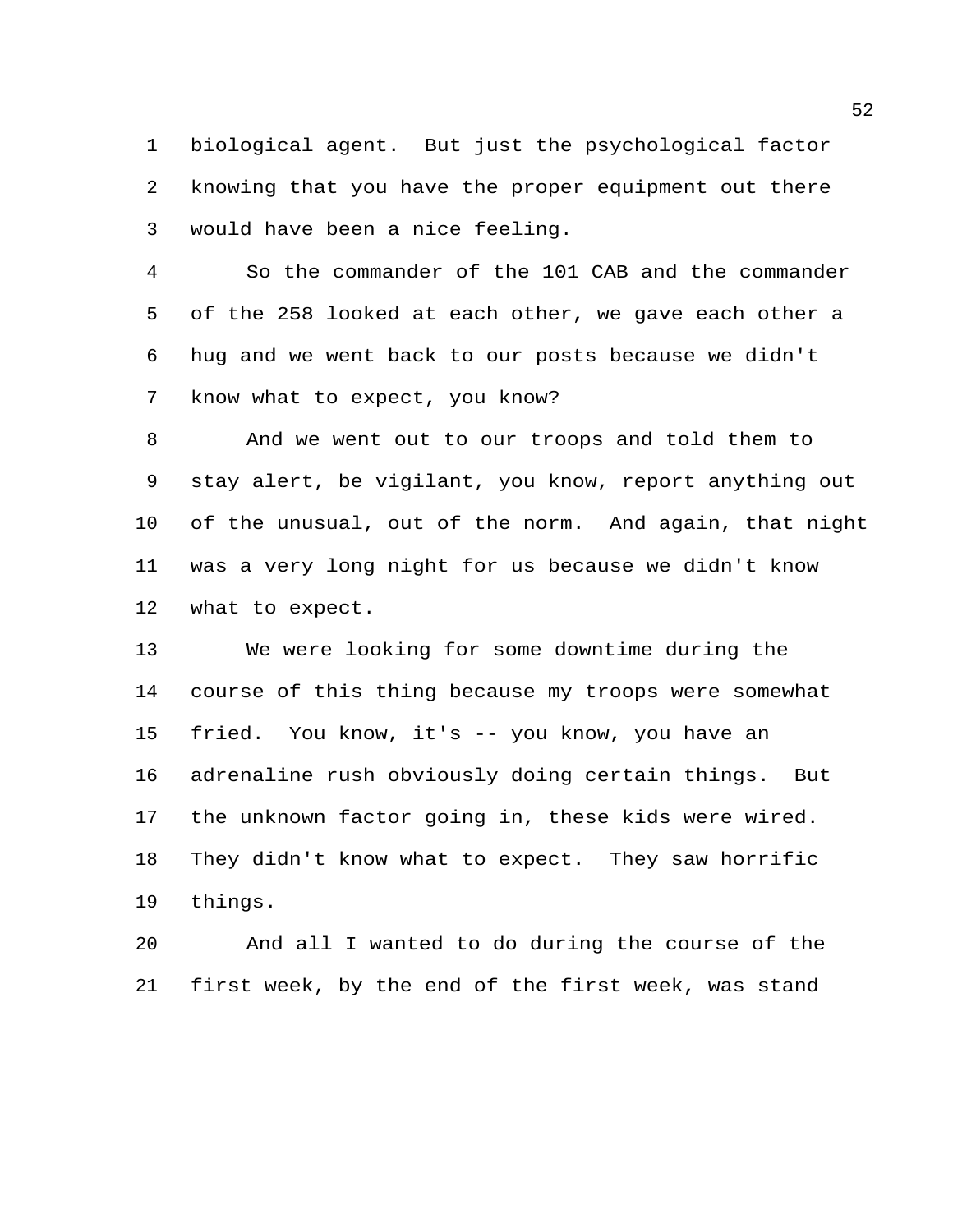down part of my unit. And not stand them down permanently but stand them down for a 24 hour period, still maintain the coverage but rotate troops out so they can have proper crew rest, touch bases with their families because they weren't going home, let them know that everybody was fine, get clean uniforms, get proper toiletries, spend some time with the bride, you know, do the right things and get back to doing the mission at hand. We were told we couldn't do that.

 Again, I don't question the leadership. I'm a soldier and I follow through. But as a commander I need to look after my troops. And I think I would have gotten a lot more mileage with my soldiers had they been given some of the, you know, the additional time to go home.

 So that was somewhat disheartening that we didn't have, you know, someone couldn't make the decision to allow my troops to get back and forth in and out.

 What also hindered this operation tremendously I think was the fact that when we were mobilized the term was "mobilization." So when you use mobilization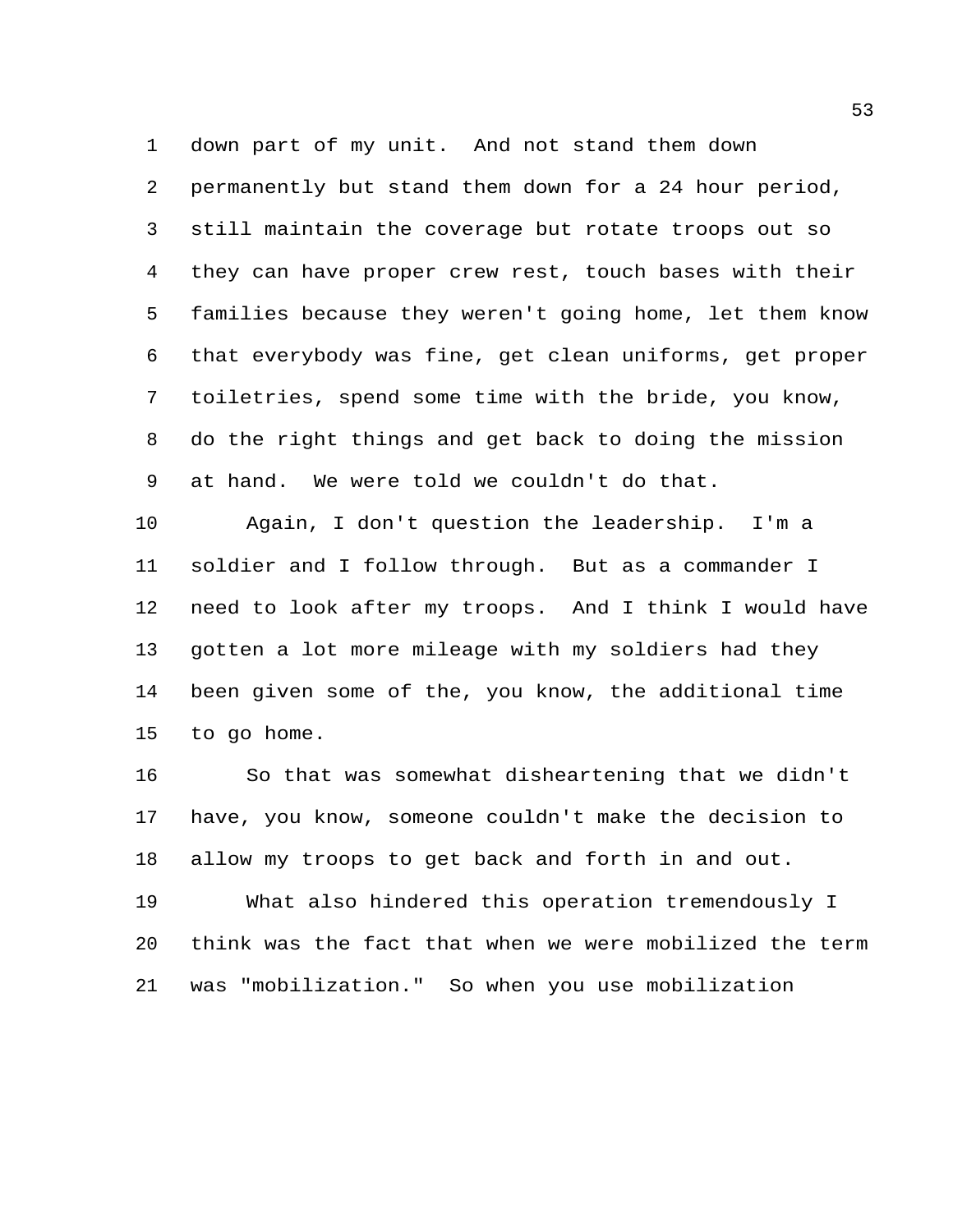troops think that they're going to be federalized to support the operation.

 As it turns out, it was a state activation and troops were placed on state active duty. That impacts in some cases how many soldiers can support the mission, how many soldiers can afford to be there because, you know, soldiers going back to Desert Storm, you know, some soldiers lost their jobs participating in that, not very many but some did.

 But in some cases when soldiers go on state active duty the benefits package is not there and they lose in the long run. As a traditional soldier you know how that impacts things. And we had instances where soldiers in the past lost jobs for being on state active duty. Soldiers' and sailors' relief pack doesn't cover issues with state active duty that you would if you were placed on ADSW.

 So had the troops been federalized or had the troops been placed in an ADSW you would have seen a continuation of additional soldiers showing up to support missions.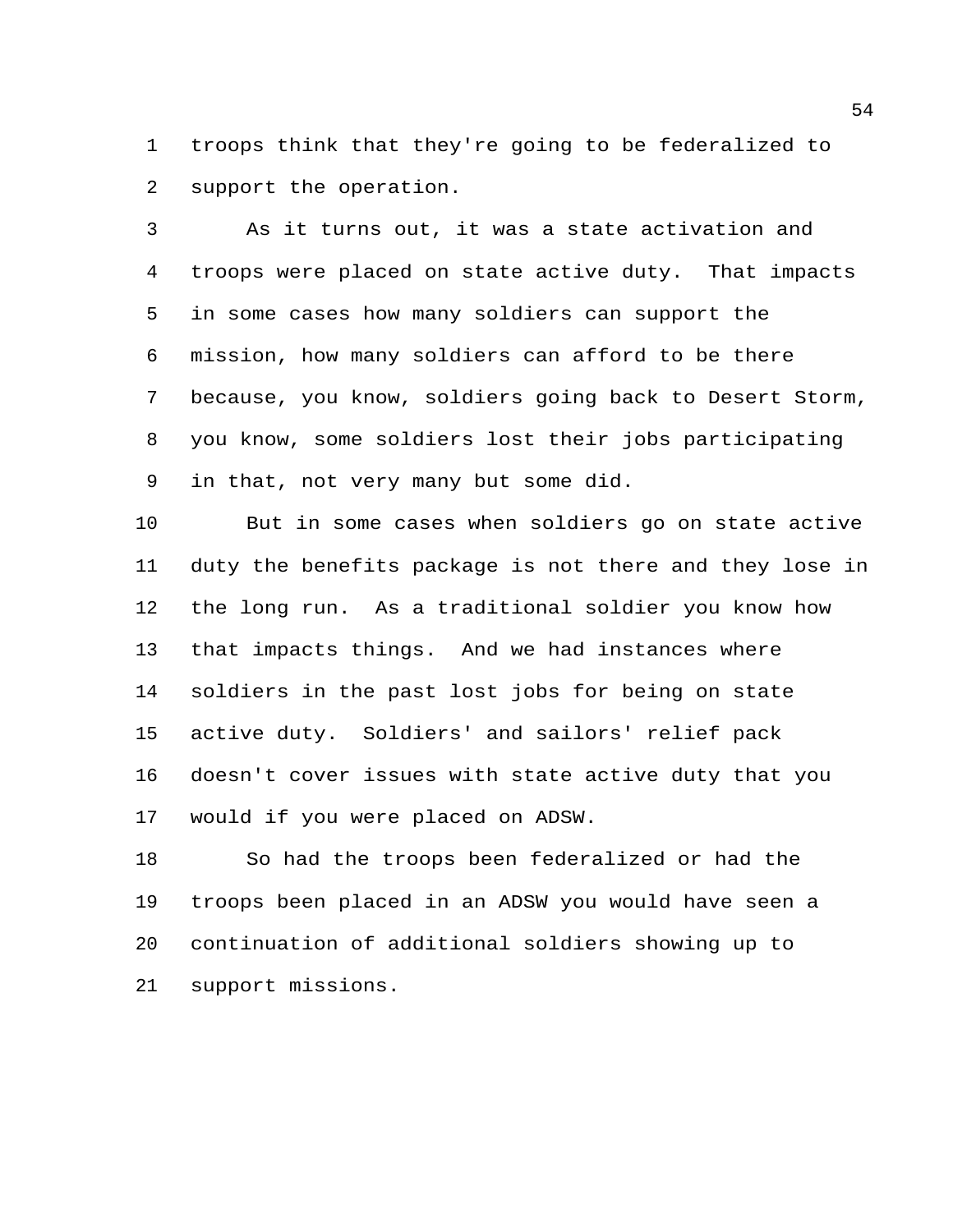When it was put out that it was a voluntary call up and you didn't have to be there, we lost some of the soldiers that were either self-employed, soldiers that were going to college, students that needed to get back to school. Obviously they needed to be there.

 But some soldiers just could not -- their hearts were in the right place, but they had families to support and they couldn't be there. They weren't entitled to the same package that you would as an ADSW soldier.

 So, you know, for future planning purposes, God forbid something ever like this happens again, the role of the Guard is an important role. However, how you have these soldiers activate and perform their missions -- funding is a tremendous issue.

 I'm dealing with funding issues on a daily basis as far as what soldiers got paid versus what they should have been paid. And, you know, retirement points, the whole nine yards, there's certain things that they look for.

```
21 They're not covered -- state active duty soldiers
```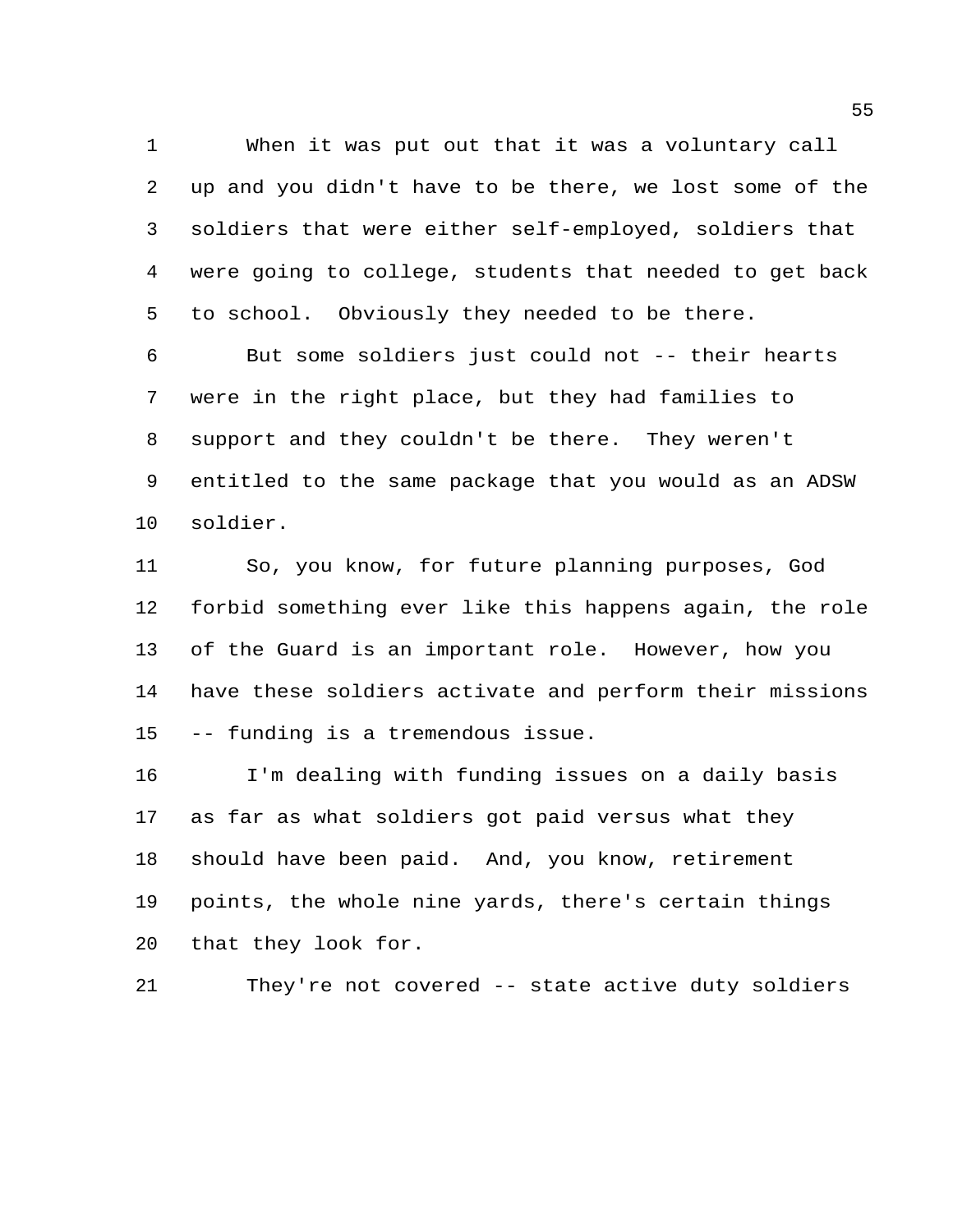are not covered for their family members in case a family member is injured. Whereas, with the ADSW or federalization of troops, family members are obviously covered through, you know, the medical channels in the military.

 That's been an ongoing issue with us and it's been brought to our attention constantly by our soldiers. And if this mission progresses and goes on for an undetermined length of time, we're talking months and months down the road, somebody needs to address the fact that you can't keep soldiers on state active duty for an indefinite period of time because you're going to lose your soldier base, if you will, as far as missions go.

 At the same token, you know, if you don't establish soldiers on a federal mission, God forbid you have a state emergency like a flood or a snow storm where you're going to need soldiers additionally called up. You're not going to get that opportunity to get those soldiers out there to do that job.

And those are things that myself as a commander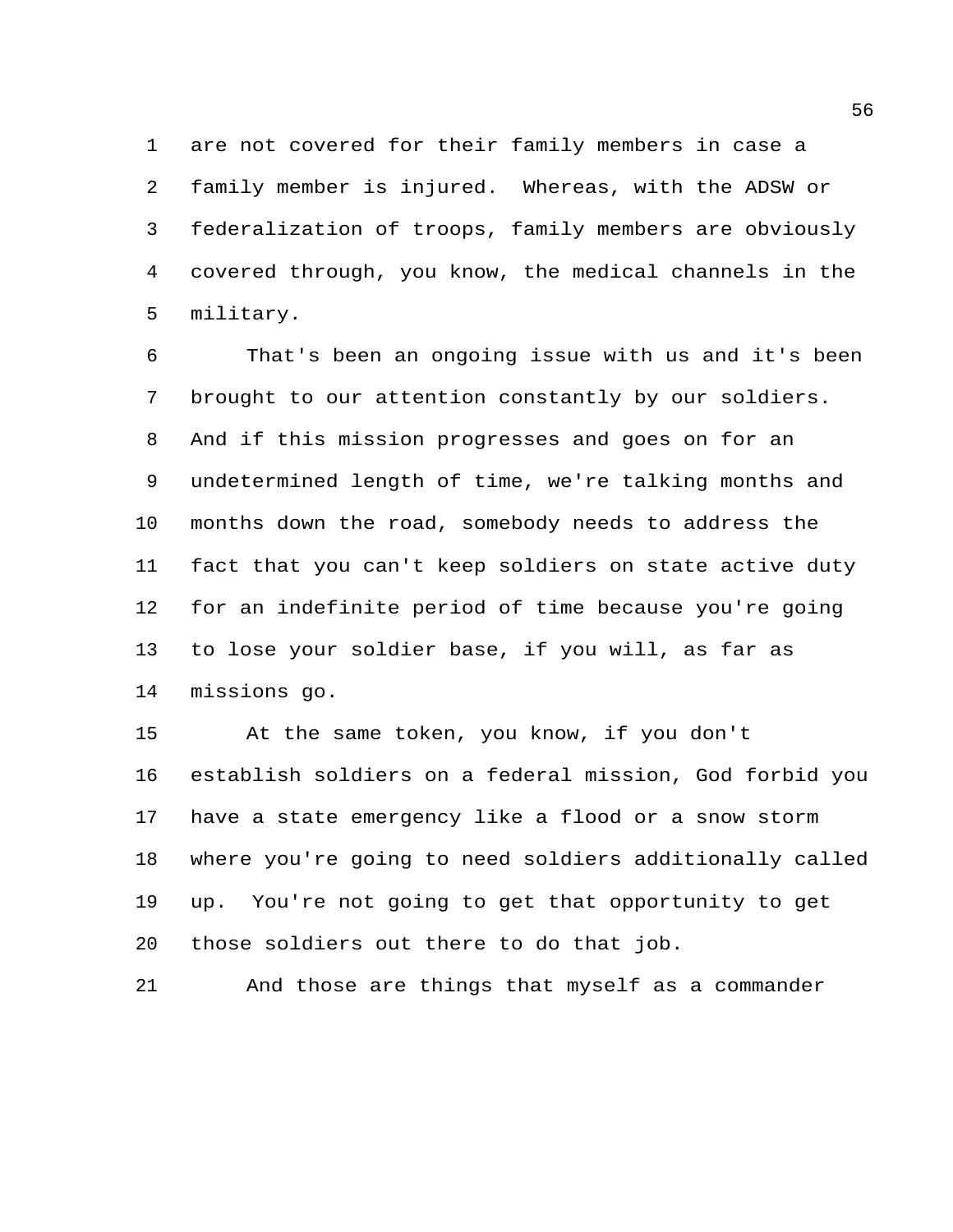along with the other commanders are concerned with from the standpoint that, you know, this has been a horrific act. And if you need a sustained force, whether it be the Homeland Defense or whatever, you need to put these soldiers into different stats than what they're working on.

 The soldiers that are working the mission right now for the Air Force through the 27th Brigade are put on ADSW or federal service. So they're getting a different benefits package than the soldiers that are out on the streets doing the mission now. So, you know, you can't -- in my eyes you can't mix apples and oranges Everybody's wearing the same hat or you have some serious problems.

 And it's issues like that that's going to butt us in the tail down the road. In the even that there is another God forbid another -- a bomb or something going off where there's mass destruction, I'm concerned that we're not going to have the turnout that we did with this because of soldiers being told that they go on state active duty and they're not entitled. They'll do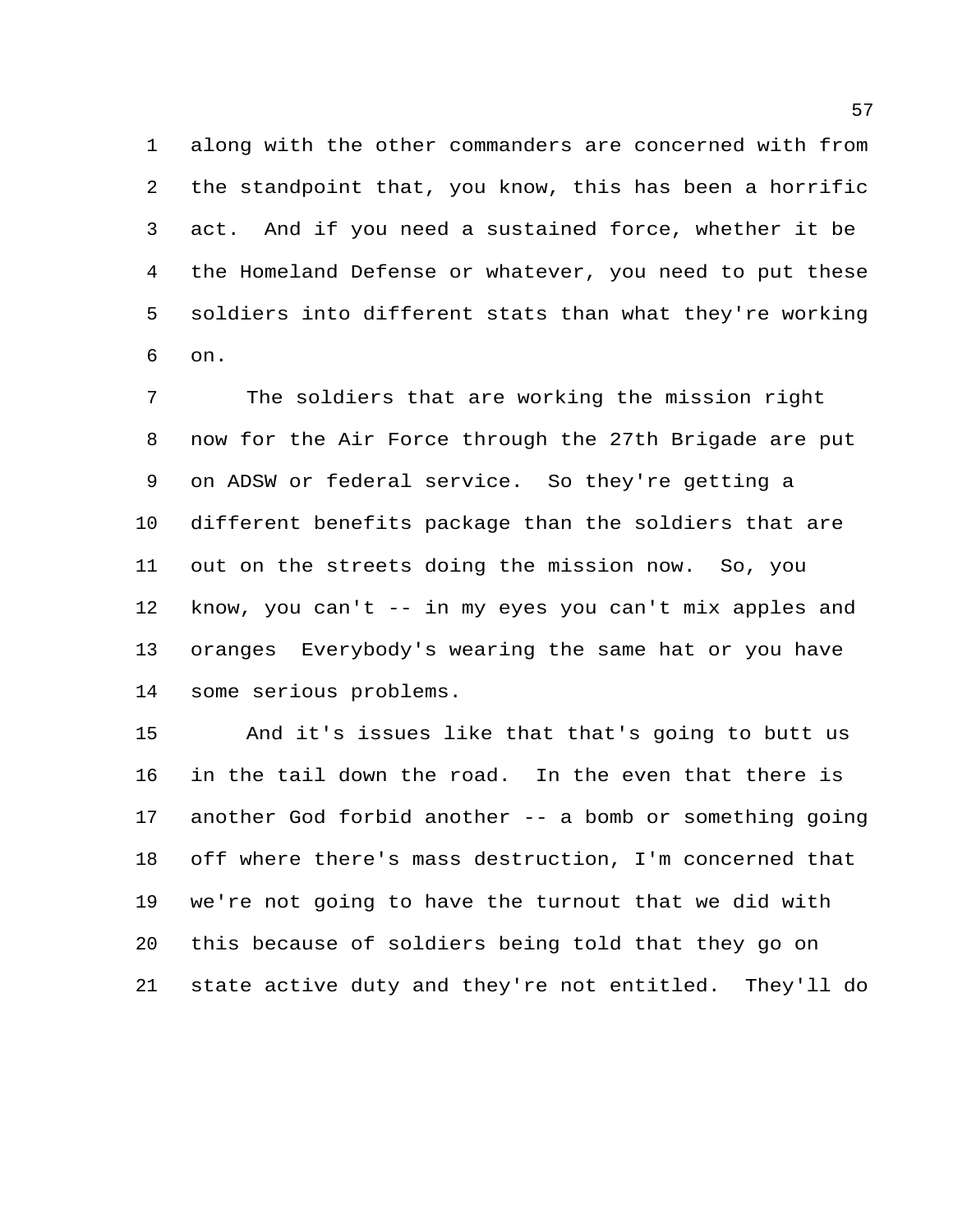their job. They may not be happy about it, but initially they'll be there.

 But as time wears on that solider base is going to disappear. We see that now with missions going on now that soldiers are saying, "I can't continually be state active duty because I'm not giving my family the same benefits that I would if I were back at my other job." Now, that's few and far between, but it's happening, you know? At the same token, the city of New York there are workers in the city of New York that have completed their military leave time because they get, you know, maybe 30 days a year military leave, you know, so they use their 15 days of annual training. Plus their weekend drills if it comes into their scheduled time, they use that. You as a police officer know that that drill and how it works in your respectful state.

 But those guys that are on state active duty basically now have burnt out their military leave time. So they have to say either they go back to their jobs working as a city service employee or, you know,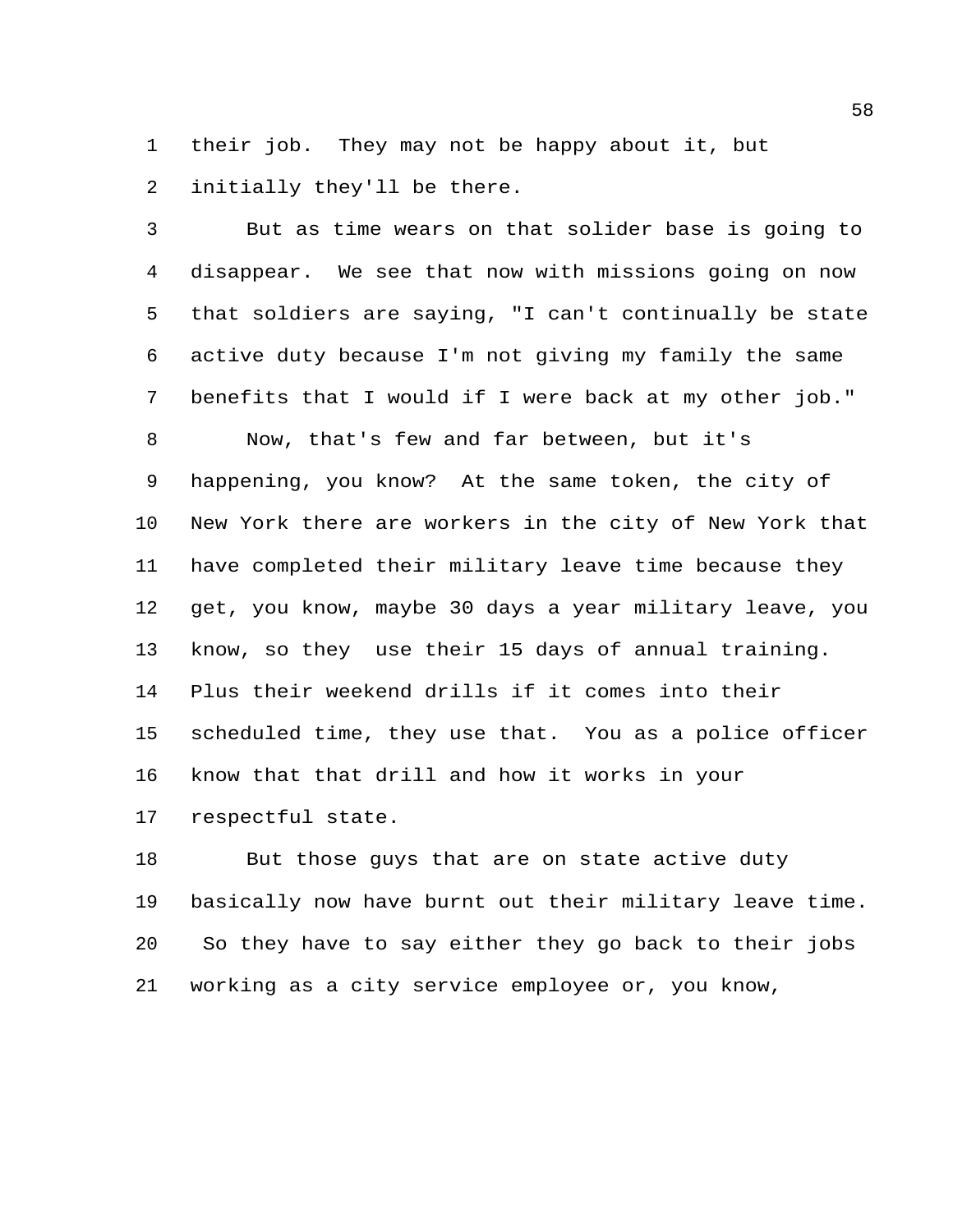they're making provisions to give additional buy-back time of up to 45 days. That hasn't happened yet. I know the state has done it, but the inner-city has not done it. That impacts what's going on as far as what soldiers are being made available to perform their mission.

 So I think there is a myriad of reasons why soldiers can be doing this, but you know, the almighty dollar is catching up to everybody or the buy-back time is impacting what's going on.

 And somewhere down the road the future occurrences of this magnitude, somebody from either the national level at NGB or the federal level from Homeland Defense, National Guard will fall under that, but somebody says, "This is the rules of engagement. These are the entitlement of these soldiers" because you've got an awful lot of Guardsmen out there that are willing to do that.

 But the thing is, they can't make the commitment to do that on an ongoing basis because they can't afford to do it, you know? And that's a reality check,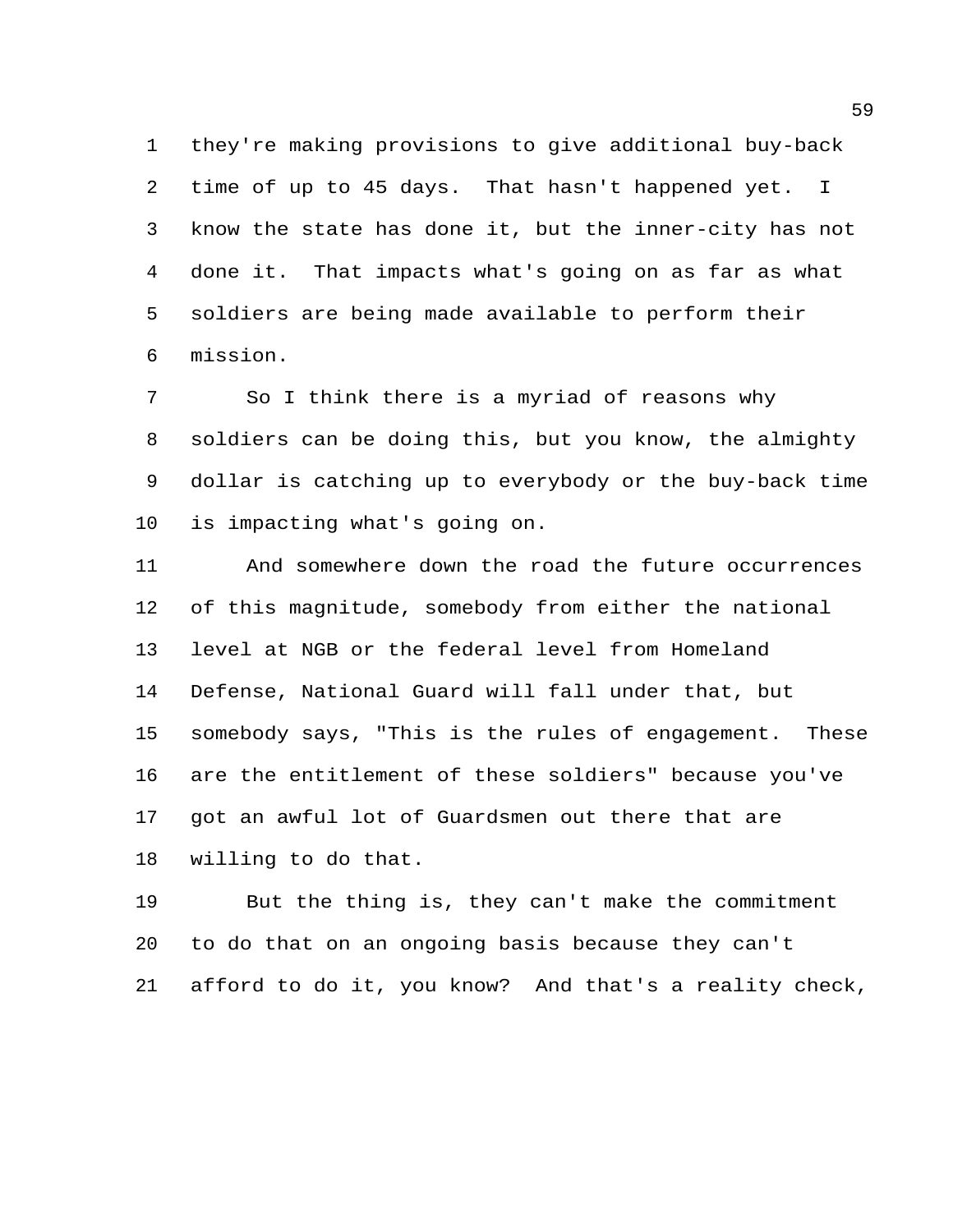and that's something that's going to impact a lot of folks down the road.

 And my only thing is this, I'm worried about the next time we do this. I'm worried about what the rules of engagement are going to be. We need to have a support platform put out there prepositioned someplace to say, "Okay, this is the equipment, guys, that you need. You need cell phones right away."

 And I don't know if you want me to get into that. But in order to best handle this mission in the PO we need a support platform for us. We need cell phones. Cell phones were not given to us. Cell phones were donated by somebody making a phone call, that type of thing. We need to make sure that these people are properly prepped for this type of thing as far as their training goes.

 I've incorporated my training now -- I've changed. I've got a weapons clause weekend coming up. I want every soldier to make sure that they've got hands on a weapon and they're qualified. Not only that, but I've pushed force protection training and I've pushed NBC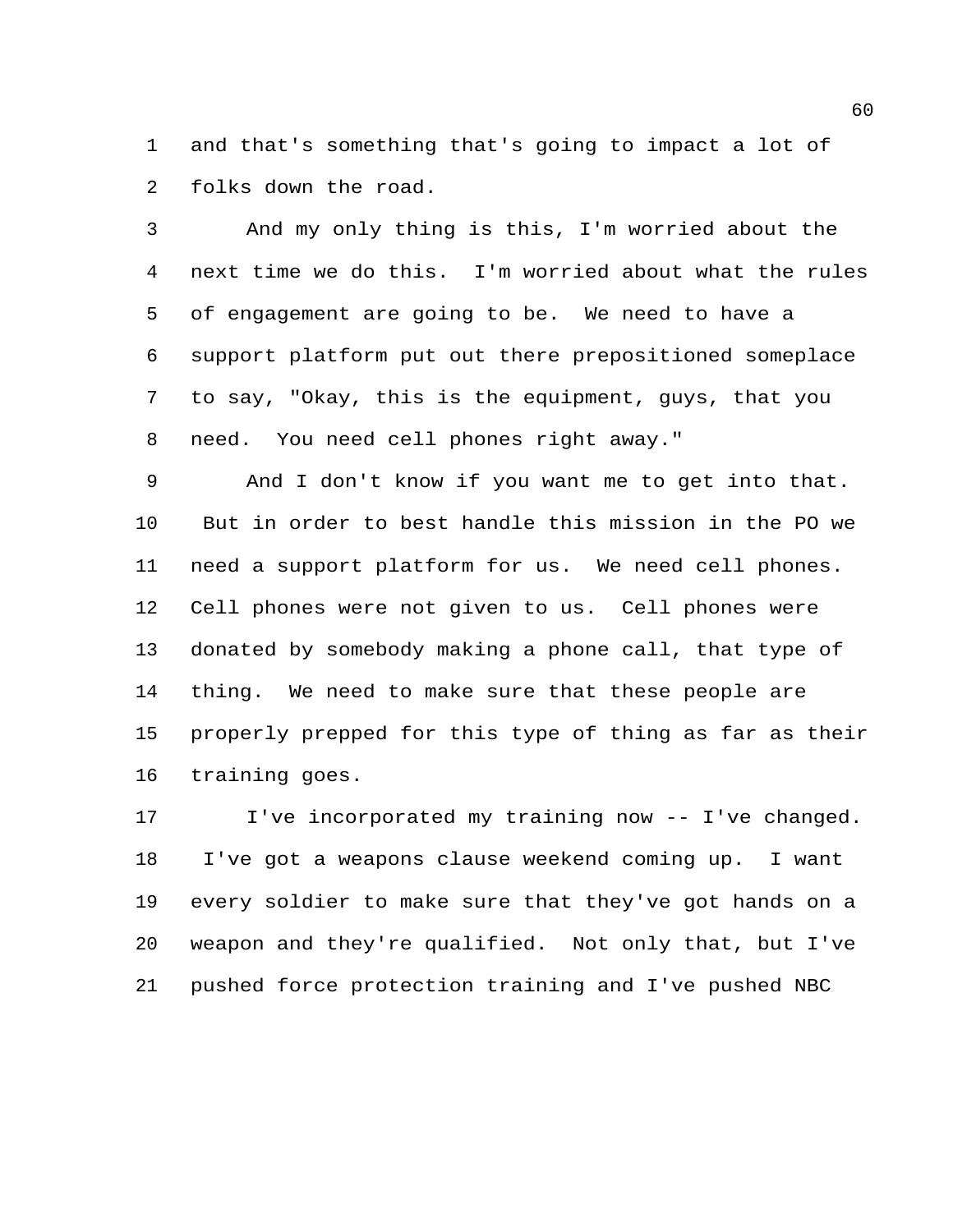training for our soldiers.

| 2              | I really think that the NGR base needs to be            |
|----------------|---------------------------------------------------------|
| 3              | extended. I really think that every battalion needs to  |
| $\overline{4}$ | have one full-time NBC NCO onboard and you need to have |
| 5              | a full compliment of NGR soldiers in each battalion     |
| 6              | because had I had a full compliment of NGR soldiers,    |
| 7              | this whole operation for me would have been pretty      |
| 8              | smooth.                                                 |
| 9              | I mean, we did miraculous things with what we had       |
| 10             | to work with. But I'm working at 33 percent of my       |
| 11             | authorized bill. And that's kind of tough when I have   |
| 12             | a battalion of 570 soldiers.                            |
| 13             | So no, that type of thing that's going to make a        |
| 14             | difference. But the three battalions, the three         |
| 15             | battalion commanders knowing each other, being part of  |
| 16             | a combat arms team, being in the same brigade, we took  |
| 17             | this literally as a combat mission and we established   |
| 18             | the rules of engagement to get the job done.            |
| 19             | And I can only say that thank God the three guys        |
| 20             | that were there know each other know their ins and outs |
| 21             | and their quirks, that we were able to keep a finger on |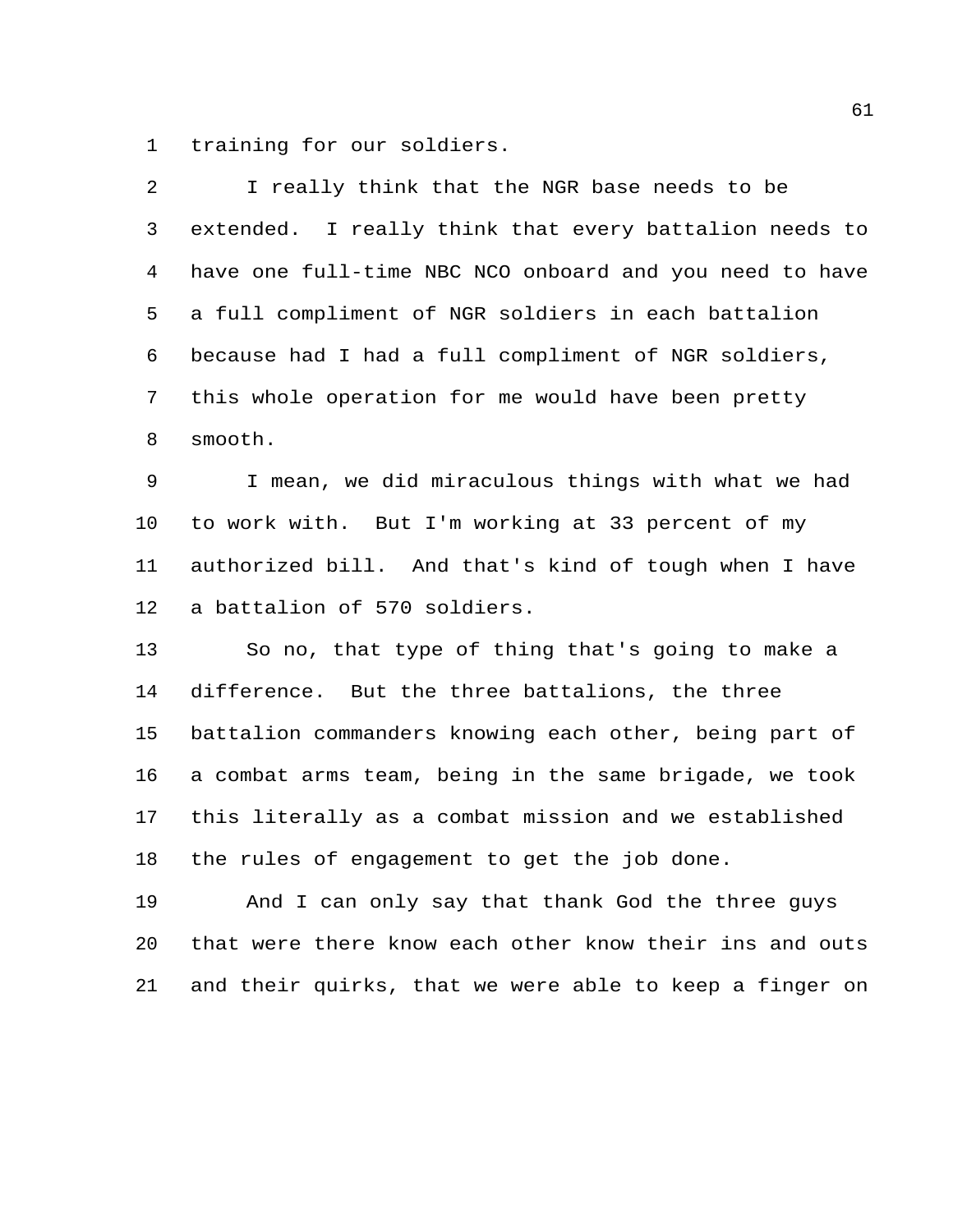the pulse until we got the proper support that we needed.

 We have a lot to bring to the table and we want to talk to somebody about it. Obviously there's ways of doing things better. And we lived it. And we had the opportunity to put something on the table to say, "Hey guys, this is how we could all do the job better" because there is going to be a next time.

 Hopefully it will be later as opposed to sooner. But somebody's got to listen to what we've got to say and we've got to put this out.

 And what we're doing this week is the three battalion commanders are putting together a consolidated AAR based on what we've done based on what worked and based on what didn't work and what we need. And it's going to be one over the world type of thing. And, you know, there are things that should have happened and recommendations that have to be made for people, the echelons above me to say, "Hey guys, look, you need to look at this." You know, we have -- in the state we had a JOC that we were working through at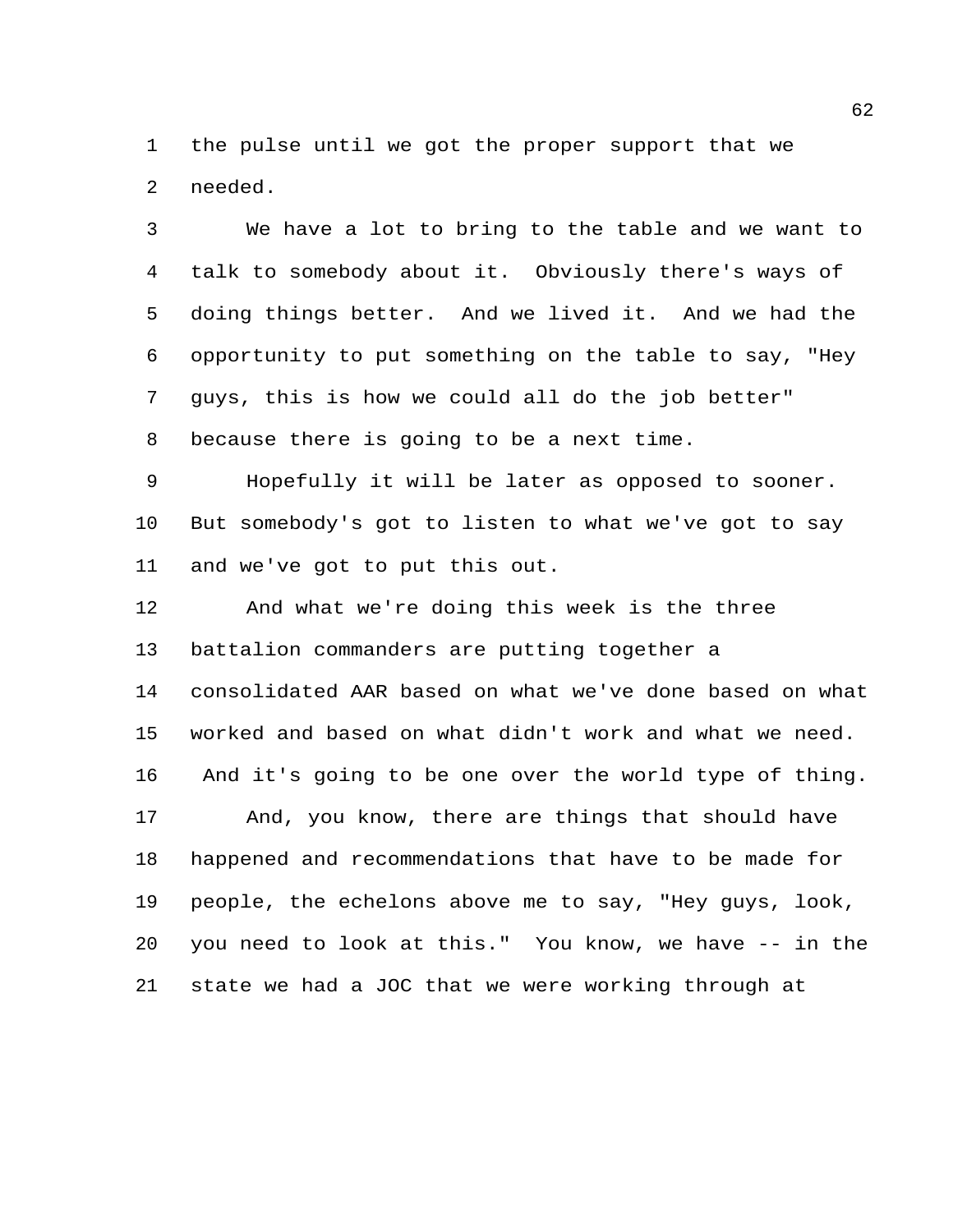state headquarters.

 In my heart of hearts I believe that that JOC, they need to have almost like a jump talk. Something happens, a hot spot in the state, almost like a reaction force. You need to get that JOC, that support team, down to the hot zone right away to say, "Okay, I have five 06s or six 06s here that can make command decisions to say we need logistical support, we need, you know, equipment support, whatever the case might be."

 Those are the guys that control the purse strings. Those are the guys that make the big decisions and say, "We can make this happen." We get funding because right now as far as I'm concerned, and I've through channels that funding on certain things were issues, you know? There was no issue.

 The issue was we've been attacked. The issue is that people are out there dead. The issue is that we had troops that might possibly be in harm's way. What are we doing to do to better facilitate the civil

authority needs and moreover, take care of your troops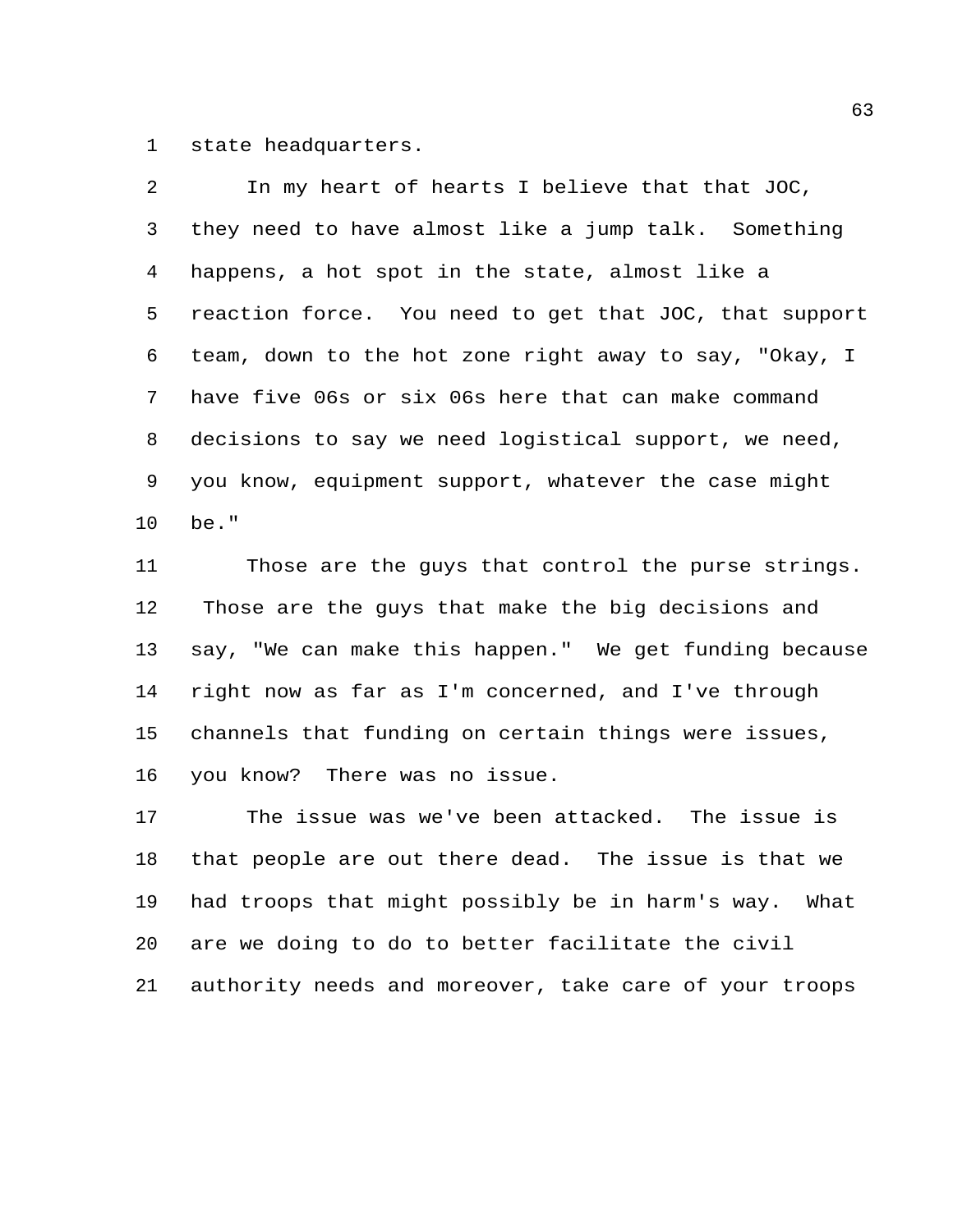in the process.

 You know, because I saw people testing air from every city agency possible out there. I didn't see anybody from the military side out there that if we have a weapons of mass destruction team or we have a HAZMAT why aren't they out there doing air sampling, you know? That's an issue.

 Equipment issues that everybody should have the same equipment out there to function with. That should be an issue. Going into a hot zone, as far as I'm concerned, it was a hot zone. We should have weapons readily available. They don't have to be out on the shoulder, but have them with you that in the event something does happen, you know? Because PD had said to us already, "Where are your weapons? We thought you were coming in with weapons."

17 I mean, they said to us, "Where are your weapons? Where are your flack jackets? Why don't you guys have them? You know, if you need ammo we at the PD will get you ammo." You know, because they had their own arsenals out there, you know? So that wasn't an issue.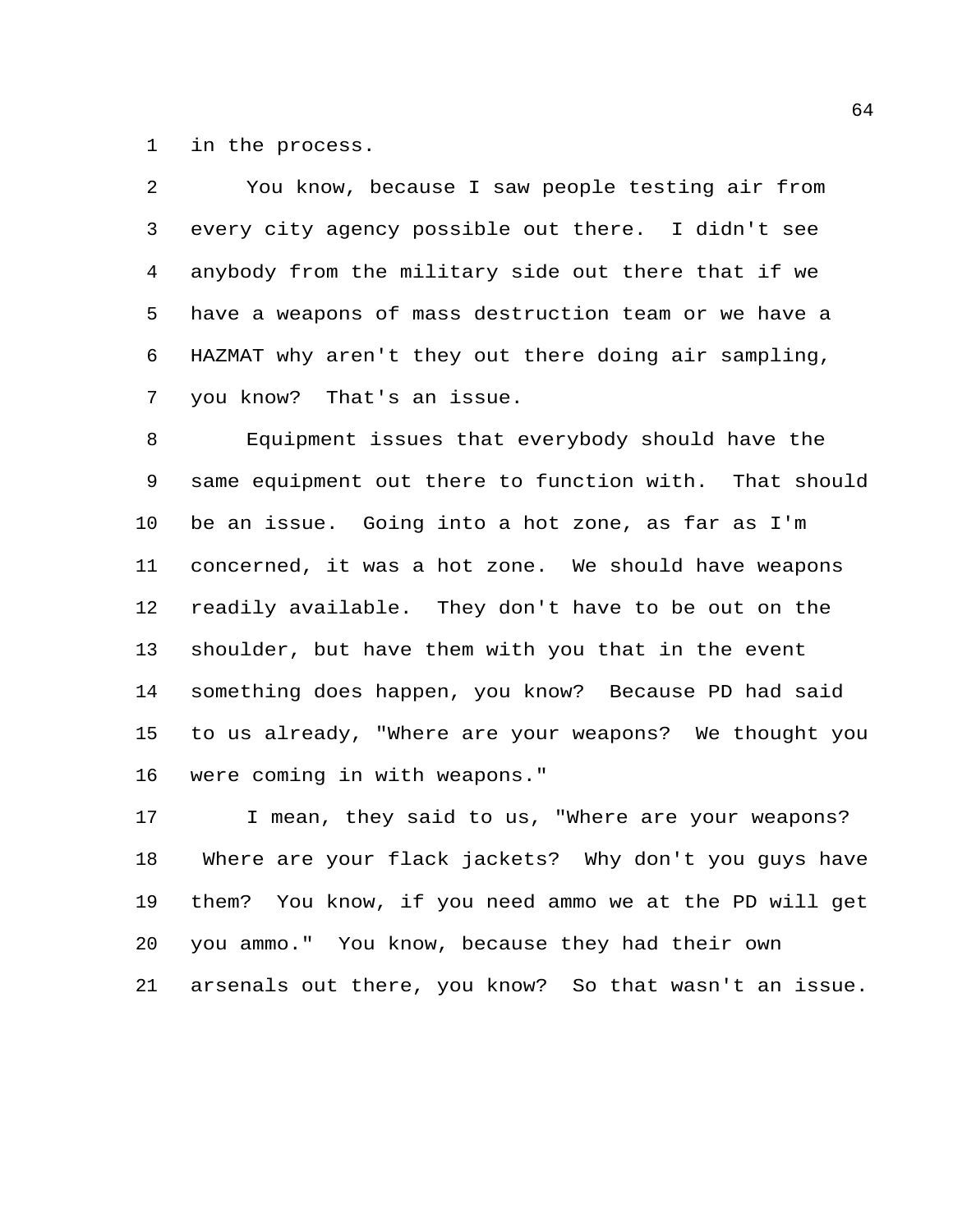But rules of engagement, there should be a pre- execution checklist. And we're prepared to put one together. The three battalion commanders are prepared to put a package together to say, "This is what you need to survive. You need cell phones. You need a weapons platform. You need all kinds of stuff."

 We saw folks out there from other agencies with satellite telephones, you know. You know, in the event communications went to hell in a hand-basket all together, at least you could communicate with somebody. **MAJ LANDRY:** When are you planning on doing that, having that that meeting, sir?

 **LTC CANDIANO:** The three battalion commanders are getting together with the outgoing brigade commander and the incoming brigade commander on Thursday at the 69th Armory where we're going to put our AA on paper as far a what we, you know --

 **MAJ LANDRY:** You don't happen to have the time for that do you sir?

 **LTC CANDIANO:** We're going to get together during the day, but I guess we're going to talk at night with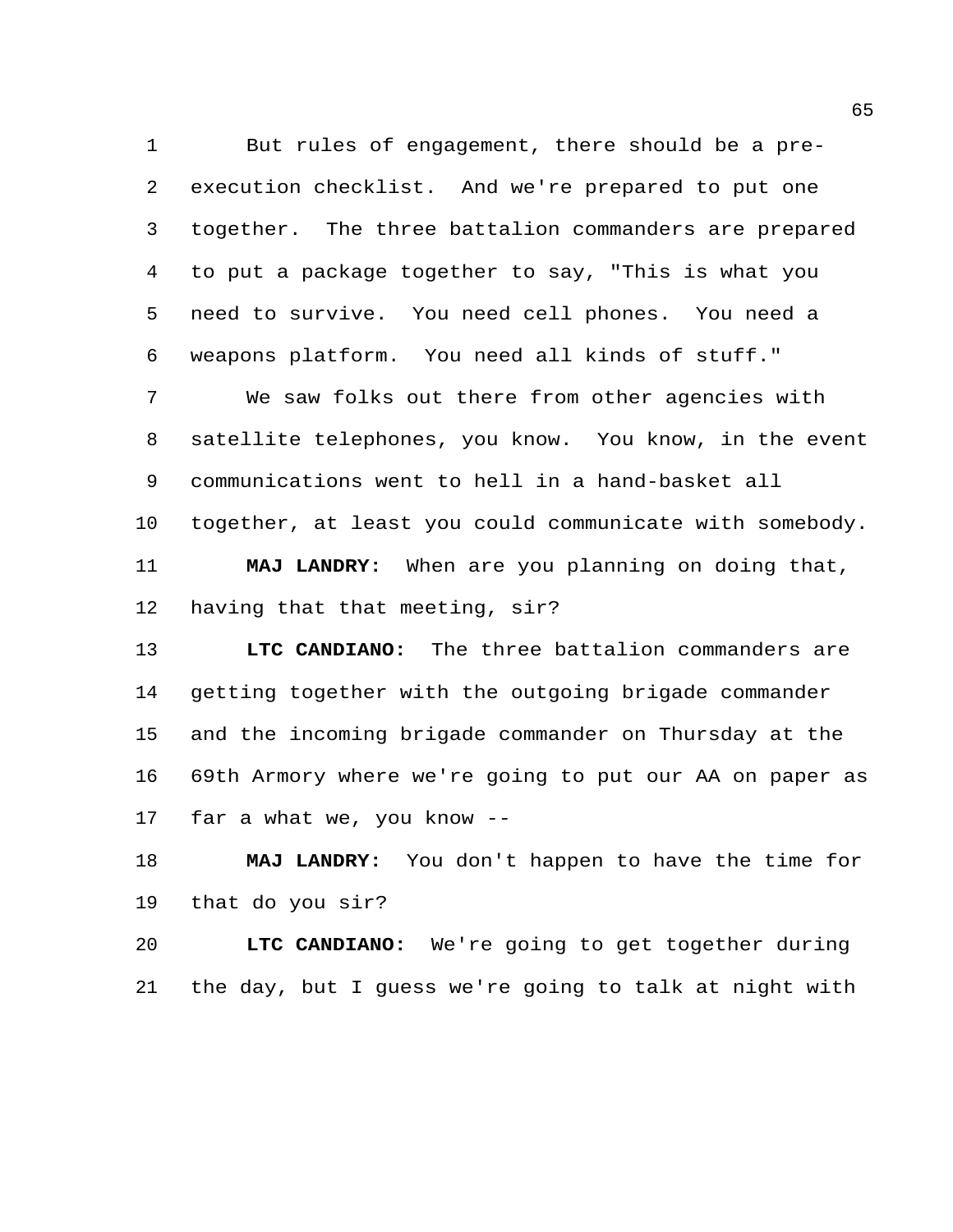the two 06s.

 **MAJ LANDRY:** Because I would love the opportunity to assist you and even help you document that. **LTC CANDIANO:** Okay. **MAJ LANDRY:** That's something that we do. **LTC CANDIANO:** Okay. **MAJ LANDRY:** We actually have the ability to take your thoughts and concerns and hand-deliver them to the Center for Army Lessons Learned. **LTC CANDIANO:** Because there is a concern for that. And at the token, you know, I might shoot myself in the foot for saying this, but somebody out there has to listen, you know? And we know that there is a new secretary, a new cabinet position for Homeland Security. We need to get to him, you know? By hook or by crook, that's the bottom line. That's where we need to go because he's establishing a doctrine now. He's got to make some big decisions. And I think he needs to talk to some of the people from this side, the military side obviously as to how we could have done our jobs better because I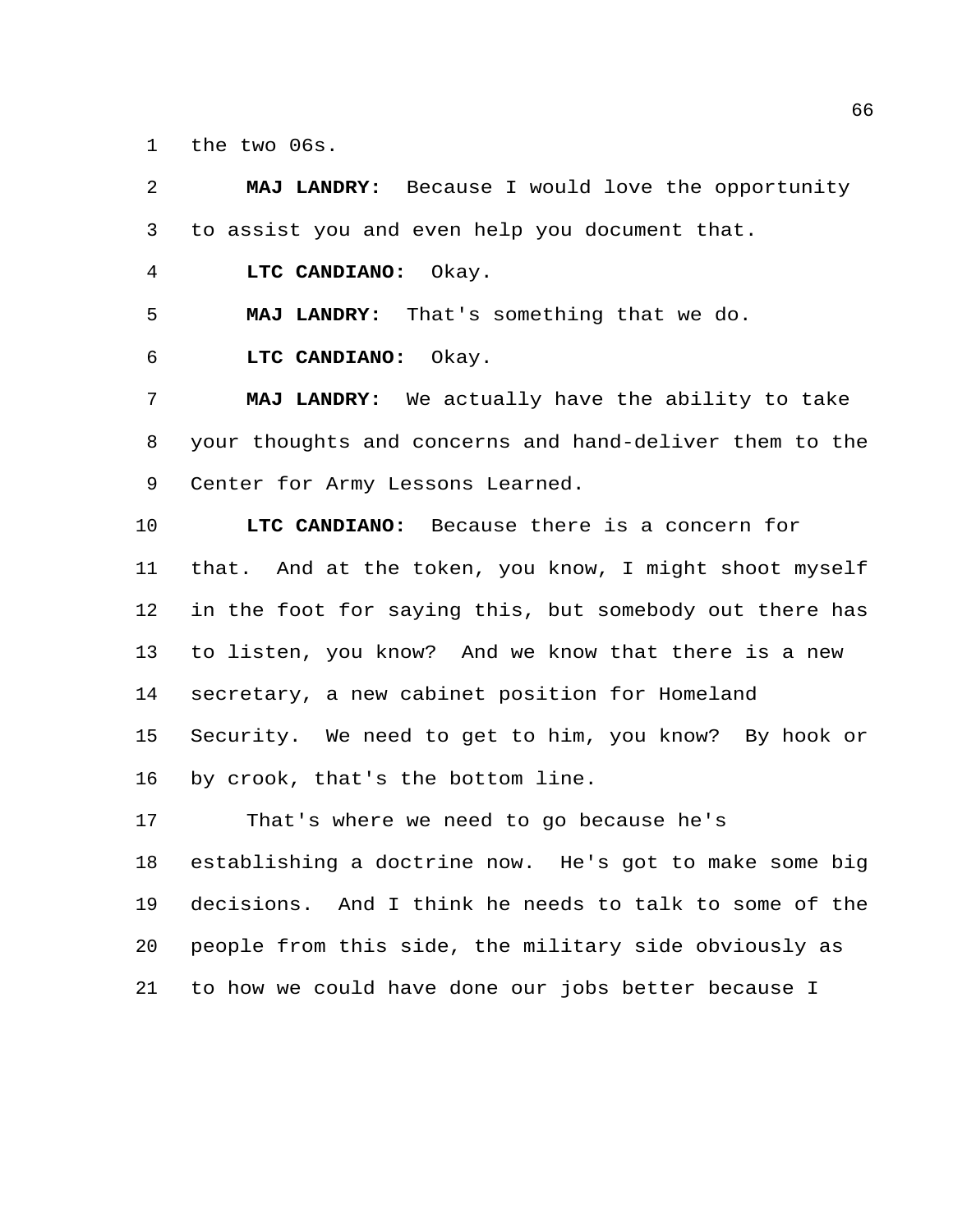have a conscience from the standpoint that this is going to happen again and I need to share what I did and what I know with somebody else, you know?

 And I have a hard time sleeping at night knowing that I have something to say and I'm very frustrated that I can't say it properly. But at the same token, nobody's telling me I can't. It's just that tau's not -- this is something that should have been generated already.

 The three guys that were in there from day one or day two, pull them out. When they came out put the thoughts down right away and react to, "How did you immediately handle the situation?" And again, I thank God that the three battalion commanders were level- headed enough because we didn't get to talk to anybody else.

 We did it on our own and we put it together the right way, you know? And, you know, I feel very comfortable that we did the best job that we possibly could do under those circumstances.

And in retrospect, I just wish I had the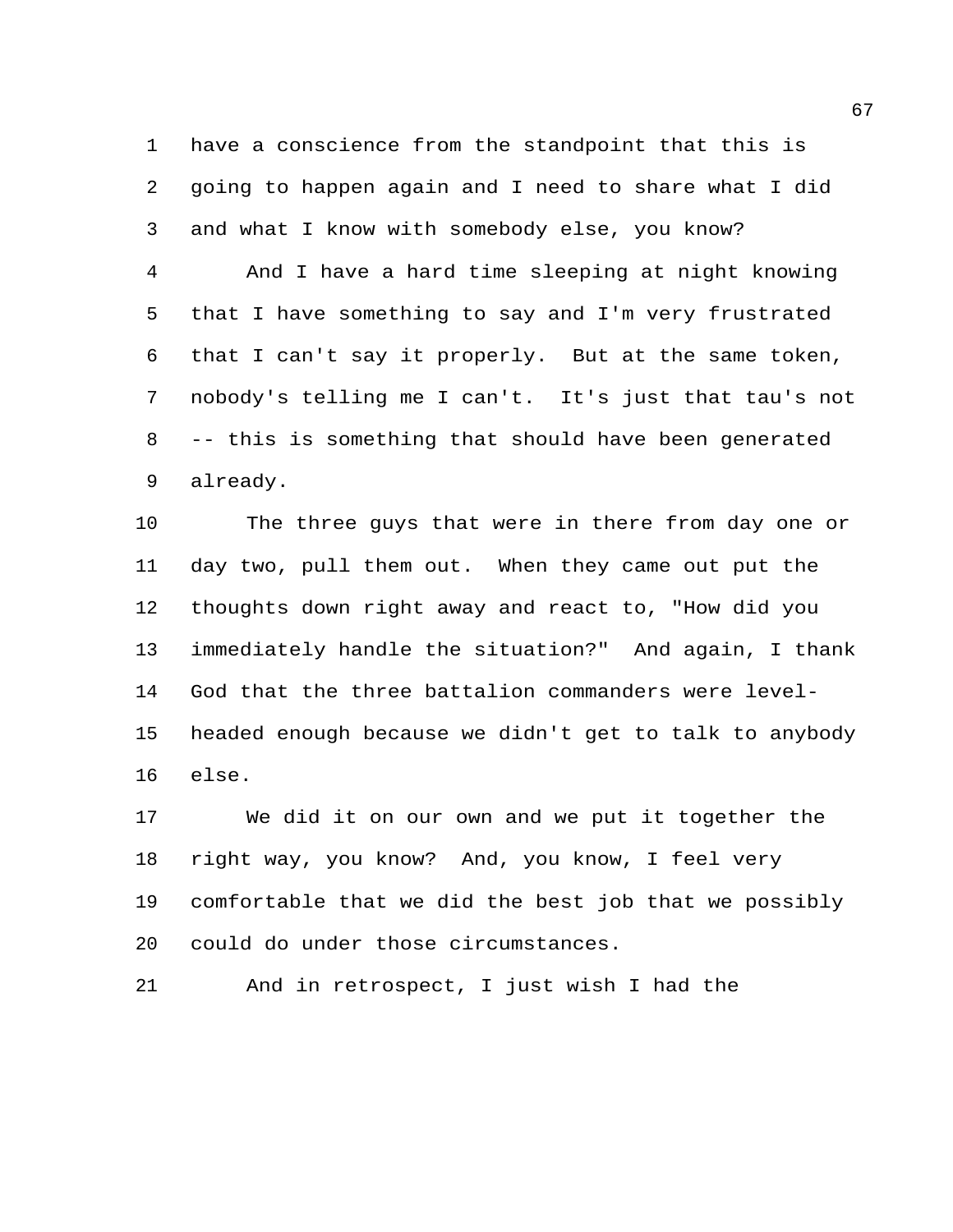opportunity to have maybe a little pocket recorder with me that I could put my thoughts down at the time when things were happening because I know there is a lot of things that I wanted to see happen that didn't happen. And again, communications were critical to the operation.

 Having the proper NBC equipment, having the proper vehicles which luckily we did have in that area. I would like to have seen -- we had MP units out there. And my biggest bitch up front was if you've got some MP units out there -- and I know I was told that they were out there doing things.

 But three MP companies on the ground you can easily establish in certain check-points, you know, choke points where they're coming into the city with massive quantities of emergency service equipment to be at those critical areas.

 And that's an MP function in life, you know, to establish those security points and those check-points for traffic flow to allow them in and stop the flow of equipment that really don't belong in that area, you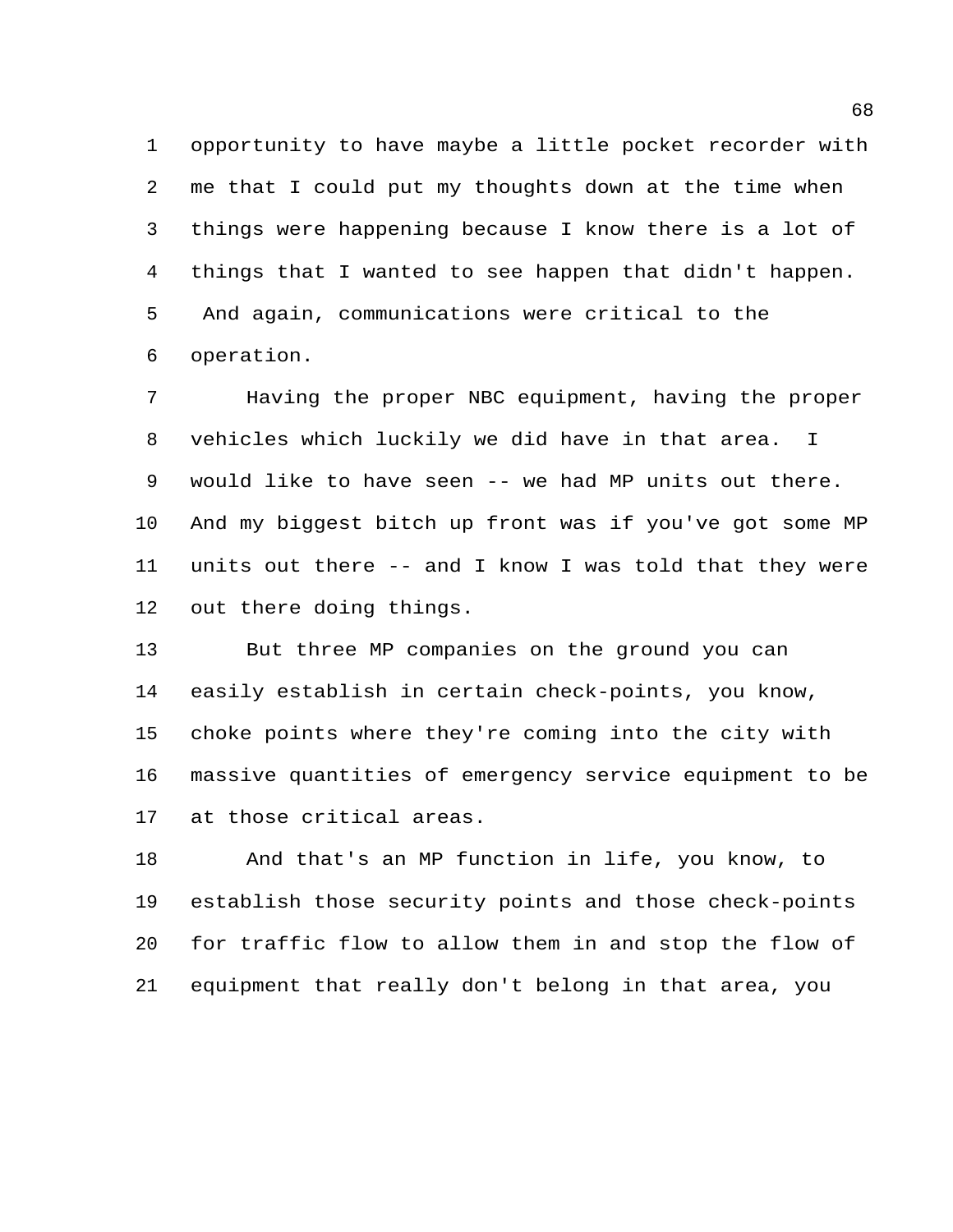know?

 Because you'd have people that live in Battery Park City that were trying to get it. That's a good mission for the MPs to secure that area.

 The 105th MPs that were supposed to work with me that didn't work with me, my advice to them was I wanted them to establish Battery Park City because with their night-vision devices and the fact that they're trained in the mount, my contention was put those infantry guys in the areas where the housing developments and buildings where people were living or staying, secure that area and then do a floor-by-floor search, you know, to see if there was anybody in the buildings, anybody hurt.

 At the same token, after day two or three we needed to start checking to see if there -- obviously with these houses people have pets, you know what I mean?

 As weird as it sounds, you can hear, you know, dogs barking in the distance and you didn't know where the hell they were coming from. They were coming from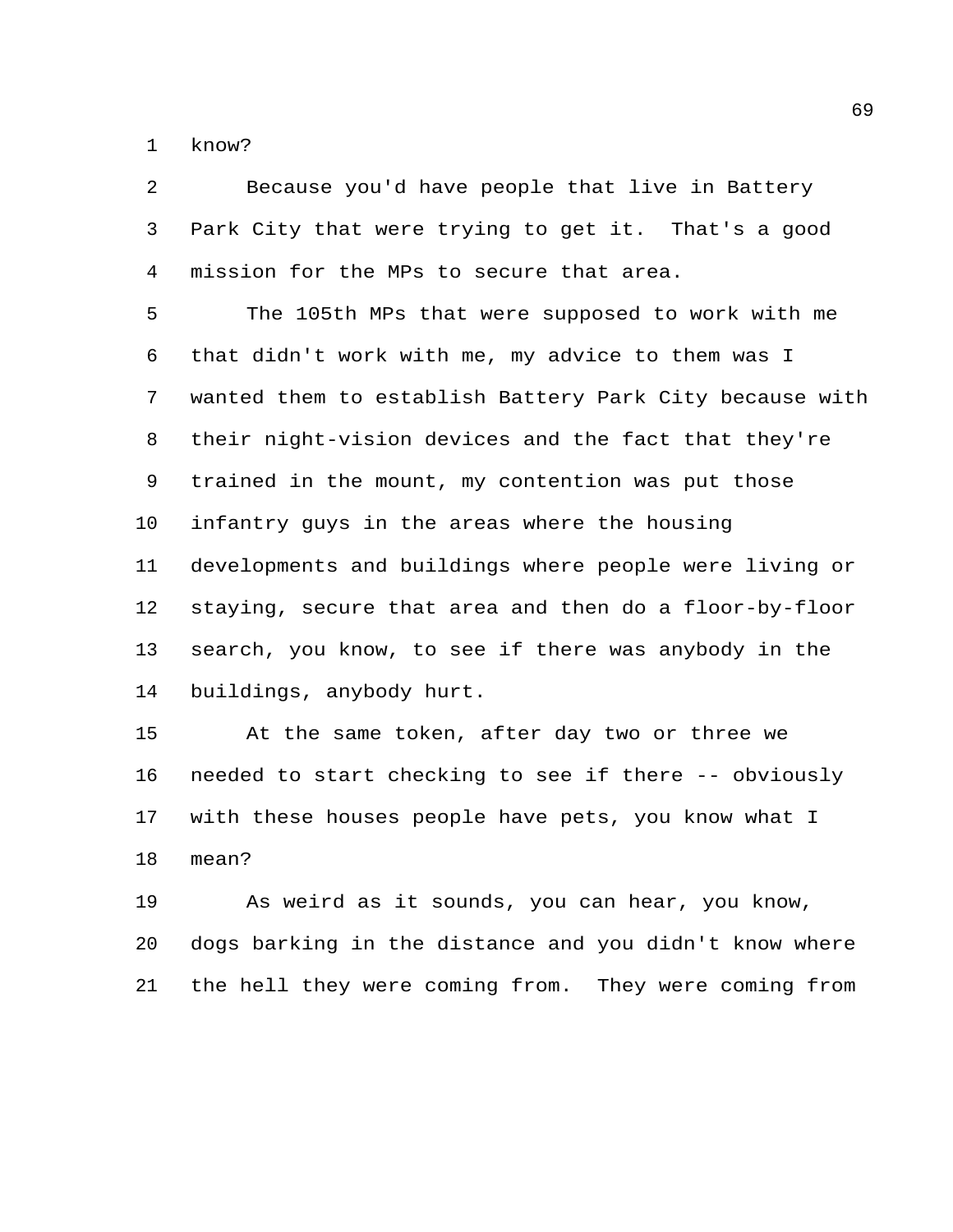those buildings, you know? So we knew that ASPCA wanted to get into those areas. So you needed to have military folks go in with them.

 And again, a mission for the infantry guys to do mount training procedures in an area where you have that type of housing that would have been perfect.

 And again, utilize assets where, you know, somebody from the JOC can come down and say, "Okay. We're walking hand in hand." You set up the JOC, set it up with the SIMO office or the FEMA office right there to say, you know, hand it off this way as opposed to going four different channels because by the time the information, the flow, comes back it could be several hours before a decision is made. That might cut the down time maybe one or two hours. You know, but timing is of the essence and time is critical in that particular scenario.

 And was there a way of doing business better? Looking at it now, yeah, there were a lot of things that we could have done to improve the way we were doing business. But the first time this was done, you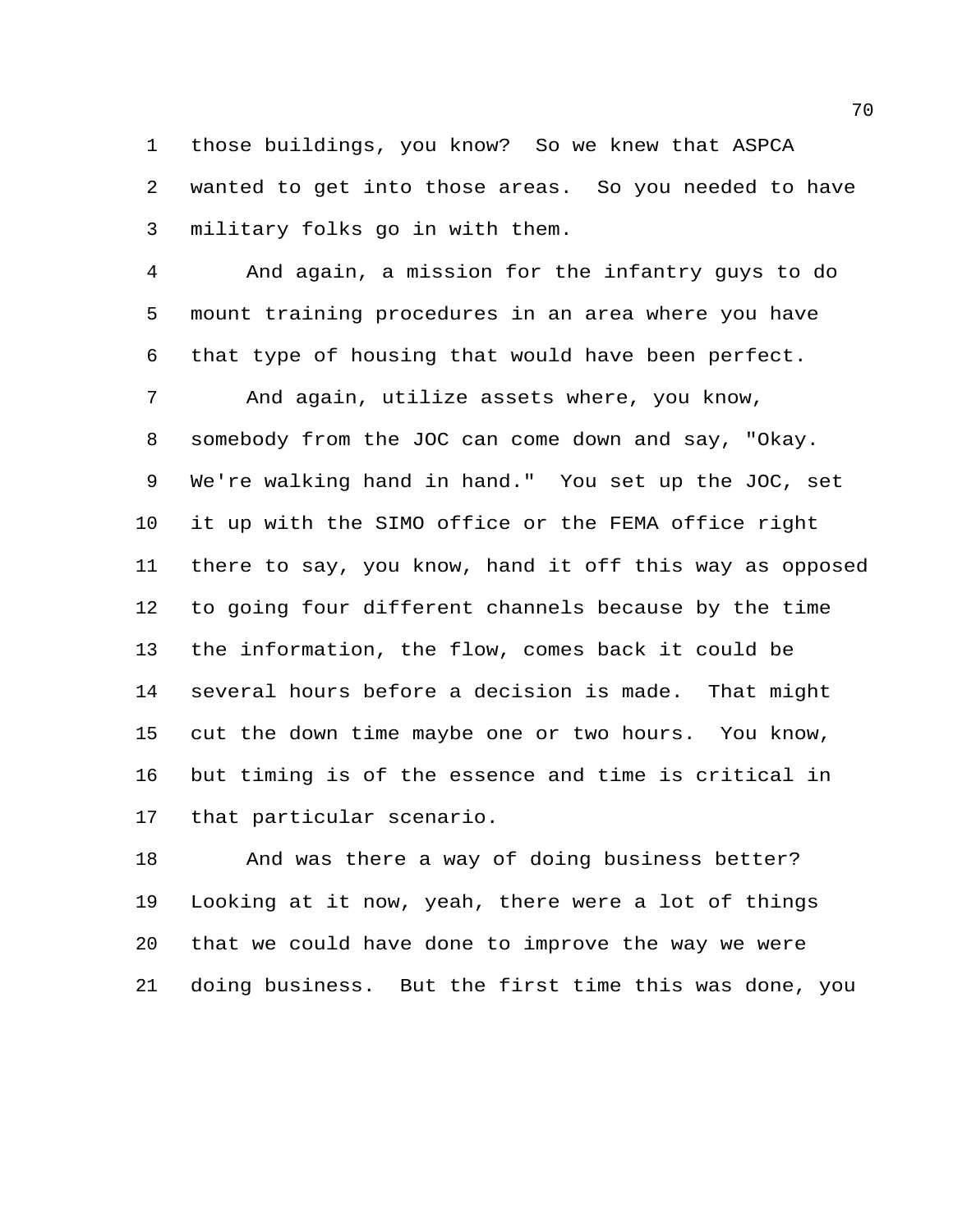know, we made history. We wrote doctrine that night and the following days. And I think the way we did business, the way people perceived us out there really impacted. It was very positive.

 When the National Guard troops were on the concerns, especially in my zone, you know, first night everybody was totally confused. Second day, second night there was still a shock there. By the time Wall Street opened when 258 was responsible for that particular zone as people were coming off the ferries they were hugging us. You know, "Thank God you guys are here. You know, you make us feel secure. You make us feel safe."

 And just the military presence did make a difference. The military presence is making a difference in the Air Force. Military presence is making a difference in the railroad, the terminals that we're in now. It's making a difference on the peers. People do feel secure.

 But they're also asking questions, "How come you guys don't have weapons, you know?" In the Air Force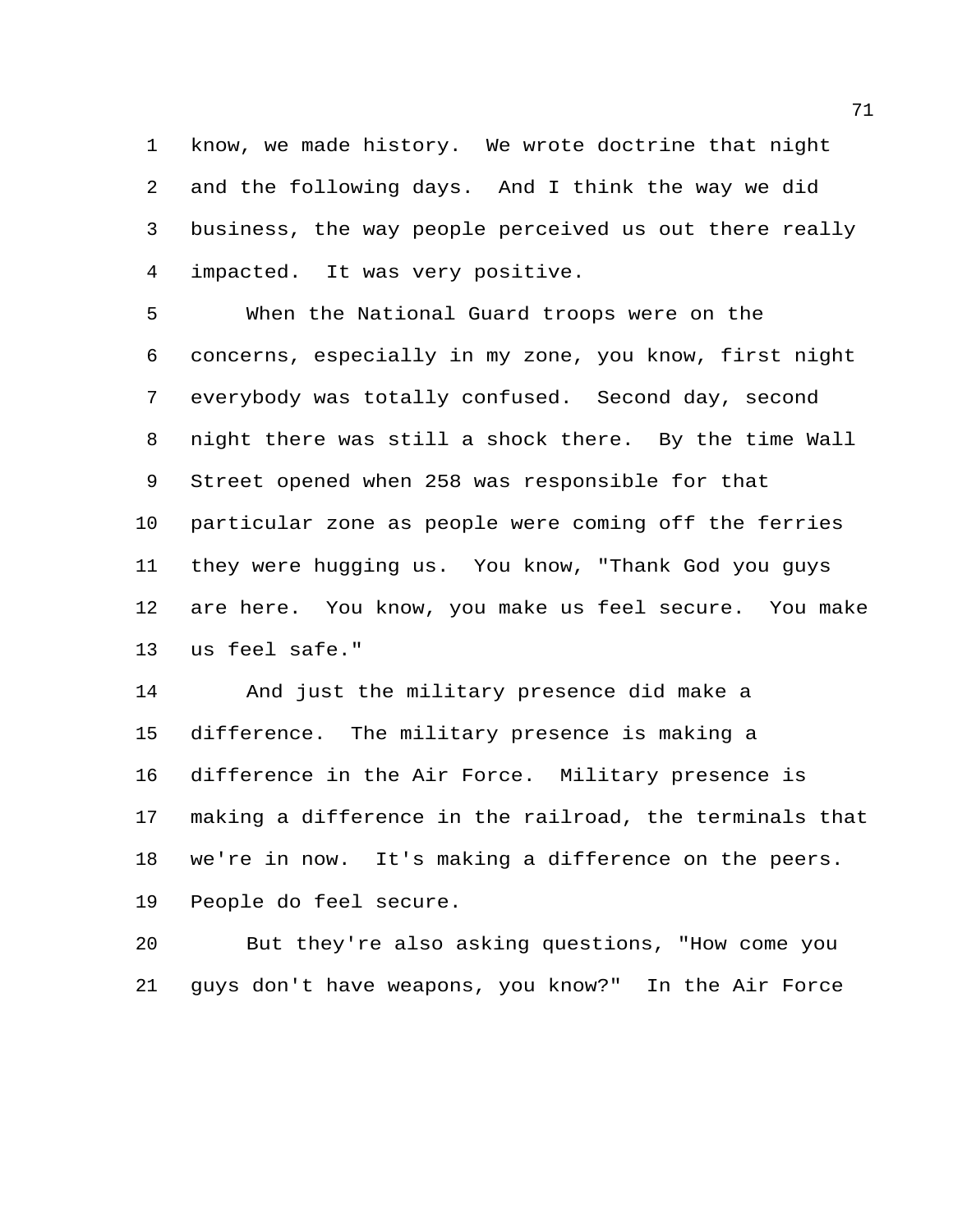they do. But I guess moreover the first couple of nights they were looking for that kind of, you know, support that there was a presence there.

 The cops felt secure knowing that we were there, believe it or not. But they would have felt better most of them if they knew that we had weapons. It doesn't say you have to pass out ammo, you know? If the situation dictates then you pass it out or you carry it on.

 And if you need to put a magazine in your weapon I understand that. But, you know, the results of engagement have to be clear that if you're standing on the corner with a police officer and he's being fired at, you know, whatever the situation is those situations, those rules have to be established now, you know, for future events, God forbid they do come up. But I really think that when the 101 CAB pulled in on Wednesday morning along with the 69th they had weapons. I was out there cold-cocked Tuesday night because my higher headquarters before I lost communications with them told me, "In no way shape or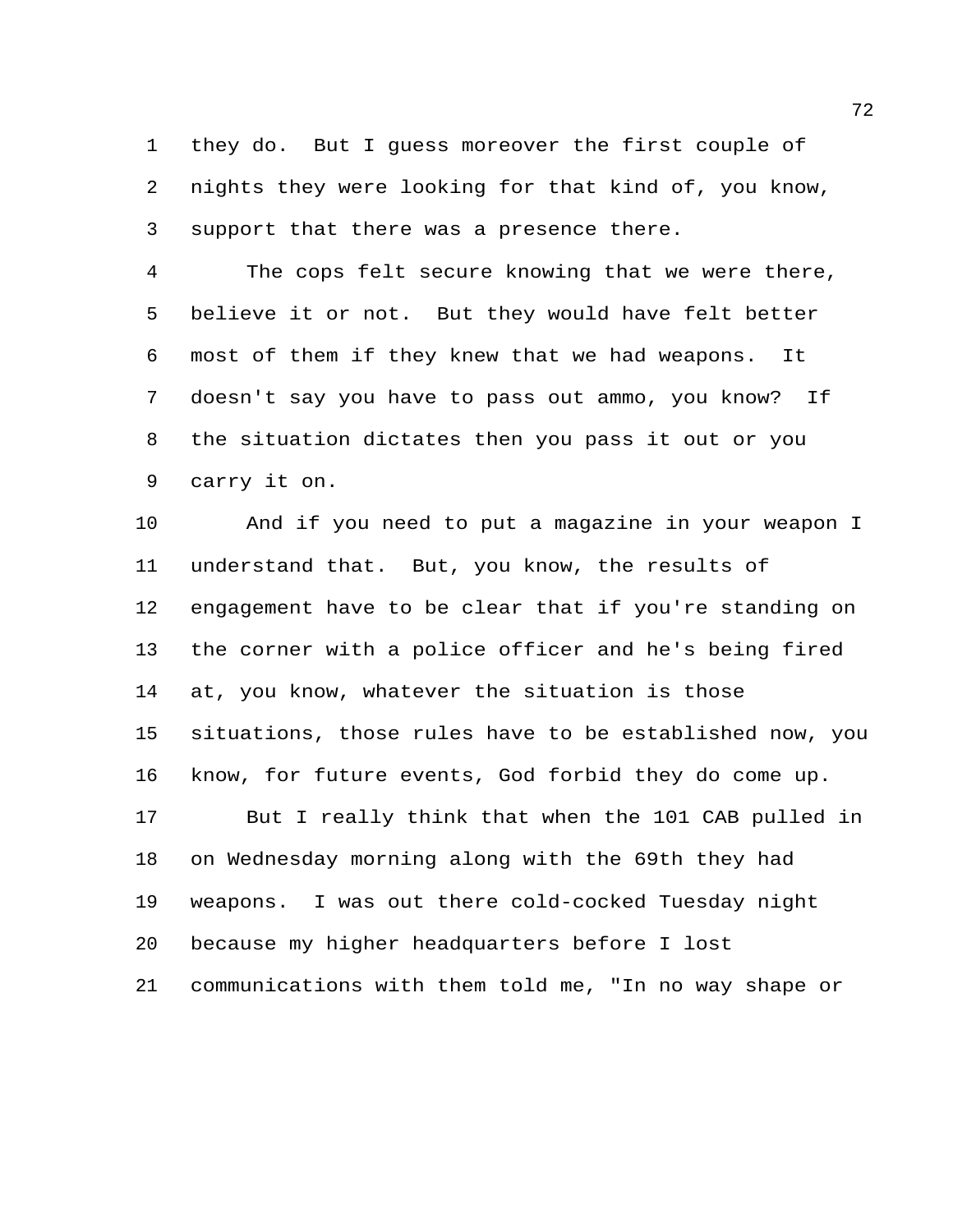form do you take weapons, no weapons."

 And I bargained with the devil to turn around, as I said, with the 69th commander that if I say "blow" you know, you're here with weapons to support me. You give me weapons I need for my troops." That was my only fudge factor that I had. And thank God that I was able to do that regardless of what higher told me. You know, because again we didn't know what we were into that night. But the first night -- the bottom line is the first night was security and recovery operations, you know? And that was it. You know, whatever we found, helped pick up, police up and secure the area and perimeter and don't allow people in that didn't have to be there. And prevent any looting and give whatever support to clean the streets up as best we could. But following days the mission seemed to shift, like I said, and it was more or less security and only

security.

 And there's probably a lot more that I can add to this, but I'm just kind of vegged on it. But when we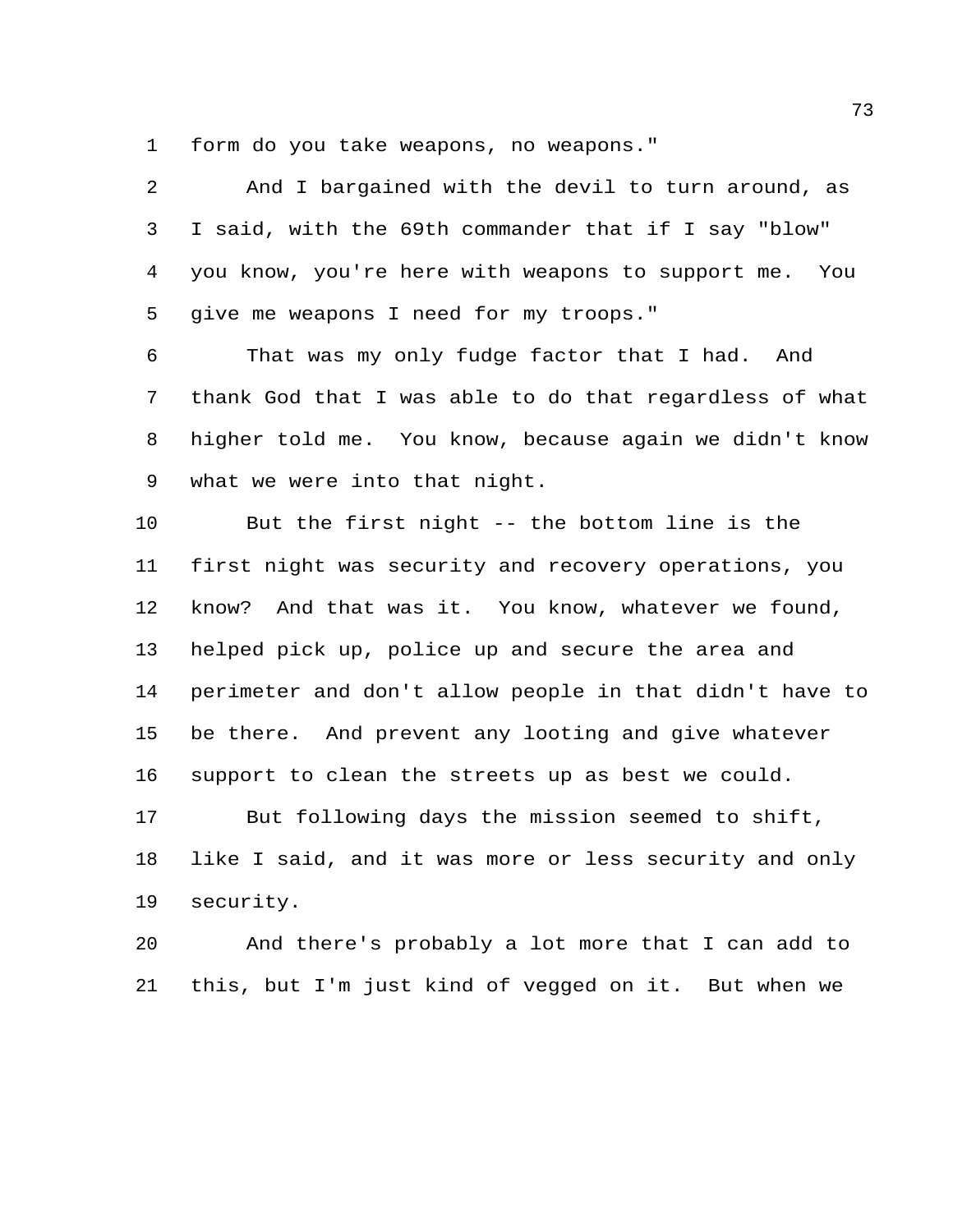came out on the 23rd when we were relieved by the 204 Engineers and -- the 204 was already there. I think the 152 came onboard.

 When we rotated out back at the Armory is where we were debriefed. We had a crisis intervention group that was out there from Oklahoma City that worked with us. And basically they debriefed us. And some of their folks told me that some of my soldiers had some horrific stories as far as what they did through the night. And they work with groups of 20 to 30 soldiers. And then those soldiers that needed individual counselling one on one based on their assessment through the groups they worked with those soldiers on a

one-on-one basis to discuss any issues.

 I think for the most part that's the way, you know, we did business. We worked hand in hand with the local authorities. We worked with liaisons which worked out well. And we had a good, strong relationship with the PD and the fire department. And it was just one family, one concept, one way of getting through it.